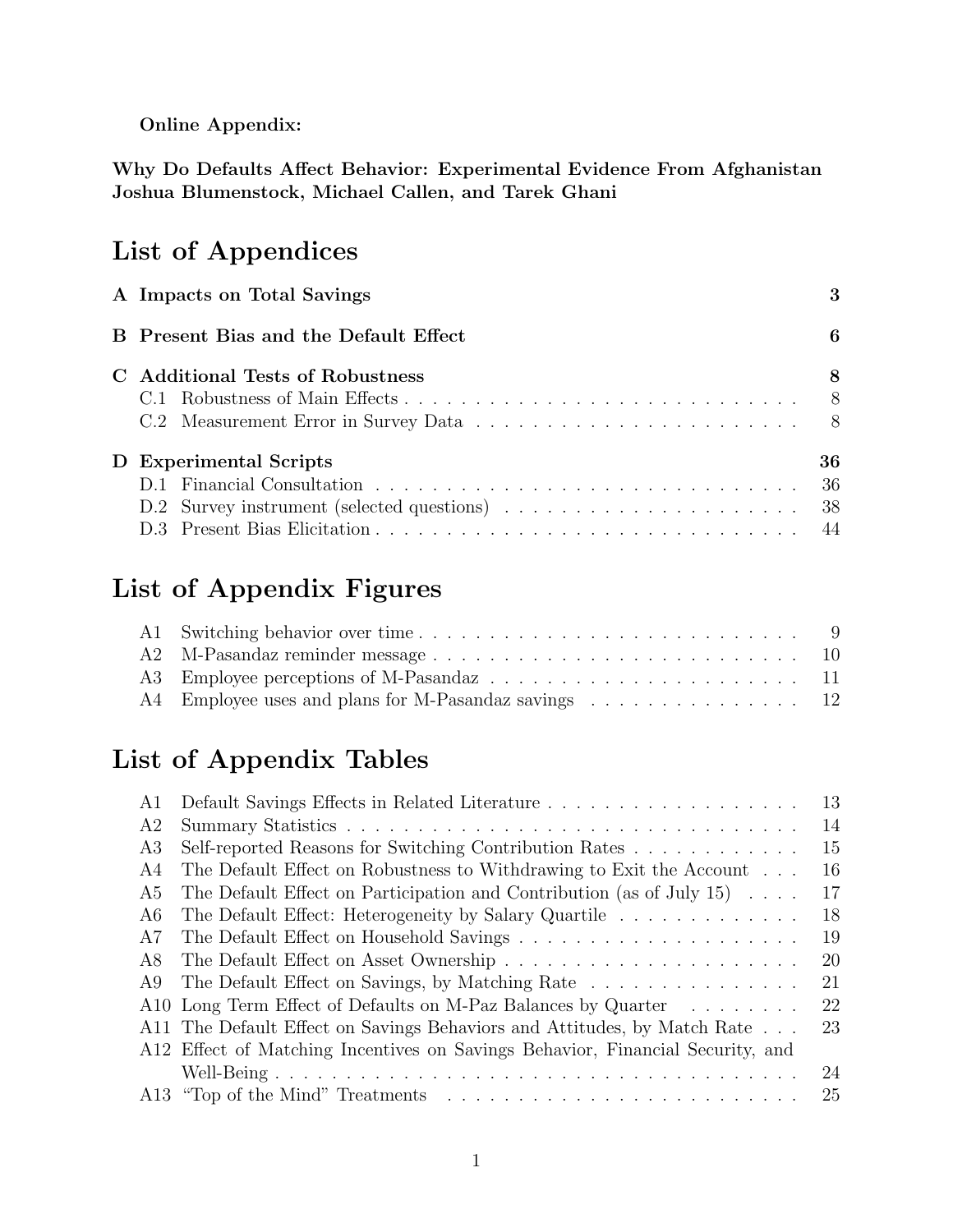|                | A14 Present Bias and Contribution Changes (Unincentivized Baseline Measure).      | 26  |
|----------------|-----------------------------------------------------------------------------------|-----|
|                | A15 Present Bias and Contribution Changes - Heterogeneity by Default Assign-      |     |
|                | ment                                                                              | 27  |
|                |                                                                                   | 28  |
|                | A17 Which Element of the Consultation is Associated with Switching: Heterogeneity | -29 |
|                | A18 Consultation Offer and Present Bias (Unincentivized Baseline Measure).        | 30  |
|                | A19 Which Treatments Move Participants From Their Default Contribution?           | 31  |
| B1.            | The Default Effect on Total Contributions (incl. strata fixed effects) $\ldots$ . | 32  |
| B <sub>2</sub> | The Default Effect on Active Decision at Trial End (incl. strata fixed effects)   | 33  |
| <b>B</b> 3     | Which Element of the Consultation is Associated with Switching (incl. strata)     |     |
|                |                                                                                   | 34  |
| <b>B</b> 4     | Consultation Offer Results By Present Bias (incl. strata fixed effects)           | 35  |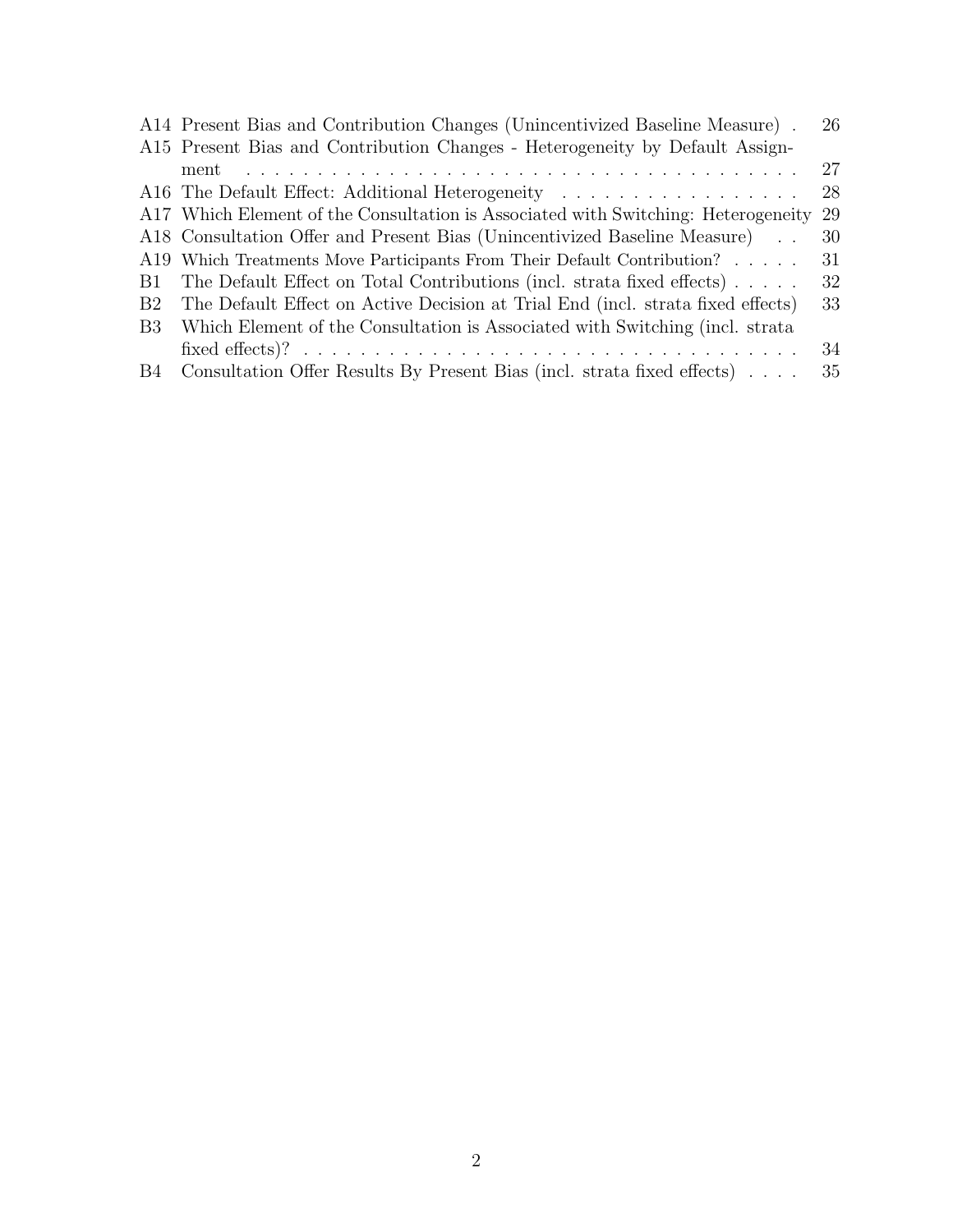## <span id="page-2-0"></span>A Impacts on Total Savings

All employees participated in face-to-face baseline (January 2015) and endline (August 2015) surveys. Half of all employees were also randomly selected to participate in higher-frequency phone surveys, which occurred in March, May, June, and July of 2015. As we discuss in greater detail in Section IVC, only half of all employees were selected for high-frequency surveys out of concern that being surveyed might, by itself, change savings behavior.

To study the effects of default assignment on total savings, we measure savings using monthly panel data, as described in the main manuscript. Our questions regard savings at the household level, since most participants are the primary breadwinner in their household. The monthly surveys captured flows in the five main financial household savings instruments relevant for our sample: (i) the M-Pasandaz wallet; (ii) the M-Paisa wallet; (iii) as cash; (iv) in a bank account; or (v) as loans given to family and friends. We also aggregate these five types of savings to look at a sixth savings measure: total financial savings. Given our sample of urban salaried employees, these measures provide a fairly comprehensive overview of potential savings.<sup>[1](#page-2-1)</sup> These survey data are likely reported with error, but the fact that we observe M-Pasandaz balances in both the survey and administrative data gives us some insight into potential misreporting. As we discuss in Appendix [C.2,](#page-7-2) there is evidence of confusion by some employees on whether to report stocks (which can be read easily and precisely by looking at the M-Paisa interface) or flows; after correcting for this, we observe a correlation between the survey and administrative measures of  $r = 0.85$ .

Appendix Table [A7](#page-18-0) examines the impact of defaults on different types of savings. Our base specification uses a difference-in-difference estimator by regressing monthly flows  $(Y_{it})$ between individuals assigned a default contribution rate of 5% (*Default In<sub>i</sub>* = 1) and 0% (*Default*  $In_i = 1$ ):

$$
Y_{it} = \gamma_1 Default \ In_i \cdot Post_t + \eta_i + \psi_t + \varepsilon_{it},
$$

Here,  $Post<sub>t</sub>$  is an indicator equal to one in the post-treatment period (survey waves 2 - 5) and  $\eta_i$  and  $\psi_t$  are employee and survey wave fixed effects, respectively. We investigate whether the default effect varies depending on the assigned employer match rate by estimating:

$$
Y_{it} = \beta_1 25\% \text{ Match} \cdot \text{Default Out}_i \cdot \text{Post}_t + \beta_2 50\% \text{ Match} \cdot \text{Default Out}_i \cdot \text{Post}_t
$$
  
+ 
$$
\beta_3 0\% \text{ Match} \cdot \text{Default In}_i \cdot \text{Post}_t + \beta_4 25\% \text{ Match} \cdot \text{Default In}_i \cdot \text{Post}_t
$$
  
+ 
$$
\beta_5 50\% \text{ Match} \cdot \text{Default In}_i \cdot \text{Post}_t + \eta_i + \psi_t + \varepsilon_{it},
$$

such that each  $\beta$  coefficient provides the difference-in-difference estimate of the effect of treatment assignment relative to the omitted category (0% employer match and defaulted out). In this latter specification, our power for pairwise tests of differences in means is somewhat limited by the fact that we are comparing 6 different treatment conditions across only 470 employees.

Estimates in Panel A indicate that default enrollment in M-Pasandaz causes a positive but statistically insignificant increase in total savings (Column 1). Across all savings instruments,

<span id="page-2-1"></span><sup>&</sup>lt;sup>1</sup>While previous development studies have focused on non-financial savings behaviors (cf. [Rosenzweig et](#page-47-0) [al.,](#page-47-0) [1993\)](#page-47-0), including jewelry, livestock or durables, these appear to be less relevant in our population of urban wage-earners. At the baseline survey, only 2% of respondents reported non-traditional savings, and we do not find evidence of default effects on self-reported asset ownership in Appendix Table [A8.](#page-19-0)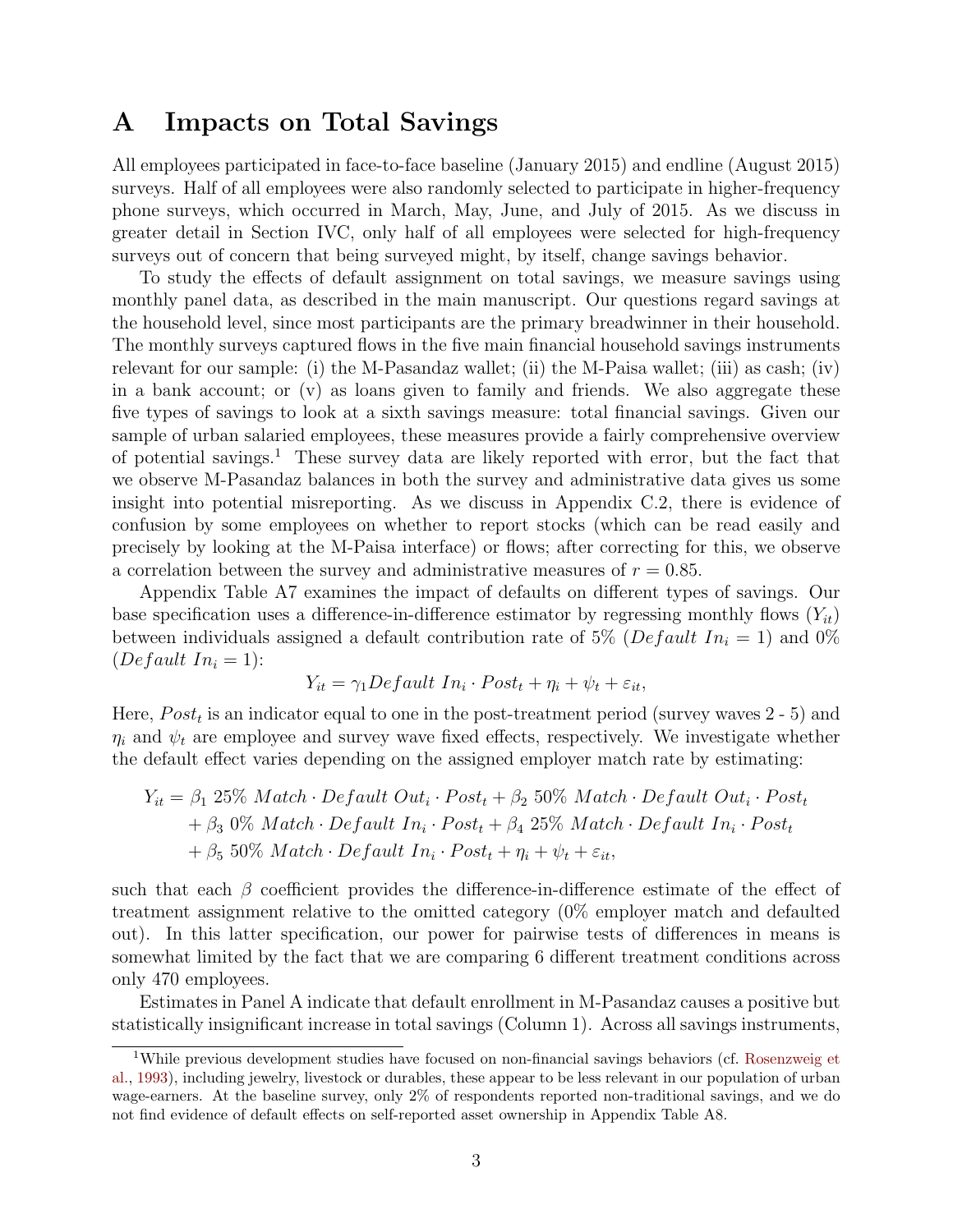the only significant effect is an increase in M-Pasandaz savings, which is evident in both the administrative (Column 2) and survey (Column 3) data. We also find positive effects of default enrollment on regular M-Paisa account flows using survey data (Column 4).The remaining columns report somewhat imprecisely measured effects of default assignment on alternative savings instruments (Columns 5-6), loans and transfers made (Column 7) and expenditures (Columns 8-9).<sup>[2](#page-3-0)</sup> While the estimates are imprecise, in the aggregate, they indicate that both M-Pasandaz and M-Paisa savings are going up, and that may reflect a reduction in cash savings and/or consumption expenditure.

The average default effect masks considerable heterogeneity. In particular, our sample has remarkable variation in salary levels, ranging from about \$150 USD a month (e.g., guards and janitors) to over \$3,000 USD a month (senior managers). Consistent with prior work showing that the default is most important for poorer individuals [\(Madrian and Shea,](#page-47-1) [2001;](#page-47-1) [Choi et](#page-47-2) [al.,](#page-47-2) [2004;](#page-47-2) [Beshears et al.,](#page-46-0) [2010a\)](#page-46-0), we find large and statistically significant increases in total savings for employees in the lowest salary quartile (Panel B of Appendix Table [A7\)](#page-18-0). In this quartile, the net increase in savings is driven by increases in M-Pasandaz and M-Paisa, and is partially offset by a reduction in cash savings. We interpret these results with some caution, however. First, while the 'sources and uses' add up sensibly for the aggregate sample, in the poorest quartile it appears that both savings and consumption are increasing. Logically, this is only possible if employees or their household members are taking on additional outside work, which we did not record as our sample is salaried (though janitors and guards in the sample certainly could be increasing household labor participation).[3](#page-3-1) We additionally examine whether the M-Pasandaz account assisted subjects in dealing with shocks, but find no empirical evidence that it did so over the 6 months of this study (results available on request).

In addition to the default effects discussed above, the financial incentives offered by M-Pasandaz led to sizable increases in total savings (see Appendix Table [A9\)](#page-20-0), which appear to come from reductions in general expenditures (though food expenditure, specifically, is unaffected). Employees in the 50% match group, for example, save about 4,000 more AFs per month (about \$60 USD), independent of default status, than those defaulted out in the 0% match group. The median monthly salary in our sample is about \$450 USD, so the M-Pasandaz program increased monthly savings by about 13% of monthly wages.

Of related interest is how employees perceived these savings and the M-Pasandaz account more generally. M-Pasandaz is a new product, with some features of a mobile money wallet, and some features of a defined contribution savings account. Employees thought M-Pasandaz was most similar to a savings account at a bank (Appendix Figure [A3\)](#page-10-0), and generally viewed their accumulated savings as long-term savings. Indeed, of the 349 employees who made

<span id="page-3-0"></span><sup>&</sup>lt;sup>2</sup>We might expect the increase in M-Pasandaz savings to crowd out other forms of borrowing [\(Beshears et](#page-46-1) [al.,](#page-46-1) [2010b\)](#page-46-1). We observe no effect on borrowing, but this may be due to the fact that our population tended to be net lenders – less than 6% of our population (53/947) reported receiving loans or transfers at baseline, a number that did not change significantly over the course of our study.

<span id="page-3-1"></span><sup>3</sup>[Callen et al.](#page-46-2) [\(2017\)](#page-46-2) find that a new savings product increases labor market participation for microentrepreneurs in Sri Lanka. An additional concern with these types of outcomes is that, especially in richer populations, the underlying distributions are fat-tailed, which may mean that substantial samples are required for the sampling distribution of the regression estimates to converge to their limiting distribution. This is potentially less of a concern in the bottom quartile of this sample, where monthly flows are smaller.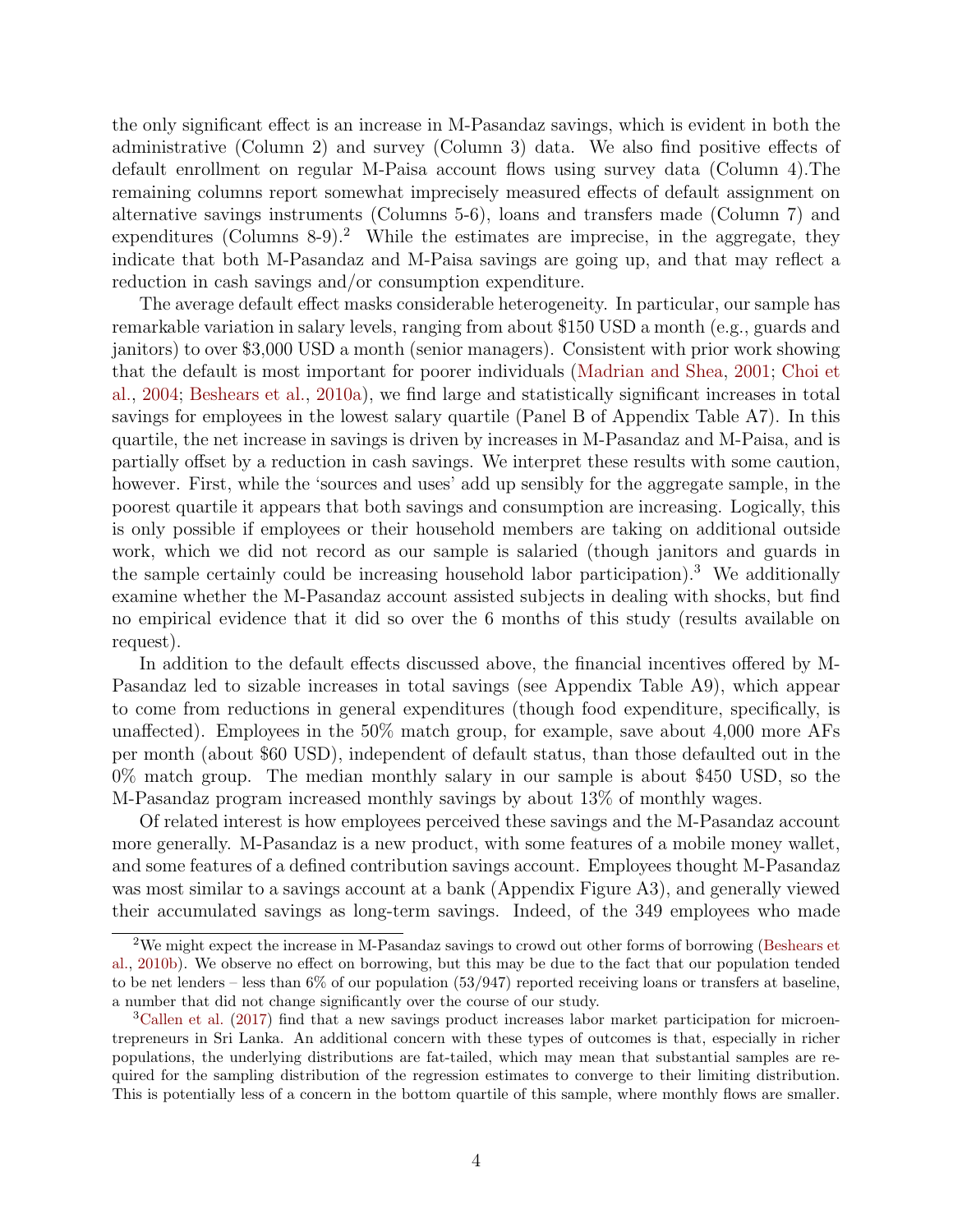contributions to their M-Pasandaz account, only about half (n=186) had made a withdrawal at the time of the endline survey, with the remainder opting to leave the accrued balance untouched. When asked about their plans for this money, the most common response (after "Don't know") was that employees planned to retain their M-Pasandaz balance as savings for the future (Appendix Figure [A4\)](#page-11-0).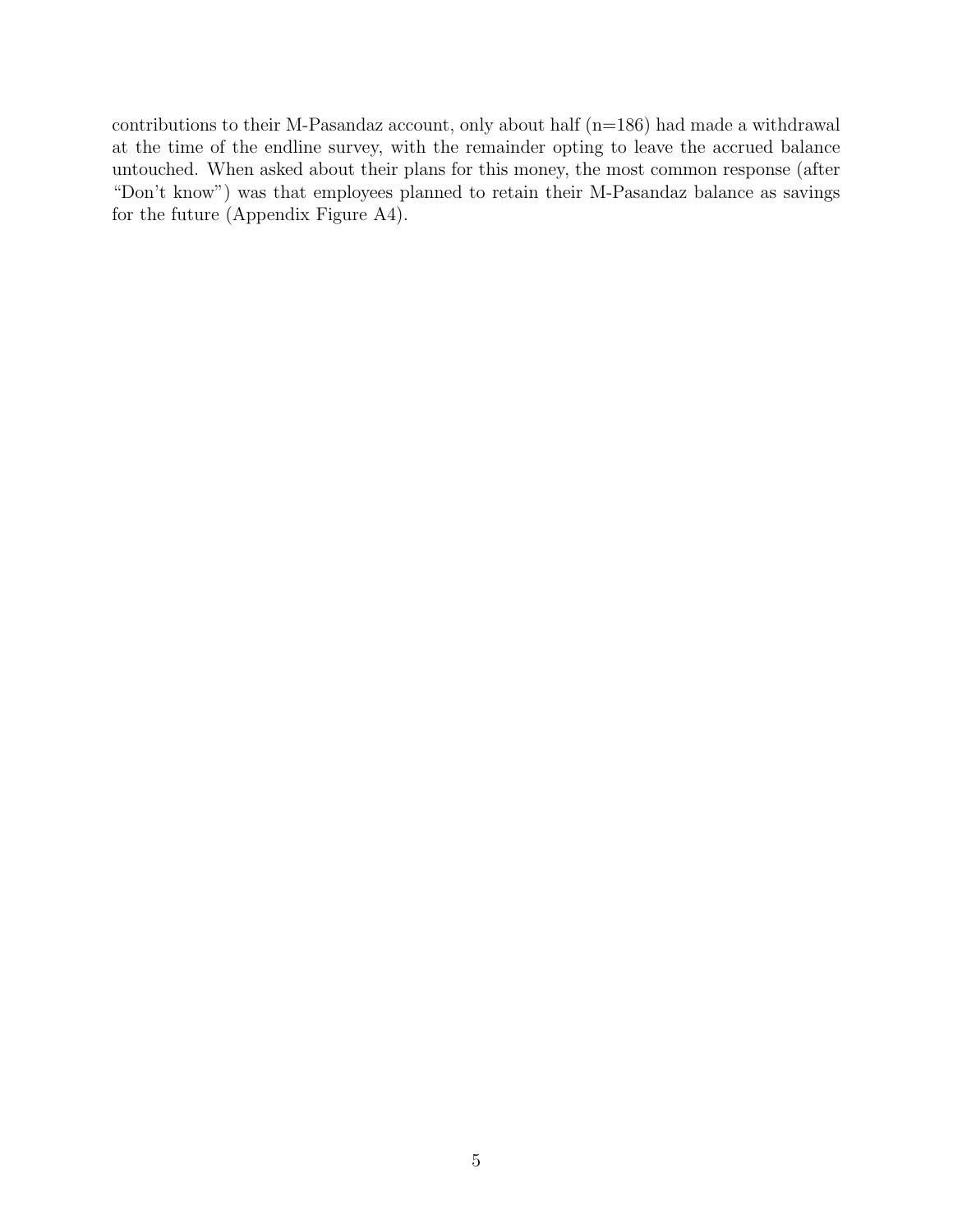## <span id="page-5-0"></span>B Present Bias and the Default Effect

Following [O'Donoghue and Rabin](#page-47-3) [\(1999\)](#page-47-3), it is evident that when an action involves *imme*diate costs and delayed benefits, then naïve present-biased individuals are likely to procrastinate. The decision of whether to undertake the costly action of enrolling in M-Pasandaz today, in order to received the delayed benefits of an employer match, reflect such a decision. This section presents a simple framework to situate this insight in our setting.

Consider an employee who is defaulted out of M-Pasandaz and in the 50% match group who faces an immediate cost of switching  $\kappa$ . The employee is deciding whether to enter the program. To simplify, imagine the employee is considering whether to make a \$2 monthly contribution and if the employee enters, then they will make no further switches. The program runs for six months  $t \in \{1, 2, ..., 6\}$ , benefits are paid out in  $t = 7$  at the conclusion of the trial, and, without loss of generality, that the employee has a one period discount factor  $\delta = 1$ . If the employee starts making contributions in period t, they will invest \$2(7 – t) of principal over the course of the trial and receive back  $\$(7 - t)$  in employer matches.

Following [O'Donoghue and Rabin](#page-47-3) [\(1999\)](#page-47-3), assume the employee has utility function:

$$
U^t(\tau) = \begin{cases} \beta v_\tau - c_\tau & \text{if } \tau = t \\ \beta v_\tau - \beta c_\tau & \text{if } \tau > t \end{cases}
$$

where  $\tau$  is the period when the switch is made,  $v_{\tau}$  is the reward (which is always delayed, even in the sixth month of the program), and  $c<sub>\tau</sub>$  is the cost. Individuals can either be exponential discounters ( $\beta = 1$ ), present-biased sophisticates ( $\beta < 1$ ) who have correct beliefs, denoted as  $\hat{\beta}$  about their future preferences  $(\hat{\beta} = \beta)$ , or present-biased naifs, who incorrectly assume they will not be present-biased in the future  $(\hat{\beta} = 1)$ . We assume that the payoff for never participating in M-Pasandaz is 0.

The benefits to participation are therefore  $v_{\tau} = 3(7 - \tau)$ , as two dollars in principal plus one dollar in employer match is provided per period of participation, and the costs are  $c_{\tau} = \kappa + 2 + \beta 2(6 - \tau)$ , reflecting the switching cost and the stream of payments into the account over the life of the trial.

An exponential discounter switches if  $(9 - \tau) > \kappa + 2$ . Because this is declining in  $\tau$ , a basic prediction is that if an exponential discounter is going to switch at all, they do so immediately. This embodies the simple intuition that if participation is worthwhile in one period, then, with no discounting, it is worthwhile in every period, so the employee should take advantage of the full potential employer match.

A present-biased sophisticate displays a similar pattern of equilibrium behavior. In any period, a present-biased sophisticate should switch if  $\beta(9 - \tau) > \kappa + 2$ . For a fixed  $\kappa$ , there exist degrees of present bias such that an exponential discounter will enroll and a presentbiased sophisticate will never enroll. Nonetheless, if it is ever worthwhile for a sophisticate to enroll, they should do so in the first period.

A present-biased naif, by contrast, could potentially never enroll, while always incorrectly believing that they will do so in the next period. Consider the simple example of  $\beta = 1/2$ and  $\kappa = 3$ . Then, in period 1, the employee will not enroll  $8\beta < \kappa + 2 \Leftrightarrow 4 < 5$ , as the present discounted benefits are less than the current cost of switching. However, in period 1, they incorrectly believe that they will invest in period 2 if  $7 > \kappa + 2$ , which, in this case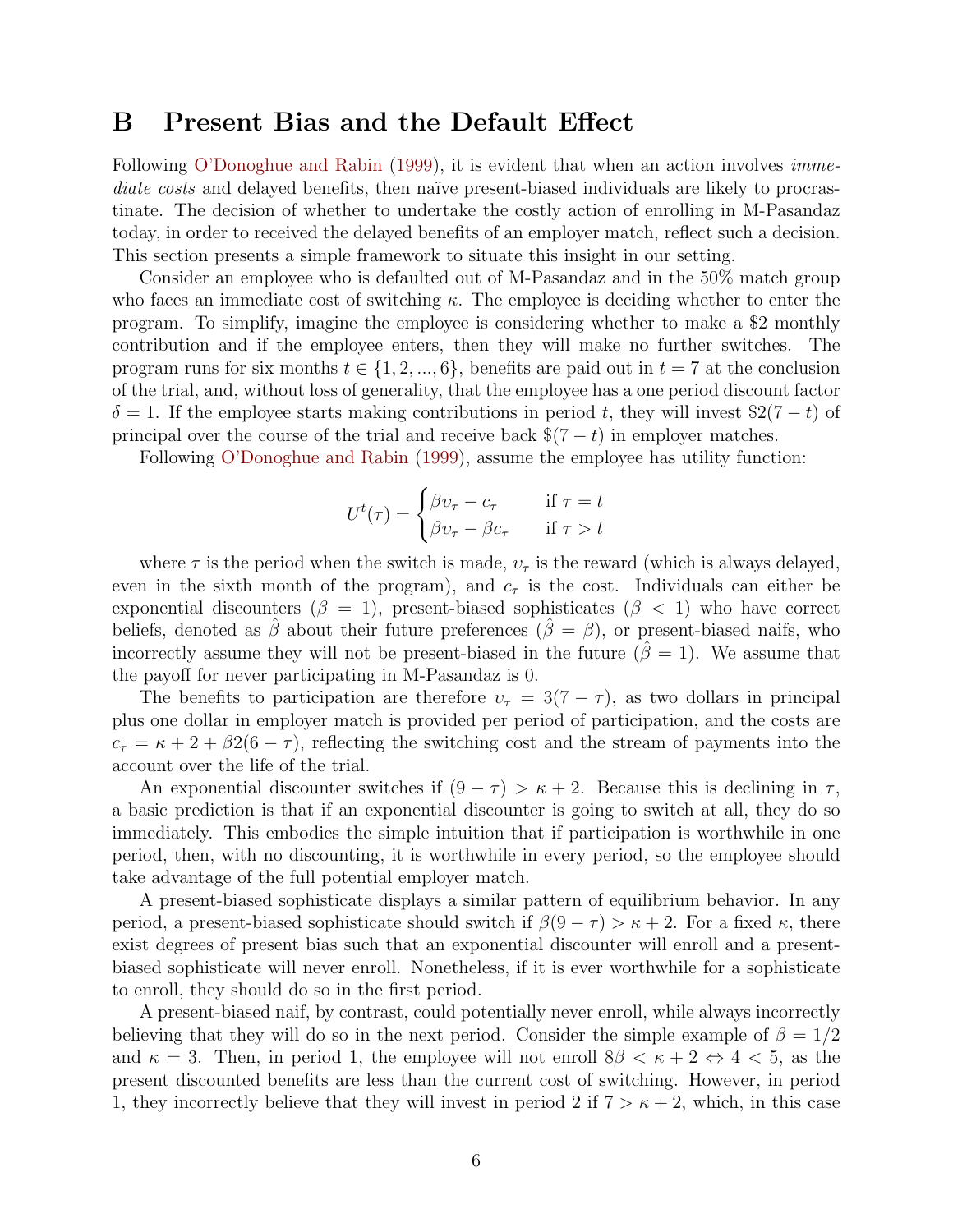holds. Yet, when period 2 arrives, they will not invest, as  $7\beta < \kappa + 2$ .

The essential insight here is that while a sophisticate correctly knows that his future self will only participate if  $\beta(9 - \tau) > \kappa + 2$ , a naif incorrectly believes their future self will participate if  $9 - \tau > \kappa + 2$ . That is, they think the constraint for their future selfs to participate is less onerous than it will in fact be when the future becomes the present.

An additional, albeit basic, insight that follows is that individuals who discount the future more heavily, regardless of whether they are present biased, are less likely to participate at all because participation involves immediate costs and delayed rewards. For this reason, we also include estimates of the one period discount factor in addition to a separate measure for present bias when trying to predict which of our subjects remain at the default.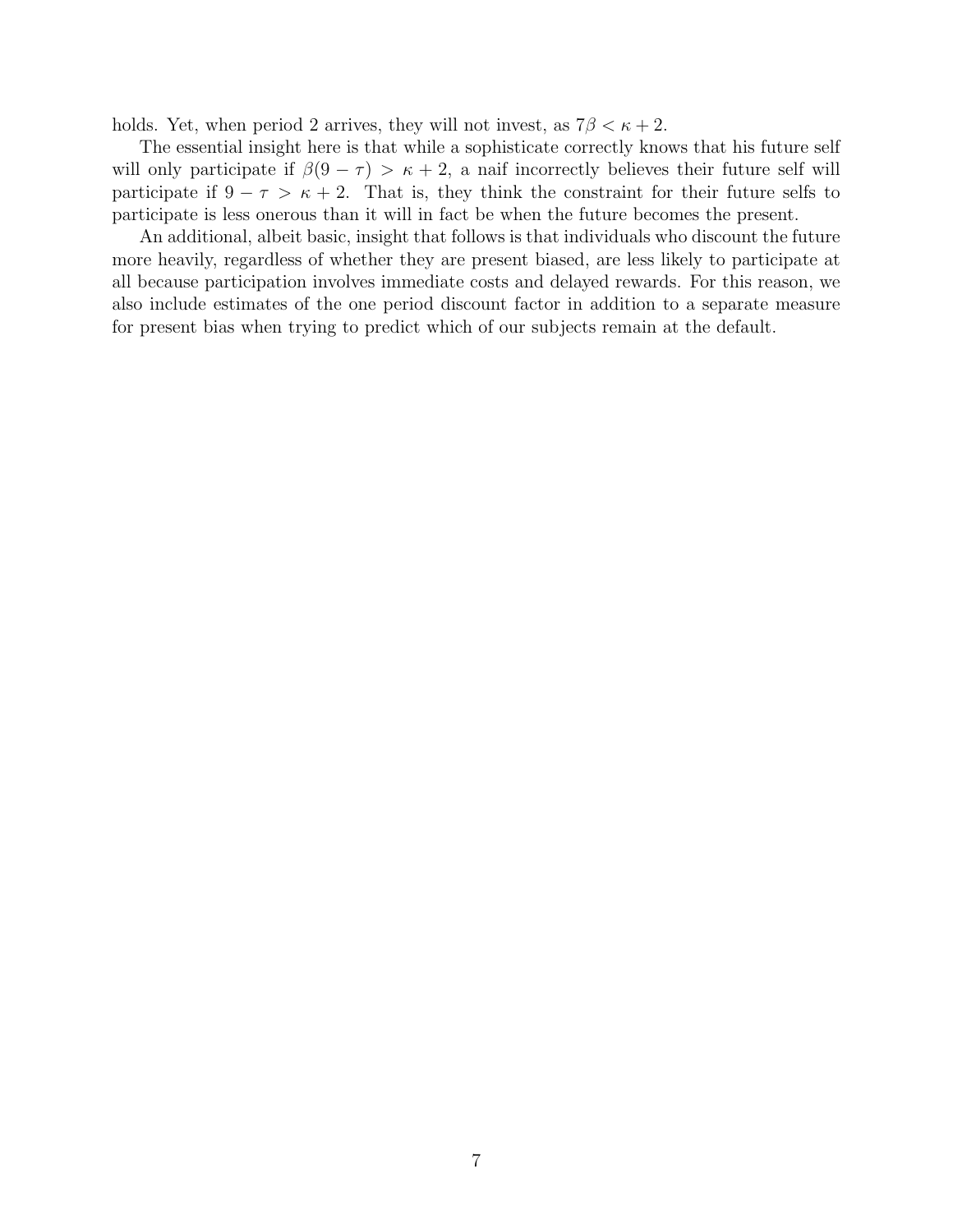# <span id="page-7-0"></span>C Additional Tests of Robustness

## <span id="page-7-1"></span>C.1 Robustness of Main Effects

Employees assigned a default contribution rate of 5% could also exit their account by making monthly withdrawals, rather than calling Human Resources and switching their contribution. In Appendix Table [A4,](#page-15-0) we test robustness of the observed default effect when participation is redefined to mean both contributing some portion of salary to the program and never having made a withdrawal. Using this definition, defaulting employees in increases employee participation by 34 percentage points in the white and blue plans, and by 26 percentage points in the red plan, with all three differences being highly statistically significant. In Appendix Table [A5,](#page-16-0) we show the main effects for particiption and contribution rate using the values of these variables at the end of the study on July 15th instead of February 28th, following the series of follow-up interventions. At this time, defaulting employees in increases participation by 33 percentage points, and contribution rates by 1.56 percentage points, with similar patterns by matching rates to Table 1.

## <span id="page-7-2"></span>C.2 Measurement Error in Survey Data

To assess the quality of our panel survey data, we first examine whether survey data on M-Pasandaz balances, which is potentially subject to measurement error due to inaccurate recall or misreporting, corresponds to our administrative data which is measured without error. For the specific case of the M-Pasandaz balance, however, we can directly compare our survey measure of reported flows into the account with the administrative record. This comparison reveals two systematic problems with the survey measure. First, a subsample of employees appears to respond to the survey question, designed to measure monthly flows, by reporting their current stock. If we adjust the data by replacing the monthly survey flow as the difference between monthly survey responses, the correlation between the administrative and the survey measure rises from 0.51 to 0.71. Second, all respondents appear to report negative flows as zero. The correlation between the adjusted survey measure and the administrative measure rises to 0.85 if we exclude individuals who report a monthly flow of zero from the data. Appendix Table [A7](#page-18-0) reports results using both the administrative data and the monthly survey data adjusting the survey response to a monthly flow using the difference between monthly survey responses for those who appear to be reporting their current stock.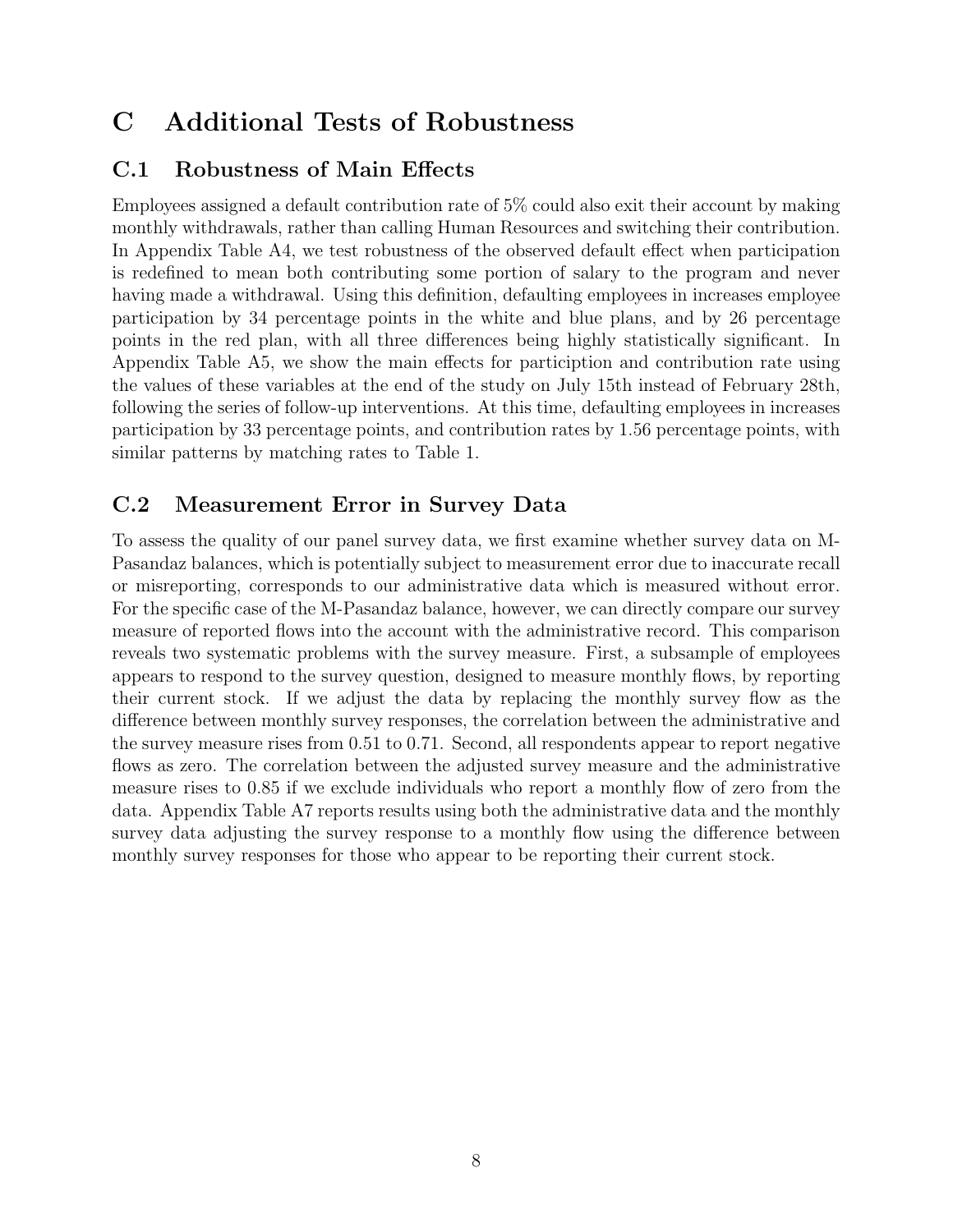<span id="page-8-0"></span>

Figure A1: Switching behavior over time

Notes: Dots indicate the number of individuals calling in, on a given day, to change their contribution rate. Top figure shows number of switches by default enrollment status; middle figure shows switches by plan assignment; bottom figure shows these switches in the context of the treatments that were administered to random subsets of the population over the course of the study.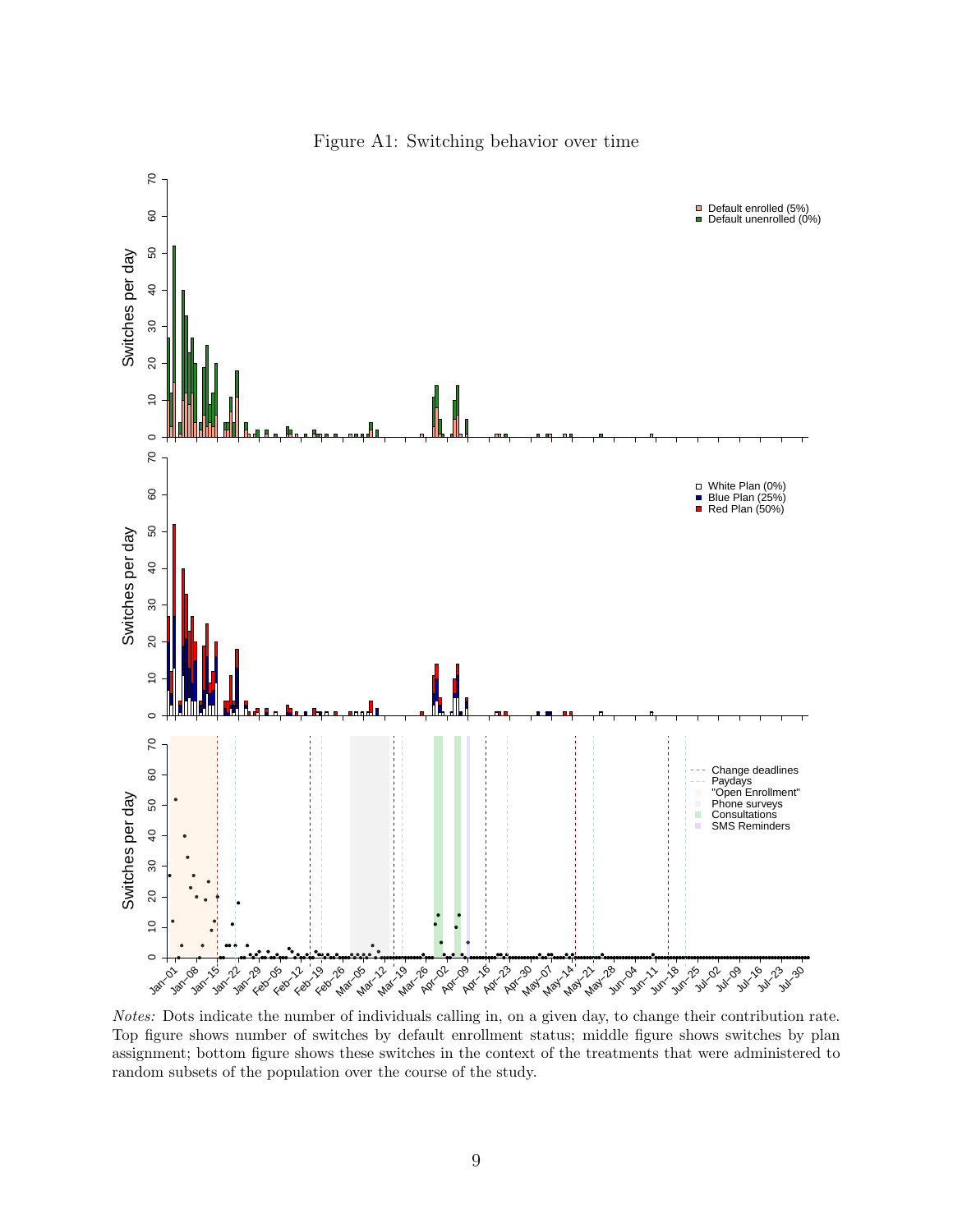<span id="page-9-0"></span>Figure A2: M-Pasandaz reminder message

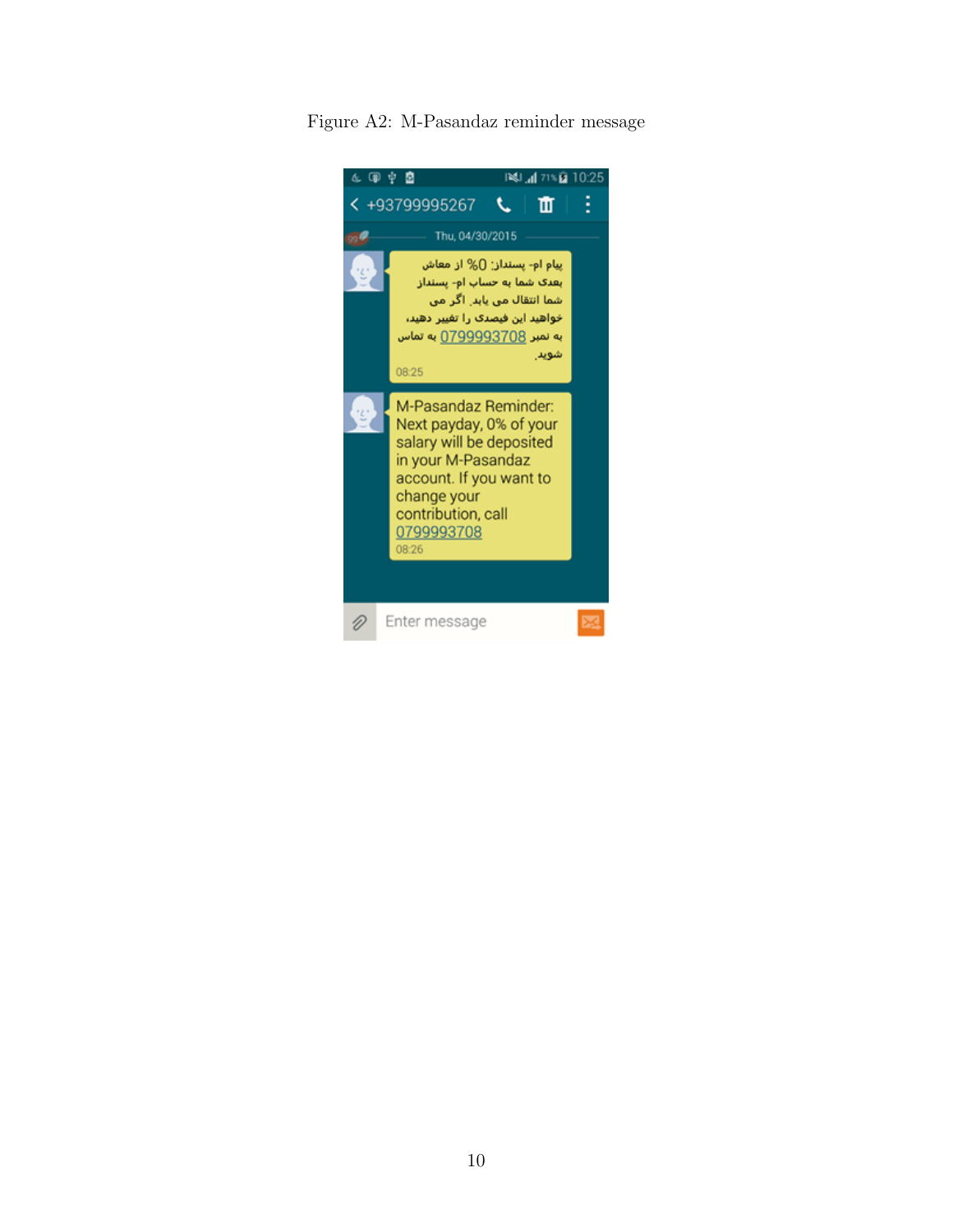<span id="page-10-0"></span>

Figure A3: Employee perceptions of M-Pasandaz

Which type of financial product do you think is most comparable to M-Pasandaz?

Notes: Responses collected in the endline survey, after the termination of the study period. Bars indicate the percent of employees who chose each option. Employees could only choose one option.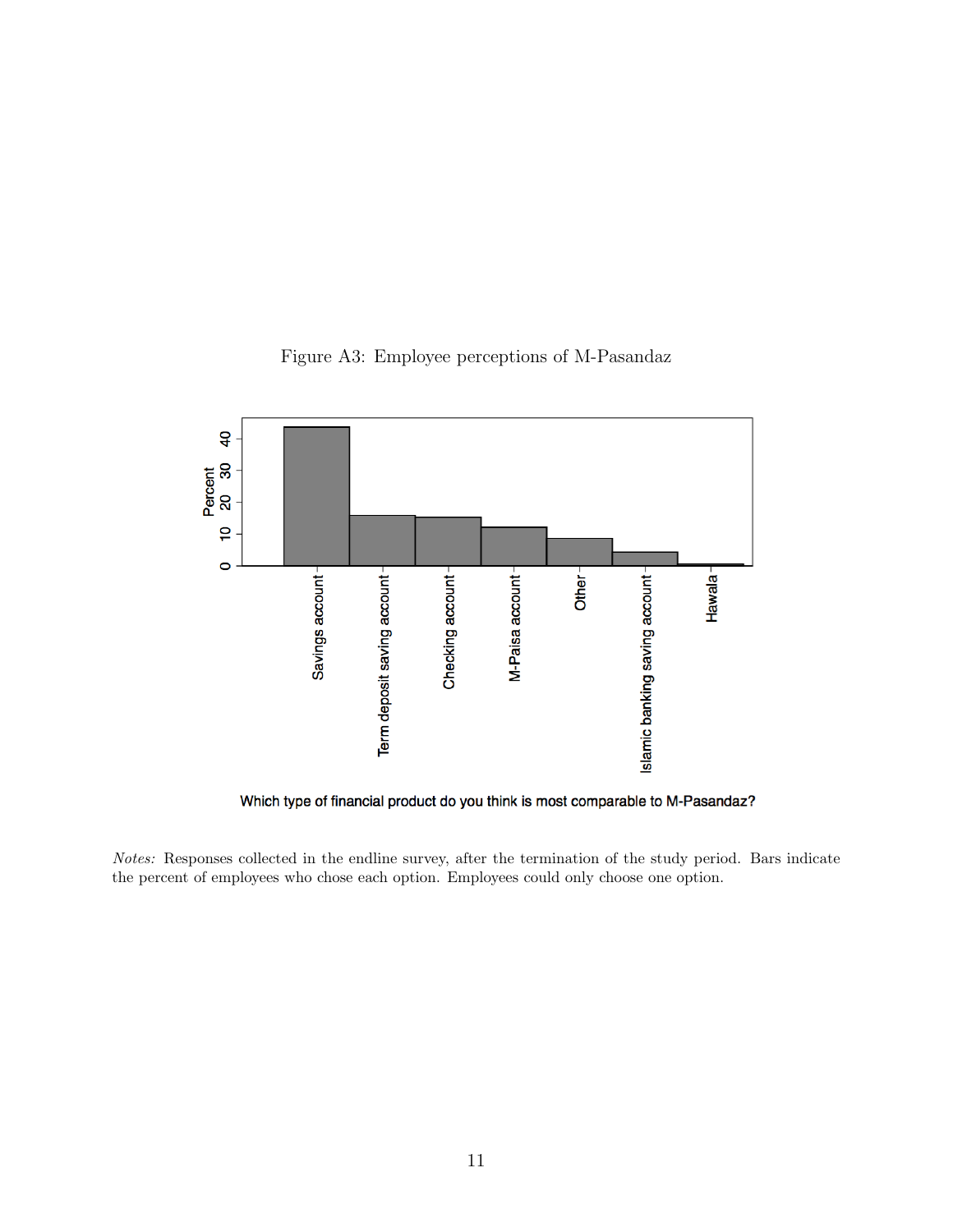<span id="page-11-0"></span>

Figure A4: Employee uses and plans for M-Pasandaz savings

What do you plan on doing with the money in your M-Pasandaz account?

Notes: Responses collected in the endline survey, after the termination of the study period. Employees could give multiple responses to each question. Bars indicate the fraction of all employee responses that were affirmative for each expenditure category.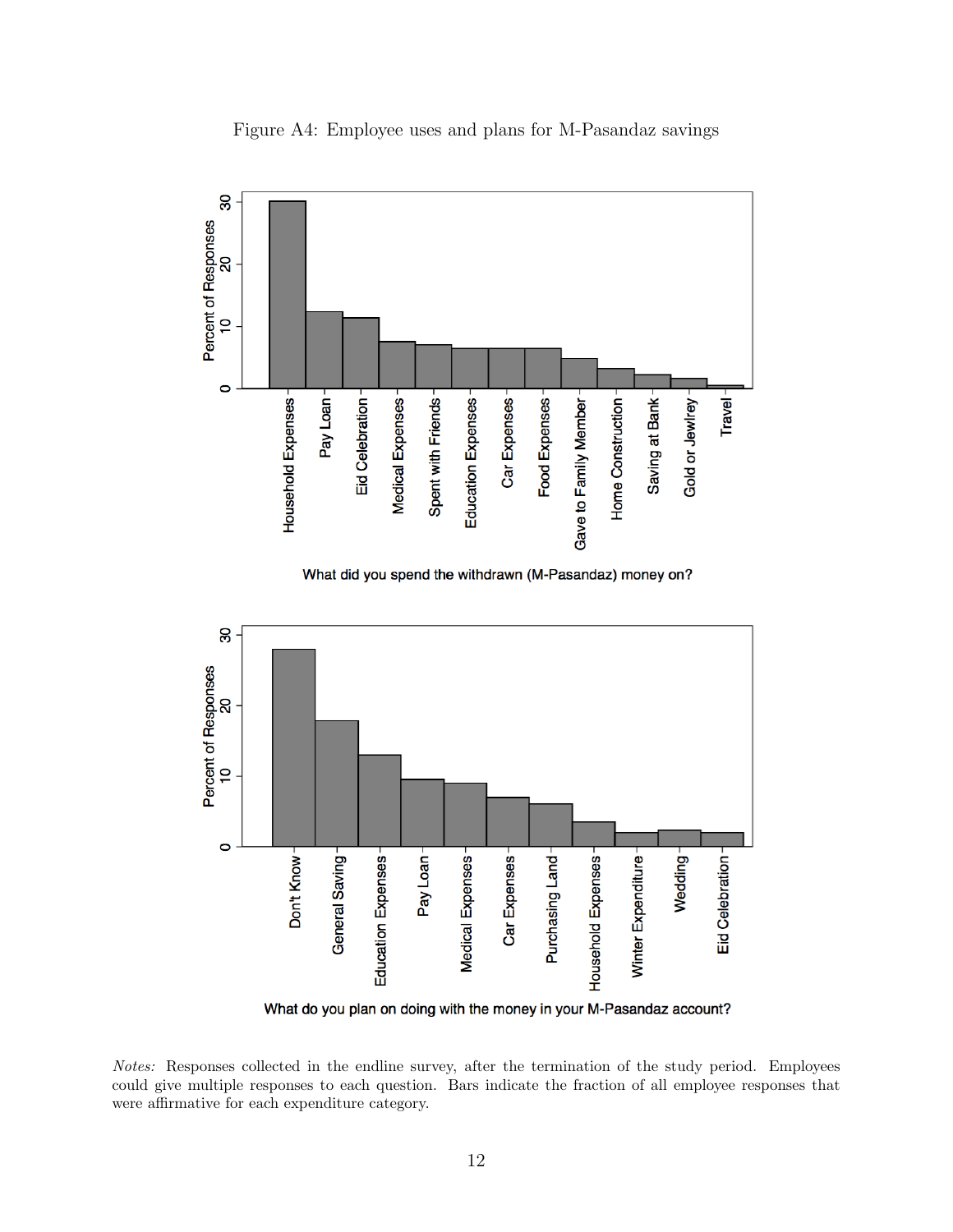<span id="page-12-0"></span>

| Reference                               | Study population                                                                                               | Default Effect Estimate                                                                                                                                                                                                                                                                          |
|-----------------------------------------|----------------------------------------------------------------------------------------------------------------|--------------------------------------------------------------------------------------------------------------------------------------------------------------------------------------------------------------------------------------------------------------------------------------------------|
| Bernheim et al.<br>(2015)               | Employees across three large<br>U.S. firms in chemicals,<br>insurance and food                                 | Estimating a model of costly opt-out in retirement savings<br>decisions, 60% of workers have positive opt-out costs, and<br>$40\%$ act as if opt-out costs are negligible (Table 3).                                                                                                             |
| Beshears et al.<br>(2009)               | Subset of employees of a<br>U.S. office equipment firm                                                         | When the default contribution rate is increased from $3\%$<br>to $6\%$ , participation at the default increases from $28\%$ to<br>49%. Participation at or above $6\%$ increases from $65\%$ to<br>79\% (Figure 5.3).                                                                            |
| Beshears et al.<br>(2010 <sub>b</sub> ) | 645 employees at a U.S.<br>information sector firm                                                             | 89% of employees participated when given a 25% match;<br>80.7% participated with no match. The average<br>contribution rate also fell from 3.60 percent to 2.89<br>percent (Table 11.2).                                                                                                         |
| Bronchetti et<br>al. $(2011)$           | $259$ eligible tax filers at 8<br>IRS sponsored Volunteer<br>Income Tax Assistance<br>(VITA) sites in the U.S. | The treatment raised savings bond participation by no<br>more than 8 percentage points (Table 3).                                                                                                                                                                                                |
| Brune et al.<br>(2017)                  | 474 households in 10 villages<br>in Malawi                                                                     | Net deposits are 2.9 times higher one week later for<br>treatment households who are given a direct transfer<br>compared to the control group who receives their transfer<br>in cash (Table 4).                                                                                                  |
| Carroll et al.<br>(2009)                | $4,580$ of $46,944$ employees at<br>a U.S. financial services firm                                             | Enrollment rates are 29 percentage points higher when<br>employees are forced to make an active enrollment<br>decision $(69\%)$ than under a standard enrollment process<br>with default non-enrollment $(41\%)$ (Figure 1).                                                                     |
| Chetty et al.<br>(2014)                 | 4 million individuals with<br>savings accounts from the<br>population of Denmark                               | 85% of individual savers in Denmark can be described as<br>passive savers who do not respond to subsidies for<br>retirement accounts, but are instead influenced by the<br>automatic contributions made for them (Page 1143).                                                                    |
| Dobrescu et al.<br>(2016)               | 16,988 members of an<br>Australian pension plan                                                                | Among highly educated permanent employees, there is a<br>4.4% decreased probability that a default member will opt<br>out of the voluntary contributions default (Table 3).                                                                                                                      |
| Luco $(2013)$                           | 8,888 individuals enrolled in<br>the Chilean Pension System                                                    | 55% of people in the Chilean fixed pension system did not<br>switch from the default saving option, despite significant<br>changes in the economic environment over the period of<br>fourteen years (Figure 4).                                                                                  |
| Goda and<br>Manchester<br>(2013)        | 925 existing union employees<br>at at U.S. non-profit firm                                                     | When an age threshold determines enrollment in defined<br>benefit $(DB)$ vs. defined contribution $(DC)$ , employees<br>defaulted into DC are $60$ percentage points more likely to<br>enroll in DC plan than those defaulted into DB (Figure 1).                                                |
| Madrian and<br>Shea $(2001)$            | $13,355$ employees from a U.S<br>health care insurance firm                                                    | 61 percent of employees hired under automatic enrollment<br>do nothing to move away from the employer-set default<br>rate for their $401(k)$ plan (Table 8).                                                                                                                                     |
| Somville and<br>Vandewalle<br>(2017)    | 442 villagers in 18 villages in<br>rural India                                                                 | Being paid in bank account instead of cash increases the<br>account balance by 420 Rupees (110 percent) after three<br>months of weekly payments. Villagers paid in cash do not<br>save more in other assets and rather increase expenditures<br>on regular consumption by 402 Rupees (Table 4). |

## Table A1: Default Savings Effects in Related Literature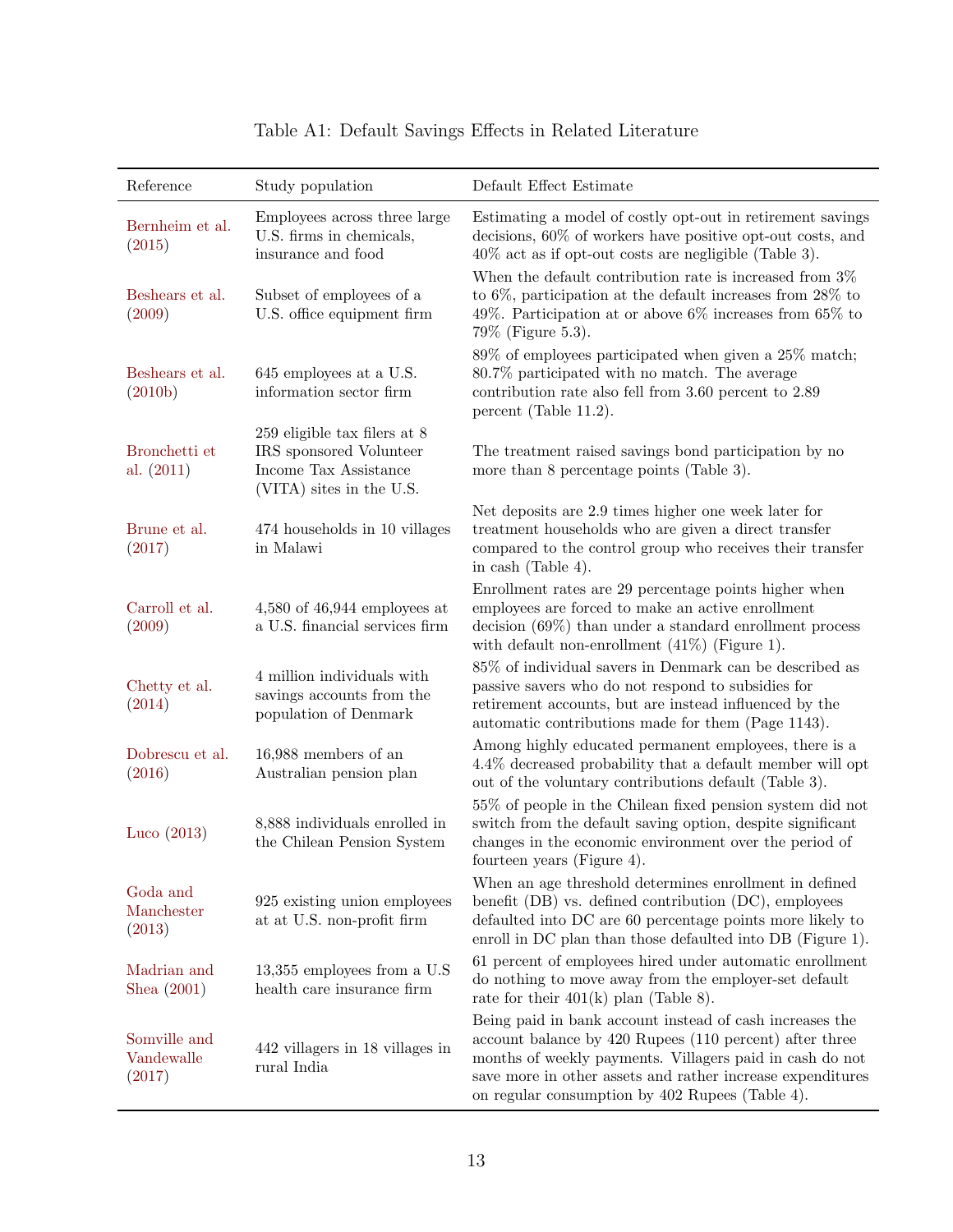<span id="page-13-0"></span>

|                                 |                     |                     | Default Out         |                      |                     | Default In           |                    |                      |
|---------------------------------|---------------------|---------------------|---------------------|----------------------|---------------------|----------------------|--------------------|----------------------|
|                                 | All                 | $0\%$<br>Match      | 25%<br>Match        | $50\%$<br>Match      | $0\%$<br>Match      | $25\%$<br>Match      | $50\%$<br>Match    | P-Value<br>of F-Test |
| Gender (Male $= 1$ )            | 0.85<br>(0.36)      | 0.85<br>(0.36)      | 0.87<br>(0.33)      | 0.85<br>(0.36)       | 0.84<br>(0.37)      | $0.81\,$<br>(0.39)   | 0.88<br>(0.33)     | 0.59                 |
| Married $(=1)$                  | 0.64<br>(0.48)      | 0.66<br>(0.47)      | $0.64\,$<br>(0.48)  | 0.62<br>(0.49)       | 0.66<br>(0.48)      | 0.64<br>(0.48)       | 0.65<br>(0.48)     | 0.98                 |
| Age (Years)                     | $30.39\,$<br>(7.88) | $30.30\,$<br>(7.51) | $30.13\,$<br>(7.33) | $30.58\,$<br>(8.34)  | $30.51\,$<br>(8.14) | $29.98\,$<br>(7.63)  | 30.87<br>(8.38)    | 0.94                 |
| Cognitive Reflection Task       | 0.60<br>(0.82)      | $0.60\,$<br>(0.81)  | $0.52\,$<br>(0.77)  | 0.60<br>(0.80)       | $0.61\,$<br>(0.85)  | $0.61\,$<br>(0.86)   | $0.67\,$<br>(0.80) | 0.70                 |
| Risk Preference $(1-10)$        | 4.93<br>(3.05)      | $5.06\,$<br>(3.17)  | 4.74<br>(3.18)      | $5.11$<br>(2.96)     | $5.22\,$<br>(3.04)  | $4.59\,$<br>(3.02)   | 4.88<br>(2.92)     | 0.43                 |
| Monthly Salary (1000 Afs)       | 32.43<br>(30.79)    | 30.41<br>(25.01)    | 31.20<br>(24.12)    | $33.86\,$<br>(38.68) | 34.39<br>(34.84)    | $31.72\,$<br>(26.25) | 33.04<br>(33.27)   | 0.84                 |
| Monthly Savings (1000 Afs)      | 15.73<br>(57.96)    | 12.20<br>(27.70)    | 28.26<br>(119.05)   | 11.78<br>(25.90)     | 16.49<br>(35.77)    | 10.77<br>(21.11)     | 14.97<br>(52.61)   | 0.28                 |
| Tenure At Roshan (Years)        | 5.83<br>(3.14)      | $5.73\,$<br>(3.12)  | $6.02\,$<br>(3.15)  | 5.76<br>(3.35)       | $6.02\,$<br>(3.08)  | $5.47\,$<br>(3.08)   | $6.01\,$<br>(3.04) | 0.53                 |
| Education Level $(1-6)$         | 4.79<br>(1.23)      | $4.80\,$<br>(1.19)  | 4.74<br>(1.30)      | 4.73<br>(1.24)       | 4.87<br>(1.10)      | $4.86\,$<br>(1.23)   | 4.76<br>(1.30)     | 0.84                 |
| Has Bank Account $(=1)$         | 0.41<br>(0.49)      | 0.42<br>(0.49)      | 0.39<br>(0.49)      | 0.38<br>(0.49)       | 0.41<br>(0.49)      | 0.44<br>(0.50)       | 0.40<br>(0.49)     | 0.88                 |
| Delayed a Bill Payment $(=1)$   | 0.41<br>(0.49)      | 0.43<br>(0.50)      | $0.36\,$<br>(0.48)  | 0.47<br>(0.50)       | 0.41<br>(0.49)      | 0.37<br>(0.48)       | 0.42<br>(0.50)     | 0.40                 |
| Withdraws Entire Salary $(=1)$  | 0.41<br>(0.49)      | $0.37\,$<br>(0.48)  | $0.42\,$<br>(0.49)  | 0.42<br>(0.50)       | 0.41<br>(0.49)      | $0.44\,$<br>(0.50)   | $0.40\,$<br>(0.49) | 0.82                 |
| Capable of Fixing Phone $(=1)$  | 0.47<br>(0.50)      | $0.50\,$<br>(0.50)  | 0.49<br>(0.50)      | 0.45<br>(0.50)       | $0.46\,$<br>(0.50)  | $0.42\,$<br>(0.49)   | 0.48<br>(0.50)     | 0.71                 |
| Interested in M-Pasandaz $(=1)$ | $0.85\,$<br>(0.35)  | $0.85\,$<br>(0.36)  | $0.87\,$<br>(0.33)  | $0.84\,$<br>(0.37)   | $0.83\,$<br>(0.38)  | $0.89\,$<br>(0.31)   | $0.84\,$<br>(0.37) | 0.63                 |
| Present Biased Baseline $(=1)$  | 0.32<br>(0.47)      | 0.25<br>(0.43)      | 0.36<br>(0.48)      | $0.31\,$<br>(0.46)   | 0.35<br>(0.48)      | 0.30<br>(0.46)       | 0.33<br>(0.47)     | 0.30                 |
| Present Biased Endline $(=1)$   | 0.41<br>(0.49)      | 0.44<br>(0.50)      | 0.43<br>(0.50)      | $0.34\,$<br>(0.48)   | 0.41<br>(0.49)      | 0.42<br>(0.49)       | 0.44<br>(0.50)     | 0.61                 |
| Observations                    | $949\,$             | 161                 | 158                 | 159                  | 158                 | 158                  | $155\,$            |                      |

Table A2: Summary Statistics

Notes: Standard deviations reported in parentheses. See Appendix [D.2](#page-37-0) for covariate questions. Present Biased Baseline (=1) is a binary variable that equals one if an employee is identified as having  $\beta < 1$  in an unincentivized present bias elicitation completed at baseline, and Present Biased Endline (=1) is a binary variable that equals one if an employee is identified as having  $\beta < 1$  in an experimental present bias elicitation completed at endline with real stakes (see paper text for details).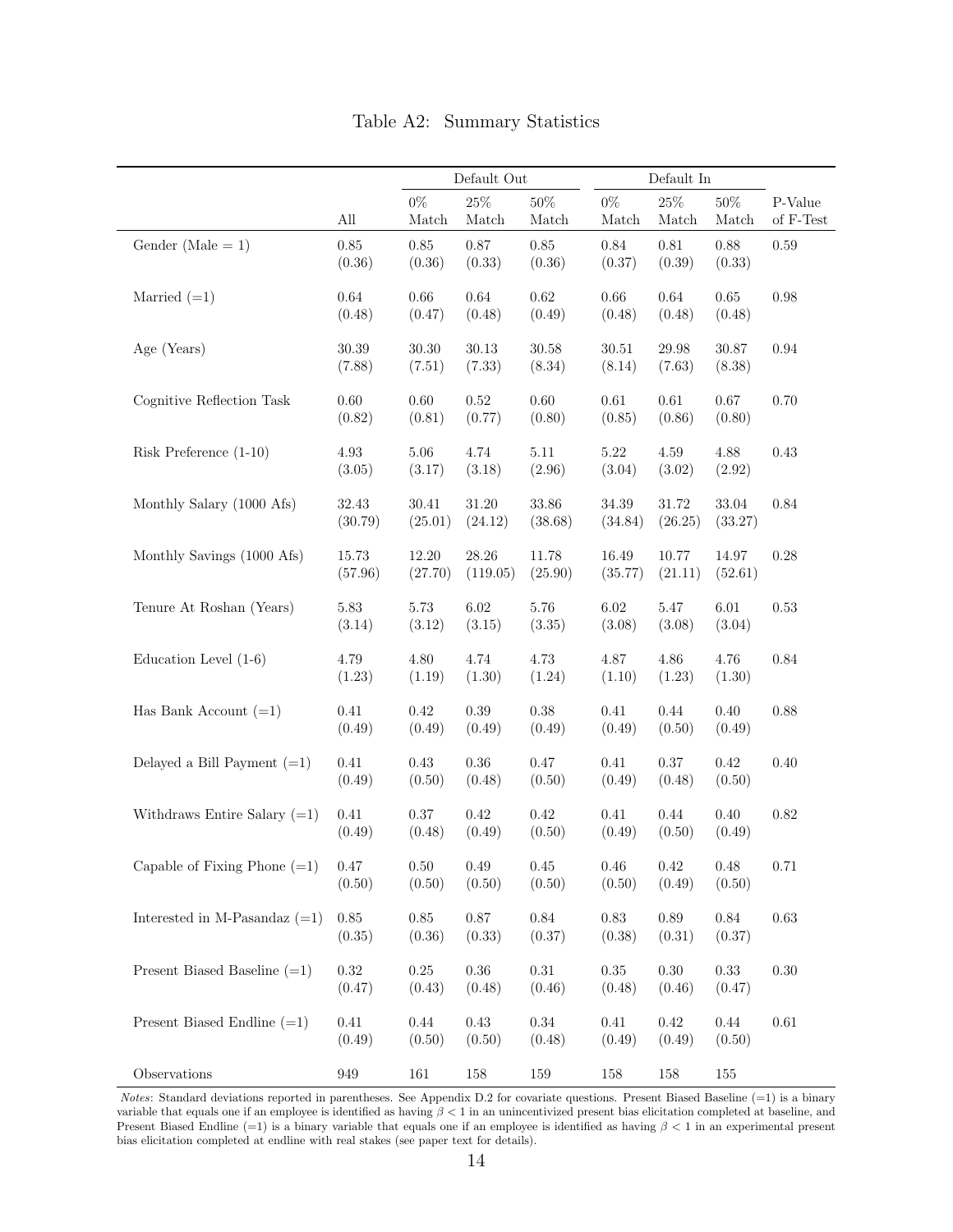<span id="page-14-0"></span>

|                                                   |                |       |       |                | Default Out    |                |                | Default In     |                |
|---------------------------------------------------|----------------|-------|-------|----------------|----------------|----------------|----------------|----------------|----------------|
|                                                   | N              | Total | $\%$  | $0\%$          | $25\%$         | $50\%$         | $0\%$          | $25\%$         | $50\%$         |
| Panel A: Reasons for increasing contribution rate |                |       |       |                |                |                |                |                |                |
| Increased - Savings Important                     | 189            | 285   | 66.32 | 7              | 32             | 59             | 9              | 36             | 46             |
| Increased - Wanted Incentives                     | 107            | 285   | 37.54 | $\theta$       | 15             | 46             | $\overline{0}$ | 18             | 28             |
| Increased - Support Roshan                        | 10             | 285   | 3.51  | $\mathbf{1}$   | $\mathbf{1}$   | 1              | 1              | 3              | 3              |
| Increased - Demand Commitment                     | 8              | 285   | 2.81  | $\theta$       | 3              | 3              | $\Omega$       | $\overline{2}$ | $\theta$       |
| Increased - Thought Automatic                     | $\overline{5}$ | 285   | 1.75  | $\theta$       | 3              | $\overline{2}$ | $\overline{0}$ | $\overline{0}$ | $\overline{0}$ |
| Panel B: Reasons for decreasing contribution rate |                |       |       |                |                |                |                |                |                |
| Decreased - Salary Too Low                        | 52             | 170   | 30.59 | $\overline{0}$ | $\theta$       | $\overline{0}$ | 22             | 17             | 13             |
| Decreased - Incentives Too Low                    | 49             | 170   | 28.82 | $\theta$       | $\theta$       | $\overline{0}$ | 48             | $\overline{0}$ | $\mathbf{1}$   |
| Decreased - Expenses Too High                     | 35             | 170   | 20.59 | $\theta$       | $\overline{0}$ | $\overline{0}$ | 10             | 19             | 6              |
| Decreased - Un-Islamic Product                    | 24             | 170   | 14.12 | $\theta$       | $\theta$       | $\overline{0}$ | $\overline{5}$ | 10             | 9              |
| Decreased - Better Options                        | 4              | 170   | 2.35  | $\overline{0}$ | $\overline{0}$ | $\overline{0}$ | 3              | $\mathbf{1}$   | 0              |

Table A3: Self-reported Reasons for Switching Contribution Rates

Notes: Total in column 2 reports number of participants that either decreased their contribution rate (rows 1-5) or increased their contribution rate (rows 6-10). Reasons were not mutually exclusive and respondents were asked to report all relevant reasons for changing their contribution. "Decreased - Salary Too Low" indicates that respondents felt their salary was not sufficiently large to allow for savings. "Decreased - Incentives Too Low" indicates that respondents felt the incentives were not sufficiently high for savings. "Decreased - Expenses Too High" indicates that respondents felt their other expenses were too high for savings. "Decreased - Un-Islamic Product" indicates that respondents felt the M-Pasandaz product did not conform with Islamic practices. "Decreased - Better Options" indicates that respondents reported having better alternative savings options available. "Increased - Savings Important" indicates that respondents said savings was an important goal for them. "Increased - Wanted Incentives" indicates that respondents mentioned the incentives as important to their decision. "Increased - Support Roshan" indicates that respondents mentioned wanting to support Roshan's development of a new product. "Increased - Demand Commitment" indicates that respondents mentioned needing commitment devices to help save. "Increased - Thought Automatic" indicates that respondents mentioned thinking they were automatically enrolled in the program when they were not.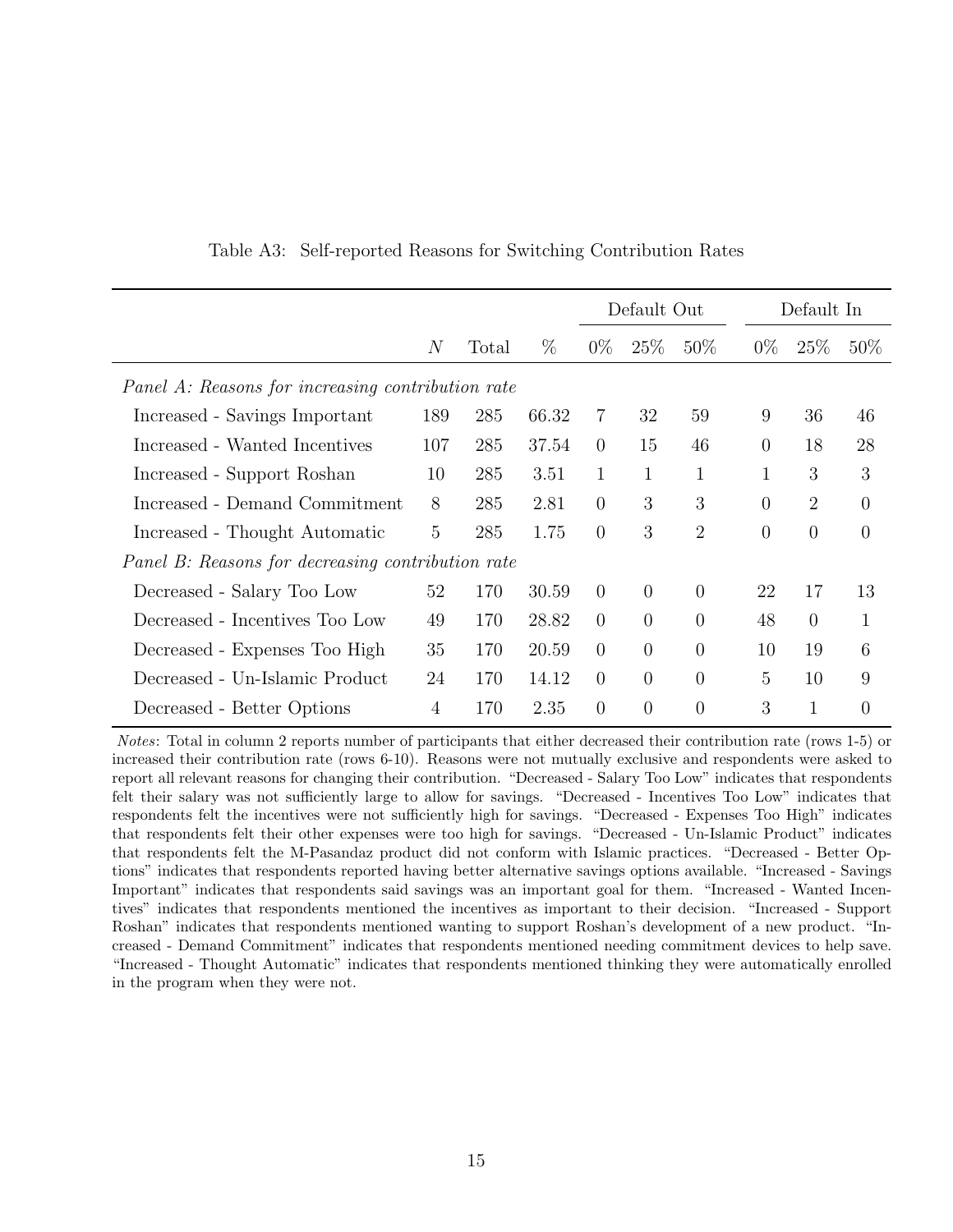| Dependent Variable: |             |                   | Participates and No Withdrawal $(=1)$ |                    |
|---------------------|-------------|-------------------|---------------------------------------|--------------------|
|                     | (1)         | $\left( 2\right)$ | (3)                                   | (4)                |
| Default In $(=1)$   | 0.33        | 0.33              | 0.25                                  | 0.31               |
|                     | (0.04)      | (0.05)            | (0.05)                                | (0.03)             |
| Constant            | 0.01        | 0.26              | 0.55                                  | 0.27               |
|                     | (0.01)      | (0.04)            | (0.04)                                | (0.02)             |
| Sample              | $0\%$ Match | $25\%$ Match      | $50\%$ Match                          | <b>Full Sample</b> |
| $#$ Observations    | 316         | 313               | 309                                   | 938                |
| R-Squared           | 0.194       | 0.111             | 0.073                                 | 0.096              |

<span id="page-15-0"></span>Table A4: The Default Effect on Robustness to Withdrawing to Exit the Account

*Notes*: Participates and No Withdrawal  $(=1)$  is a binary variable that equals one if the contribution rate is greater than zero and the employee never withdrew from their account. The dependent variable reflect employees' status as of February 28, 2015, following the first two paydays but prior to the rollout of phone surveys or secondary interventions. Robust standard errors reported in parentheses.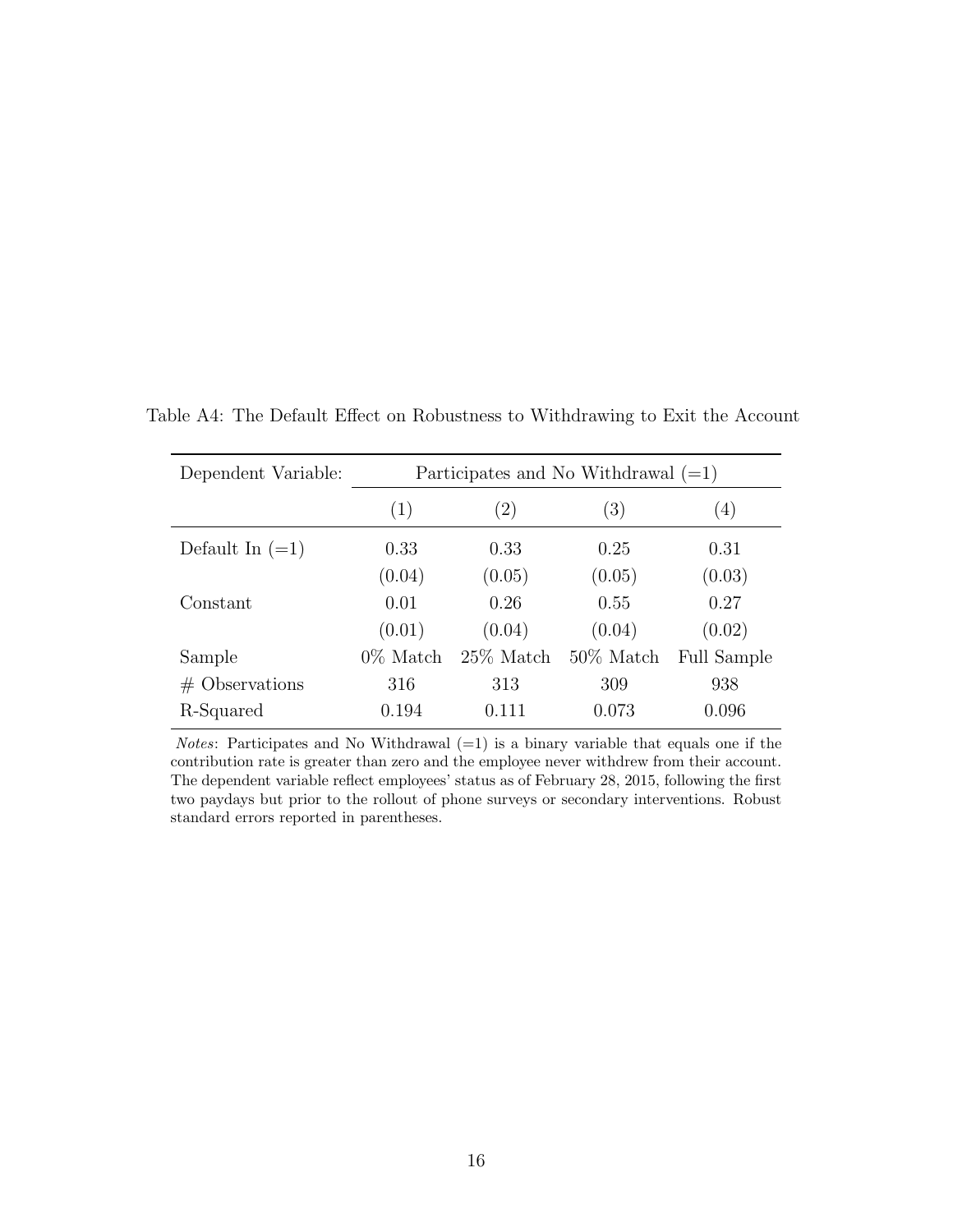| Panel A: The effect on participation |          |             |                     |                   |
|--------------------------------------|----------|-------------|---------------------|-------------------|
| Dependent Variable:                  |          |             | Participates $(=1)$ |                   |
|                                      | (1)      | (2)         | (3)                 | $\left( 4\right)$ |
| Default In $(=1)$                    | 0.33     | 0.36        | 0.38                | 0.23              |
|                                      | (0.03)   | (0.05)      | (0.05)              | (0.05)            |
| Constant                             | 0.32     | 0.07        | 0.32                | 0.60              |
|                                      | (0.02)   | (0.02)      | (0.04)              | (0.04)            |
| Sample                               | Complete | $0\%$ Match | $25\%$ Match        | $50\%$ Match      |
| $#$ Observations                     | 890      | 298         | 299                 | 293               |
| R-Squared                            | 0.108    | 0.174       | 0.148               | 0.064             |

<span id="page-16-0"></span>Table A5: The Default Effect on Participation and Contribution (as of July 15)

Panel B: The effect on contribution rate

| Dependent Variable: |          |             | Contribution Rate $(\%$ of Salary) |              |
|---------------------|----------|-------------|------------------------------------|--------------|
|                     | (5)      | (6)         | (7)                                | (8)          |
| Default In $(=1)$   | 1.56     | 1.89        | 2.20                               | 0.42         |
|                     | (0.29)   | (0.29)      | (0.50)                             | (0.50)       |
| Constant            | 3.11     | 0.46        | 3.07                               | 5.92         |
|                     | (0.22)   | (0.16)      | (0.38)                             | (0.40)       |
| Sample              | Complete | $0\%$ Match | $25\%$ Match                       | $50\%$ Match |
| $#$ Observations    | 890      | 298         | 299                                | 293          |
| R-Squared           | 0.032    | 0.125       | 0.062                              | 0.002        |

*Notes*: Participates  $(=1)$  is a binary variable that equals one if the contribution rate is greater than zero, Contribution (% of Salary) is the monthy contribution rate into M-Pasandaz as a percent of total salary, and an observation is an employee. Variables reflect contribution rate values observed as of July 15, 2015, just prior to the disbursement of matching incentives. Robust standard errors reported in parentheses.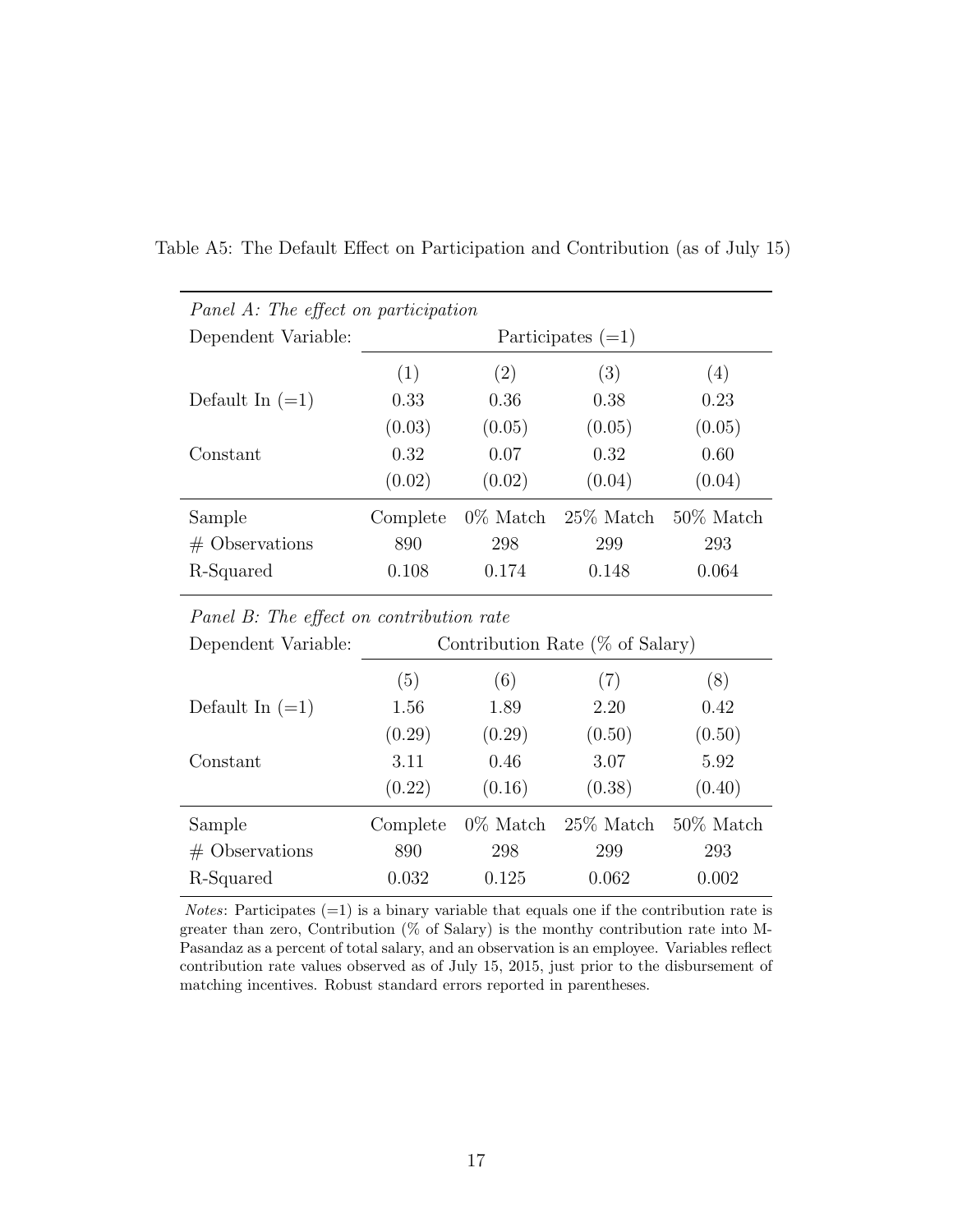<span id="page-17-0"></span>

|                                                                                | (1)      | (2)      | (3)      | (4)       |
|--------------------------------------------------------------------------------|----------|----------|----------|-----------|
| <i>Panel A.</i> Dependent Variable = Participates (non-zero contribution rate) |          |          |          |           |
| Default In $(=1)$                                                              | 0.45     | 0.37     | 0.42     | 0.37      |
|                                                                                | (0.06)   | (0.06)   | (0.06)   | (0.06)    |
| Constant                                                                       | 0.24     | 0.32     | 0.28     | 0.28      |
|                                                                                | (0.04)   | (0.04)   | (0.04)   | (0.04)    |
| Salary Quartile Sample                                                         | 1st      | 2nd      | 3rd      | 4th       |
| $#$ Observations                                                               | 239      | 227      | 236      | 234       |
| R-Squared                                                                      | 0.200    | 0.134    | 0.173    | 0.141     |
| <i>Panel B.</i> Dependent Variable = Contribution Rate (% of Salary)           |          |          |          |           |
| Default In $(=1)$                                                              | 1.69     | 1.59     | 2.16     | 1.61      |
|                                                                                | (0.48)   | (0.54)   | (0.53)   | (0.54)    |
| Constant                                                                       | 2.34     | 3.00     | 2.63     | 2.83      |
|                                                                                | (0.38)   | (0.41)   | (0.41)   | (0.41)    |
| Salary Quartile Sample                                                         | 1st      | 2nd      | 3rd      | 4th       |
| $#$ Observations                                                               | 239      | 227      | 236      | 234       |
| R-Squared                                                                      | 0.049    | 0.036    | 0.066    | 0.036     |
| <i>Panel C.</i> Dependent Variable = Total M-Pasandaz Contributions (Afs)      |          |          |          |           |
| Default In $(=1)$                                                              | 734.38   | 260.73   | 2871.54  | 5995.37   |
|                                                                                | (362.10) | (602.29) | (934.56) | (2546.34) |
| Constant                                                                       | 1501.72  | 3291.68  | 4138.81  | 9939.97   |
|                                                                                | (263.60) | (439.28) | (656.27) | (1546.56) |
| Salary Quartile Sample                                                         | 1st      | 2nd      | 3rd      | 4th       |
| $#$ Observations                                                               | 244      | 231      | 237      | 237       |
| R-Squared                                                                      | 0.017    | 0.001    | 0.038    | 0.023     |

Table A6: The Default Effect: Heterogeneity by Salary Quartile

*Notes*: Dependent variable in top panel, Participates  $(=1)$ , is a binary variable that equals one if the contribution rate is greater than zero, and dependent variable in middle panel, Contribution Rate (% of Salary), is the monthy contribution rate into M-Pasandaz as a percent of total salary. Participates and Contribution Rate reflect values observed as of February 28, 2015, following the first two paydays but prior to the rollout of phone surveys or secondary interventions. Dependent variable in third panel is total contributions made by the employee to M-Pasandaz, in Afghanis, as observed in administrative data. Value reflects total contributions net of withdrawals as of July 15, 2015, just prior to the disbursement of matching incentives. Value does not include matching contributions made by the employer. Robust standard errors reported in parentheses.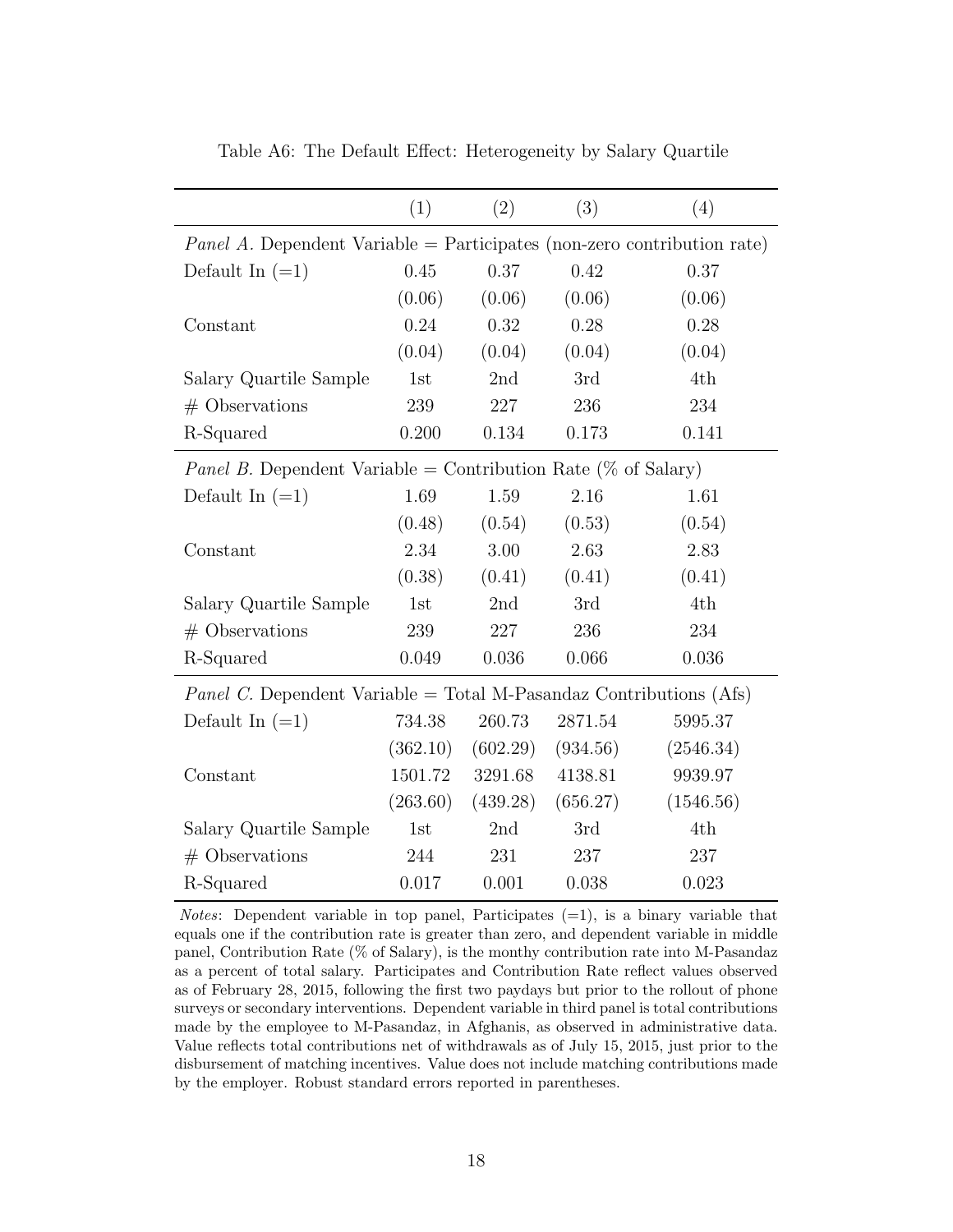|                                                                                                                                                                                                                                                                                                                                                                                                                                                                 | Total                   | M-Paz                  | M-Paz               | M-Paisa                 | Cash                             | <b>Bank</b>         | Loans or                    | Consumption                                                                                                   | Food          |
|-----------------------------------------------------------------------------------------------------------------------------------------------------------------------------------------------------------------------------------------------------------------------------------------------------------------------------------------------------------------------------------------------------------------------------------------------------------------|-------------------------|------------------------|---------------------|-------------------------|----------------------------------|---------------------|-----------------------------|---------------------------------------------------------------------------------------------------------------|---------------|
|                                                                                                                                                                                                                                                                                                                                                                                                                                                                 | Savings                 | Savings                | Savings             | Savings                 | Savings                          | Savings             | Transfers                   | Expenditure                                                                                                   | Expenditure   |
|                                                                                                                                                                                                                                                                                                                                                                                                                                                                 | (Survey)<br>$\bigoplus$ | (Admin)<br>$\boxed{2}$ | (Survey)<br>$\odot$ | (Survey)<br>$\bigoplus$ | (Survey)<br>$\widetilde{\Theta}$ | (Survey)<br>$\odot$ | (Survey)<br>$\widetilde{C}$ | $(S_{\text{urvey}})$<br>$\circledast$                                                                         | (Survey)<br>ම |
| Panel A: Default Effects                                                                                                                                                                                                                                                                                                                                                                                                                                        |                         |                        |                     |                         |                                  |                     |                             |                                                                                                               |               |
| Default In x Post                                                                                                                                                                                                                                                                                                                                                                                                                                               | 1711.09                 | 464.75                 | 550.19              | 1395.14                 | $-743.54$                        | 419.57              | 377.36                      | $-1537.40$                                                                                                    | 619.65        |
|                                                                                                                                                                                                                                                                                                                                                                                                                                                                 | (2311.38)               | (191.91)               | 171.42              | (772.04)                | (847.62)                         | 1288.12             | 582.45                      | (3355.89)                                                                                                     | (462.19)      |
| Control Mean                                                                                                                                                                                                                                                                                                                                                                                                                                                    | 10214.54                | 658.57                 | 596.35              | 2658.82                 | 2458.58                          | 2407.01             | 1066.93                     | 37488.00                                                                                                      | 3801.98       |
| $\#$ Employees                                                                                                                                                                                                                                                                                                                                                                                                                                                  | 470                     | 470                    | 470                 | 470                     | 470                              | 470                 | 470                         | 470                                                                                                           | $470\,$       |
| $\#$ Observations<br>R-Squared                                                                                                                                                                                                                                                                                                                                                                                                                                  | 0.013<br>1969           | 1969<br>0.084          | 1969<br>0.135       | 1969<br>0.007           | 1969<br>0.023                    | 0.010<br>1969       | 1969<br>0.011               | 0.005<br>1969                                                                                                 | 1549<br>0.021 |
| Panel B: Heterogeneity by Salary Quartile                                                                                                                                                                                                                                                                                                                                                                                                                       |                         |                        |                     |                         |                                  |                     |                             |                                                                                                               |               |
| Default In * Post * 1st Salary Quartile                                                                                                                                                                                                                                                                                                                                                                                                                         | 4329.82                 | 254.20                 | 189.80              | 3134.45                 | $-822.24$                        | $-51.33$            | 1099.95                     | 4705.62                                                                                                       | 621.65        |
|                                                                                                                                                                                                                                                                                                                                                                                                                                                                 | 2344.65                 | (102.67)               | 125.26              | 1098.43                 | (885.47)                         | (05.874)            | (745.21)                    | (6485.91)                                                                                                     | (692.46)      |
| Default In * Post * 2nd Salary Quartile                                                                                                                                                                                                                                                                                                                                                                                                                         | $-1743.08$              | $-48.45$               | 49.65               | $-196.10$               | $-288.65$                        | $-914.93$           | 390.71                      | $-1924.55$                                                                                                    | $-672.24$     |
|                                                                                                                                                                                                                                                                                                                                                                                                                                                                 | 2709.33                 | (173.88)               | 148.44)             | 1442.35                 | 1573.56)                         | (925.29)            | (652.14)                    | 4845.72                                                                                                       | (684.66)      |
| Default In * Post * 3rd Salary Quartile                                                                                                                                                                                                                                                                                                                                                                                                                         | $-6157.88$              | 687.19                 | 626.16              | 1658.07                 | $-1759.29$                       | 4199.33             | $-32.37$                    | 467.25                                                                                                        | 1061.03       |
|                                                                                                                                                                                                                                                                                                                                                                                                                                                                 | 4563.54)                | (237.47)               | (233.61)            | (1299.94)               | 1446.66)                         | 2399.69)            | (989.18)                    | (4968.89)                                                                                                     | (892.39)      |
| Default In * Post * 4th Salary Quartile                                                                                                                                                                                                                                                                                                                                                                                                                         | 10420.76                | 831.69                 | 1202.38             | 903.30                  | $-95.98$                         | 6933.39             | 239.80                      | 8743.88                                                                                                       | 1484.75       |
|                                                                                                                                                                                                                                                                                                                                                                                                                                                                 | 7046.77                 | (643.89)               | 548.66)             | 2120.49                 | 2405.42                          | 4407.49)            | 1825.19                     | (9561.56)                                                                                                     | (1304.32)     |
| Control Mean - 1st Salary Quartile                                                                                                                                                                                                                                                                                                                                                                                                                              | 4638.85                 | $171.68\,$             | 250.38              | 1494.81                 | 1700.71                          | 518.67              | 321.58                      | 27083.28                                                                                                      | 2502.07       |
| Control Mean - 2nd Salary Quartile                                                                                                                                                                                                                                                                                                                                                                                                                              | 6704.00                 | 565.64                 | 475.23              | 2161.44                 | 1814.23                          | 537.45              | 952.81                      | 25212.03                                                                                                      | 3137.96       |
| Control Mean - 3rd Salary Quartile                                                                                                                                                                                                                                                                                                                                                                                                                              | 8532.11                 | 538.60                 | 550.00              | 2917.55                 | 2201.91                          | 1301.56             | 941.25                      | 35475.43                                                                                                      | 3942.26       |
| Control Mean - 4th Salary Quartile                                                                                                                                                                                                                                                                                                                                                                                                                              | 21860.22                | 1400.98                | 1144.10             | 4147.36                 | 4263.95                          | 7721.89             | 2107.30                     | 64537.17                                                                                                      | 5785.96       |
| # Employees                                                                                                                                                                                                                                                                                                                                                                                                                                                     | 470                     | $01\bar{t}$            | 470                 | 470                     | 470                              | 0.17                | 470                         | 470                                                                                                           | 024           |
| # Observations                                                                                                                                                                                                                                                                                                                                                                                                                                                  | 1969                    | 1969                   | 1969                | 1969                    | 1969                             | 1969                | 1969                        | 1969                                                                                                          | 1549          |
| R-Squared                                                                                                                                                                                                                                                                                                                                                                                                                                                       | 0.022                   | 0.122                  | 0.187               | 0.010                   | 0.031                            | 0.020               | 0.019                       | 0.008                                                                                                         | 0.025         |
| month. Dependent variables indicate, in Afghanis, monthly asset (columns 2-7) and expenditure (columns 8-9) flows. Coulmn (1) is the sum of columns<br>(3), (4), (5), (6) and (7). Column (2) uses administrative data for monthly flows into M-Pasandaz. Column (3) reports survey responses for monthly<br>Notes: Table reports the effect of M-Pasandaz on total household savings, expenditure, and savings sub-categories. An observation is a respondent- |                         |                        |                     |                         |                                  |                     |                             |                                                                                                               |               |
| flows into M-Pasandaz accounts, adjusted to correct for stock reporting (see text for details). Column $(4)$ reports survey responses for monthly flows into<br>M-Paisa accounts. Column (7) includes loans or transfers given (not received) by the respondent. Sample includes baseline pre-treatment responses and 4                                                                                                                                         |                         |                        |                     |                         |                                  |                     |                             |                                                                                                               |               |
| follow-up surveys, except in columns $(8)$ – $(9)$ where it includes pre-treatment responses and 3 follow-up surveys due to data availability. These variables                                                                                                                                                                                                                                                                                                  |                         |                        |                     |                         |                                  |                     |                             |                                                                                                               |               |
| are constructed using a "sources and uses" approach where respondents are asked to account for all household income, and then asked to account for all                                                                                                                                                                                                                                                                                                          |                         |                        |                     |                         |                                  |                     |                             |                                                                                                               |               |
| savings, and reconcile both numbers.                                                                                                                                                                                                                                                                                                                                                                                                                            |                         |                        |                     |                         |                                  |                     |                             | Consumption is calculated as the residual of income minus savings. Food expenditure is captured in a separate |               |
| survey module where respondents are asked to recall the previous week's expenditure by item. Total weekly food expenditure is multiplied by four to                                                                                                                                                                                                                                                                                                             |                         |                        |                     |                         |                                  |                     |                             |                                                                                                               |               |
| replacing 102 observations that report a negative value (respondents who report adding to household savings by more than the household earned). All<br>produce an estimate of monthly food consumption.                                                                                                                                                                                                                                                         |                         |                        |                     |                         |                                  |                     |                             | All variables are winsorized at the 99th percentile. Consumption is additionally winsorized at 0,             |               |
| regressions include employee fixed effects, survey wave fixed effects and a "Post" binary variable that equals one for all waves after the baseline. Robust                                                                                                                                                                                                                                                                                                     |                         |                        |                     |                         |                                  |                     |                             |                                                                                                               |               |
| standard errors, clustered at employee level, reported in parentheses.                                                                                                                                                                                                                                                                                                                                                                                          |                         |                        |                     |                         |                                  |                     |                             |                                                                                                               |               |

<span id="page-18-0"></span>Table A7: The Default Effect on Household Savings Table A7: The Default Effect on Household Savings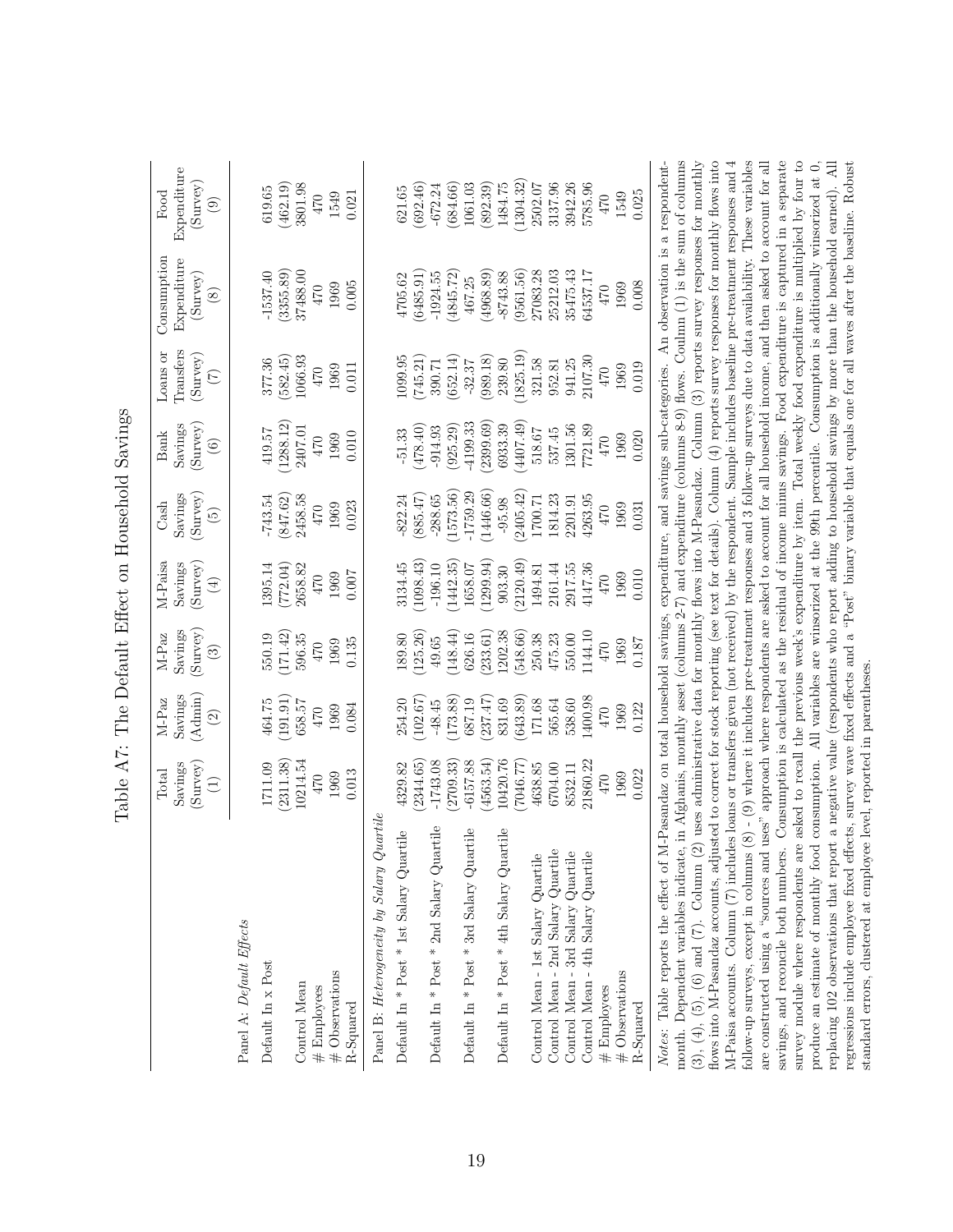<span id="page-19-0"></span>

|                         |          | <b>Baseline</b> |          | Endline  |            |               |
|-------------------------|----------|-----------------|----------|----------|------------|---------------|
|                         | Default  | Default         | Default  | Default  | Mean       | Difference in |
|                         | Out      | In              | Out      | In       | Difference | Difference    |
| Asset Index             | 0.04     | $-0.04$         | 0.01     | $-0.01$  | 0.03       | 0.05          |
|                         | [2.25]   | [2.18]          | [2.25]   | [2.27]   | (0.16)     | (0.13)        |
| Rooms $(\#)$            | 3.31     | 3.23            | 3.74     | $3.58\,$ | 0.16       | $-0.09$       |
|                         | [2.08]   | $[1.98]$        | $[2.23]$ | [1.77]   | (0.14)     | (0.15)        |
| Beds $(\#)$             | 0.81     | 0.77            | 0.80     | 0.92     | $-0.11$    | 0.15          |
|                         | [1.16]   | [1.17]          | $[1.24]$ | $[1.32]$ | (0.09)     | (0.09)        |
| Air Conditioners $(\#)$ | 0.21     | 0.19            | 0.33     | 0.38     | $-0.05$    | 0.08          |
|                         | [0.80]   | [0.63]          | [0.82]   | [0.85]   | (0.06)     | (0.06)        |
| Heaters $(\#)$          | 1.31     | 1.25            | 1.21     | 1.32     | $-0.11$    | 0.16          |
|                         | $[1.38]$ | [1.17]          | [1.15]   | $[1.30]$ | (0.09)     | (0.09)        |
| Stoves $(\#)$           | 1.38     | 1.39            | 1.35     | 1.41     | $-0.05$    | 0.10          |
|                         | [0.89]   | [0.99]          | $[1.04]$ | [0.87]   | (0.07)     | (0.08)        |
| Washing Machines $(\#)$ | 1.05     | 1.02            | 1.10     | 1.09     | 0.01       | 0.03          |
|                         | [0.62]   | [0.55]          | [0.72]   | [0.59]   | (0.05)     | (0.04)        |
| Refrigerators $(\#)$    | $0.86\,$ | 0.87            | 1.00     | 0.94     | 0.06       | $-0.08$       |
|                         | [0.66]   | [0.59]          | [0.60]   | [0.59]   | (0.04)     | (0.04)        |
| Sewing Machines $(\#)$  | 1.10     | 1.07            | 1.09     | 1.09     | $-0.00$    | 0.01          |
|                         | [0.77]   | [0.77]          | [0.85]   | [0.67]   | (0.05)     | (0.05)        |
| Televisions $(\#)$      | 1.76     | 1.76            | 1.88     | 1.87     | 0.01       | $-0.01$       |
|                         | [1.07]   | [1.11]          | $[1.25]$ | [1.17]   | (0.08)     | (0.07)        |
| VCR/DVD Players $(\#)$  | 0.61     | 0.66            | 0.64     | 0.66     | $-0.01$    | $-0.03$       |
|                         | [0.86]   | [0.86]          | [0.93]   | [0.89]   | (0.06)     | (0.07)        |
| Mobile Phones $(\#)$    | 4.97     | 4.85            | 4.70     | 4.49     | 0.21       | $-0.07$       |
|                         | $[2.59]$ | $[2.91]$        | [2.77]   | [2.79]   | (0.20)     | (0.18)        |
| Computers $(\#)$        | 1.40     | 1.36            | 1.38     | 1.42     | $-0.04$    | 0.09          |
|                         | [1.17]   | [1.08]          | [1.11]   | [1.14]   | (0.08)     | (0.07)        |
| Bicycles $(\#)$         | 0.82     | 0.76            | 0.86     | 0.77     | 0.09       | $-0.01$       |
|                         | [0.91]   | [0.96]          | [0.95]   | [0.92]   | (0.07)     | (0.06)        |
| Motorcycles $(\#)$      | 0.17     | 0.21            | 0.16     | 0.18     | $-0.02$    | $-0.01$       |
|                         | $[0.51]$ | [0.51]          | $[0.50]$ | [0.46]   | (0.03)     | (0.03)        |
| Automobiles $(\#)$      | 0.41     | 0.41            | $0.45\,$ | 0.43     | $\rm 0.02$ | $-0.03$       |
|                         | [0.56]   | [0.62]          | [0.61]   | [0.64]   | (0.04)     | (0.04)        |
| Livestock $(\#)$        | 0.54     | 0.52            | 0.60     | 0.34     | 0.27       | $-0.28$       |
|                         | [2.78]   | [2.86]          | [2.24]   | $[1.39]$ | (0.13)     | (0.22)        |
| Observations            | 473      | 467             | 409      | 404      |            |               |

#### Table A8: The Default Effect on Asset Ownership

Notes: Standard deviations reported in brackets and standard errors reported in parentheses. Asset Index is the first principal component of the full set of asset variables below. Columns (1) and (2) report mean values du comparing default out and default in groups between endline and baseline.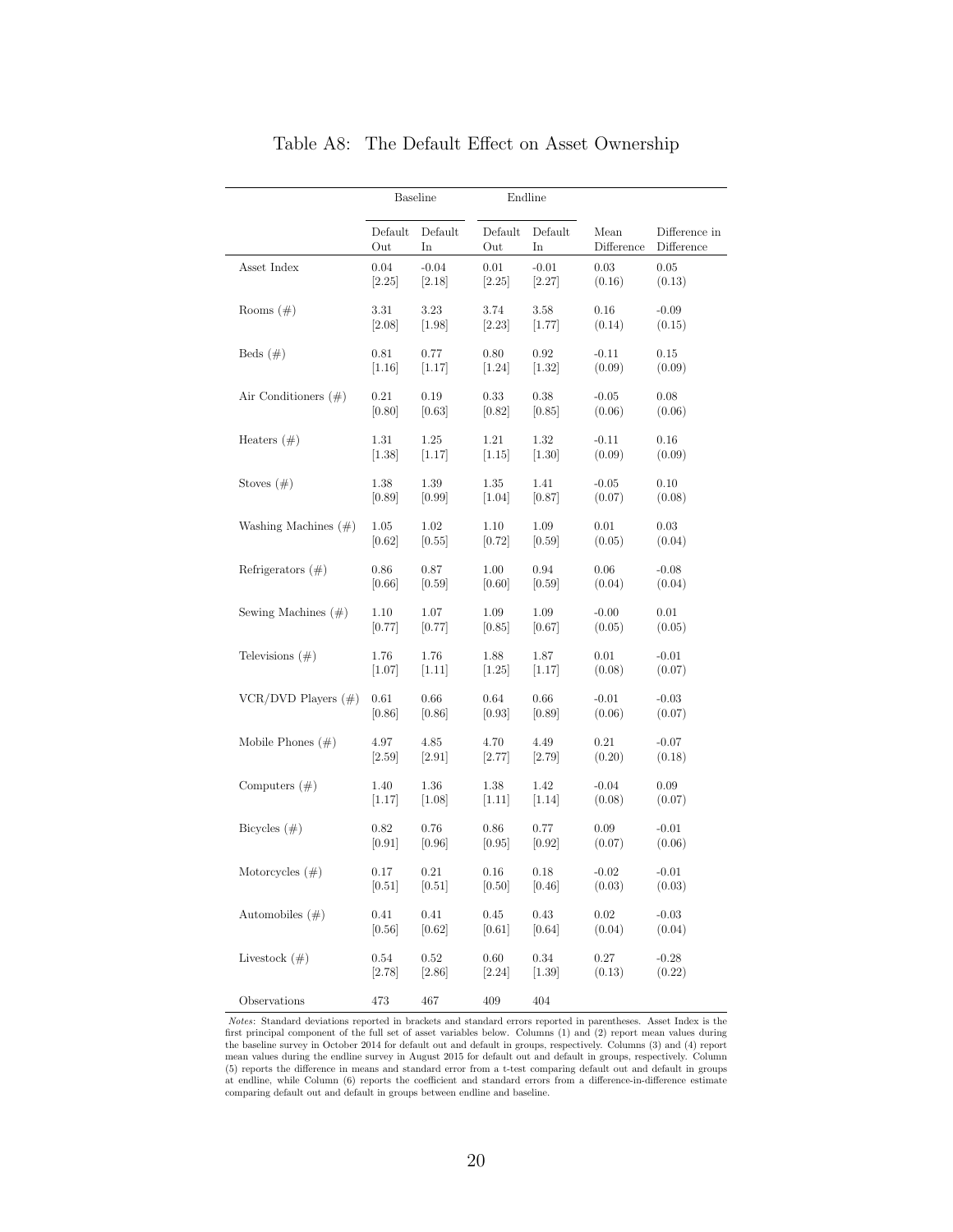<span id="page-20-0"></span>

| $\begin{array}{c} \text{Food} \\ \text{Exp} \\ \text{Survey} \end{array}$                                    |                                                                                                                                                                                                                                                                                       |                                                                                       |                                           | $\begin{array}{l} 11.80 \\ 71.35 \\ 457.9 \\ 457.9 \\ 833.7 \\ 80 \\ 86.8 \\ 80 \\ 80 \\ 80 \\ 80 \\ 80 \\ 80 \\ 80 \\ 80 \\ 11 \\ 7 \\ 7 \\ 10 \\ 20 \\ 9 \\ 11 \\ 30 \\ 9 \\ 13 \\ 9 \\ 15 \\ 9 \\ 15 \\ 9 \\ 15 \\ 9 \\ 15 \\ 9 \\ 15 \\ 9 \\ 15 \\ 9 \\ 15 \\ 9 \\ 15 \\ 17 \\ 18 \\ 19 \\ 19 \\ 19 \\ 19 \\ 19 \\ 19 \\ 19 \\ 19 \\ 19 \\$                 |                                                                                                        |                                                                                                                                                                                                                                                                                                              |
|--------------------------------------------------------------------------------------------------------------|---------------------------------------------------------------------------------------------------------------------------------------------------------------------------------------------------------------------------------------------------------------------------------------|---------------------------------------------------------------------------------------|-------------------------------------------|-----------------------------------------------------------------------------------------------------------------------------------------------------------------------------------------------------------------------------------------------------------------------------------------------------------------------------------------------------------------|--------------------------------------------------------------------------------------------------------|--------------------------------------------------------------------------------------------------------------------------------------------------------------------------------------------------------------------------------------------------------------------------------------------------------------|
| $\begin{array}{c} \text{General} \ \text{Exp} \ \text{Exp} \ \text{(Survey)} \end{array}$                    |                                                                                                                                                                                                                                                                                       |                                                                                       |                                           | $\begin{array}{l} -1719.55 \\ -1719.53 \\ (3282.98) \\ -995.64 \\ -6523.64 \\ -6523.64 \\ -7656.92 \\ -7656.92 \\ -7656.92 \\ -7656.92 \\ -7656.92 \\ -1578 \\ -1578 \\ -1578 \\ -1578 \\ -1578 \\ -1578 \\ -1578 \\ -1578 \\ -1578 \\ \text{FES} \\ \text{X} \end{array}$                                                                                      |                                                                                                        |                                                                                                                                                                                                                                                                                                              |
| $\begin{array}{l} \text{Loans} \text{ or } \\ \text{Transfers} \\ \text{(Sutvey)} \\ \text{(8)} \end{array}$ |                                                                                                                                                                                                                                                                                       |                                                                                       |                                           | $\begin{array}{l} -278.92 \\ -278.9 \\ 1219.56) \\ -1219.53 \\ -123.63 \\ -123.63 \\ -123.63 \\ -123.63 \\ -123.63 \\ -123.56 \\ -123.59 \\ -123.59 \\ -123.59 \\ -123.59 \\ -123.59 \\ -123.59 \\ -123.59 \\ -123.59 \\ -124.59 \\ -125.59 \\ -128.59 \\ -128.59 \\ -128.59 \\ -128.59 \\ -128.59 \\ -128.59 \\ -12$                                           |                                                                                                        |                                                                                                                                                                                                                                                                                                              |
| $\begin{align} \text{Bank} \ \text{Savings} \ \text{(Surve)} \ \text{(Surve)} \end{align}$                   |                                                                                                                                                                                                                                                                                       |                                                                                       |                                           | $\begin{array}{l} -454.08\\ -454.08\\ -2280.89\\ -144.73\\ -144.73\\ -915.67\\ -915.67\\ -915.67\\ -915.67\\ 2224.97\\ -470\\ -470\\ -1952\\ -1952\\ -1952\\ -1953\\ -1952\\ -1953\\ \end{array}$                                                                                                                                                               |                                                                                                        |                                                                                                                                                                                                                                                                                                              |
| $\begin{array}{c} \mathrm{Cash} \ \mathrm{Savings} \ \mathrm{(Surve)} \ \mathrm{(Surve)} \end{array}$        |                                                                                                                                                                                                                                                                                       |                                                                                       |                                           |                                                                                                                                                                                                                                                                                                                                                                 |                                                                                                        |                                                                                                                                                                                                                                                                                                              |
| M-Paisa<br>Savings<br>(Survey)<br>(5)                                                                        |                                                                                                                                                                                                                                                                                       |                                                                                       |                                           | $\begin{array}{l} -1534.95\\ (1337.80)\\ 298.82\\ (1460.17)\\ 224.44\\ (1074.73)\\ 1925.06\\ (1074.73)\\ (1207.62)\\ 243.51\\ (1207.62)\\ (1207.63)\\ 330.000\\ 470\\ 0.0305\\ -4.000\\ 0.010\\ -1.5\\ \end{array}$                                                                                                                                             |                                                                                                        |                                                                                                                                                                                                                                                                                                              |
| M-Paisa<br>Savings<br>(Admin)<br>(4)                                                                         |                                                                                                                                                                                                                                                                                       |                                                                                       |                                           |                                                                                                                                                                                                                                                                                                                                                                 |                                                                                                        |                                                                                                                                                                                                                                                                                                              |
| $\begin{array}{c} \text{M-Paz} \\ \text{Savings} \\ \text{(Surve)} \\ \text{(Surve)} \\ \end{array}$         |                                                                                                                                                                                                                                                                                       |                                                                                       |                                           | $\begin{array}{l} 412.12 \\ (132.34) \\ (132.36) \\ (159.037 \\ (179.87) \\ (179.87) \\ (179.87) \\ (179.87) \\ (296.49) \\ (244.46) \\ 577.36 \\ 470 \\ 0.005 \\ 667 \\ 127 \\ 728 \\ 867 \\ 127 \\ 728 \\ 89 \\ \text{FBS} \\ \text{Y} \\ \text{Y} \\ \text{Y} \\ \text{Y} \\ \text{Y} \\ \text{Y} \\ \text{Y} \\ \text{Y} \\ \text{Y} \\ \text{Y} \\ \text{$ |                                                                                                        |                                                                                                                                                                                                                                                                                                              |
| $M-Paz$<br>Savings<br>Admin $A$                                                                              | $\begin{array}{l} 645.62\\ (200.75)\\ (200.75)\\ (286.07)\\ (238.80\\ (193.46)\\ (193.67)\\ (193.83)\\ (193.83)\\ (235.83)\\ (235.83)\\ (235.87)\\ (235.89)\\ (236.99)\\ (234.99)\\ (236.99)\\ (236.99)\\ (236.99)\\ (236.99)\\ (236.99)\\ (236.99)\\ (236.99)\\ (236.99)\\ (236.99)$ |                                                                                       |                                           | $\begin{array}{l} 359.33\\ 470\\ 1957\\ 0.095\\ 0.020\\ 0.574\\ 1.11\\ 1.5\\ Y\to 5\\ Y\to 5\\ Y\to 5\\ Y\to 5\\ Y\to 5\\ Y\to 5\\ Y\to 5\\ Y\to 5\\ Y\to 5\\ Y\to 5\\ Y\to 5\\ Y\to 5\\ Y\to 5\\ Y\to 5\\ Y\to 5\\ Y\to 5\\ Y\to 5\\ Y\to 5\\ Y\to 5\\ Y\to 5\\ Y\to 5\\ Y\to 5\\ Y\to 5\\ Y\to 5\\ Y\to 5\\ Y\to 5\\ Y\to 5\\$                                |                                                                                                        |                                                                                                                                                                                                                                                                                                              |
| $\begin{array}{c} \text{Total} \\ \text{Savings} \\ \text{(Surve)} \\ \end{array}$                           |                                                                                                                                                                                                                                                                                       |                                                                                       |                                           |                                                                                                                                                                                                                                                                                                                                                                 |                                                                                                        | $[ \begin{array}{c} 1121.78 \\ -1121.73 \\ (2966.74) \\ (2968.33) \\ (3041.33 \\ (3047.85) \\ (3146.93) \\ (3146.93) \\ (3146.93) \\ (3146.93) \\ (31630) \\ (31630) \\ (3070) \\ 1951 \\ 1951 \\ 1079 \\ 1981 \\ 1981 \\ 1982 \\ 1981 \\ 1981 \\ 1982 \\ 1981 \\ 1981 \\ 1982 \\ 1981 \\ 1981 \\ 1982 \\ 1$ |
|                                                                                                              | $\beta$ <sub>-1</sub> : Default Out x 25% Match x Post<br>$\beta$ -2: Default Out x 50% Match x Post                                                                                                                                                                                  | $\beta$ -4: Default In x 25% Match x Post<br>$\beta$ -3: Default In x 0% Match x Post | $\beta$ -5: Default In x 50% Match x Post | Default Effect At 0% Match: $\beta_3=0$<br># Observations<br>Control Mean<br>$#$ Employees                                                                                                                                                                                                                                                                      | Default Effect At 25% Match: $\beta_1=\beta_4$<br>Default Effect At 50% Match: $\beta_2=$<br>R-Squared | Employee FE<br>Wave FE<br>Waves<br><b>Trim</b>                                                                                                                                                                                                                                                               |

| くすく フィーク<br>ļ                                                                                   |
|-------------------------------------------------------------------------------------------------|
| )<br>$-1 - 1$<br>I                                                                              |
| $\frac{1}{2}$<br>$\overline{2}$<br>J                                                            |
| r oceanic tect tection<br>$\sum_{i=1}^n$<br>ì                                                   |
| ֧֧֧֧֧֧֧֧֧֧֧֧֧֧֧֧֧֧֧֧֧֧֧֧֛֧֛֧֧֧֧֛֚֚֚֚֚֚֚֚֚֚֚֚֚֚֚֚֚֚֚֚֚֚֚֚֚֚֚֚֚֝֝֓֝֓֝֓֝֬֝֓֝֬֝֓֝֬֝֬֝֬֜֓֝֬֝֬֝֬֝֬֝֬֜ |
| $\vdots$<br>ع<br> <br>                                                                          |
| ĺ                                                                                               |
| )<br>۱<br>Ē                                                                                     |
|                                                                                                 |
| į<br>$T_{\circ}$ $L$                                                                            |

21

*Notes*: See Table A7 notes. All regressions include employee fixed effects, survey wave fixed effects and a "Post" binary variable that equals one for all waves after the baseline. All vaniables are trimmed at 1%. Robust Notes: See Table [A7](#page-18-0) notes. All regressions include employee fixed effects, survey wave and a "Post" binary variable that equals one for all waves after the baseline. All variables are trimmed at 1%. Robust standard errors, clustered at employee level, reported in parentheses.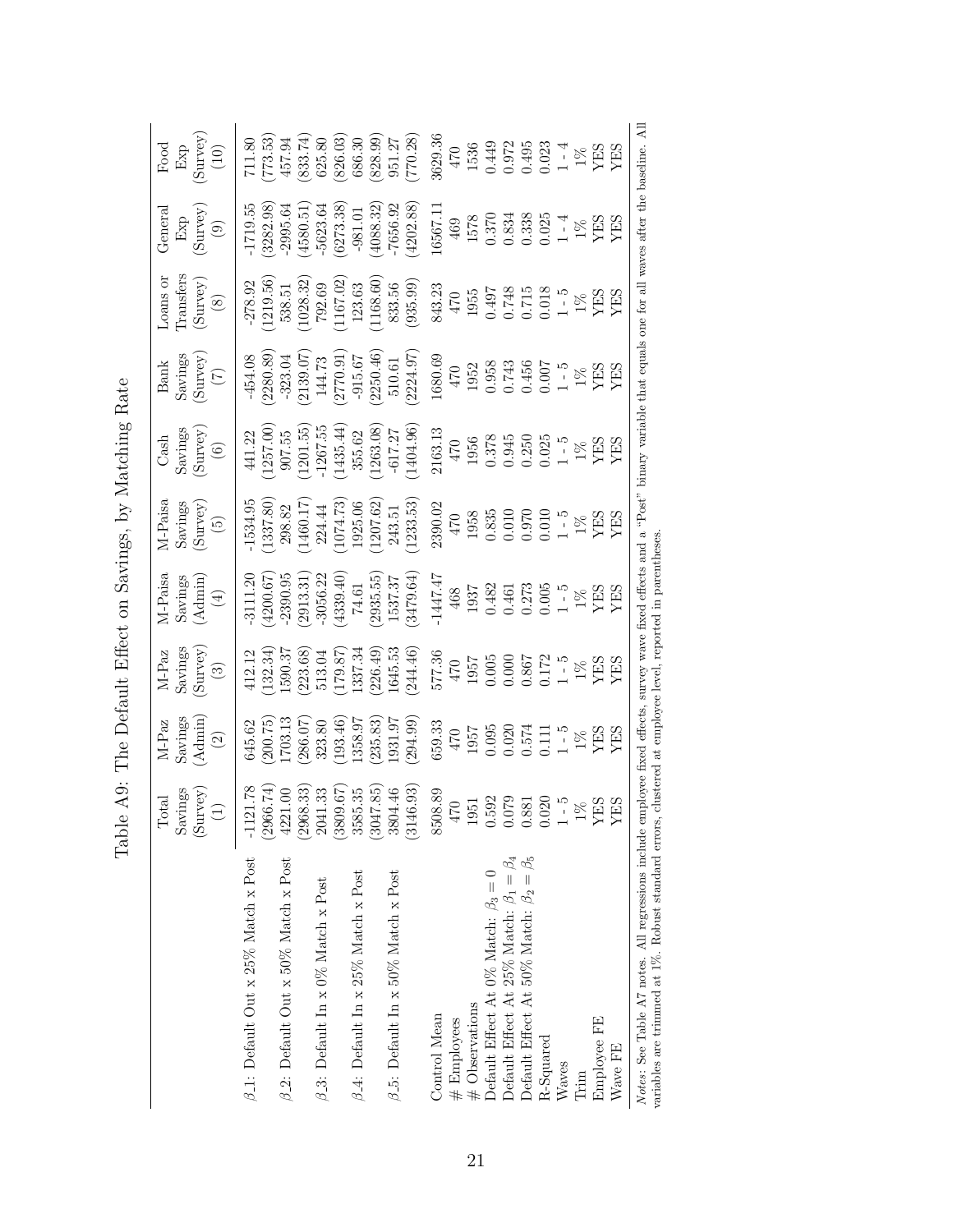<span id="page-21-0"></span>Table A10: Long Term Effect of Defaults on M-Paz Balances by Quarter

|                                                                              | (1)                   | (2)                  | (3)                    | (4)                   |
|------------------------------------------------------------------------------|-----------------------|----------------------|------------------------|-----------------------|
| <i>Panel A.</i> Dependent Variable = M-Pazandaz Monthly Participation $(=1)$ |                       |                      |                        |                       |
| Defaulted In X 2015:Q1 (During Study)                                        | 0.440                 | 0.495                | 0.472                  | 0.346                 |
|                                                                              | (0.028)               | (0.039)              | (0.048)                | (0.046)               |
| Defaulted In X 2015:Q2 (During Study)                                        | 0.330                 | 0.366                | 0.374                  | 0.234                 |
|                                                                              | (0.031)               | (0.045)              | (0.053)                | (0.050)               |
| Defaulted In X 2015:Q3 (Post Study)                                          | 0.077                 | 0.114                | 0.047                  | 0.064                 |
|                                                                              | (0.035)               | (0.059)              | (0.059)                | (0.062)               |
| Defaulted In $X 2015:Q4$ (Post Study)                                        | 0.076                 | 0.108                | 0.063                  | 0.052                 |
|                                                                              | (0.038)               | (0.065)              | (0.064)                | (0.068)               |
| Defaulted In $X 2016:Q1$ (Post Study)                                        | 0.083                 | 0.098                | 0.088                  | 0.062                 |
|                                                                              | (0.039)               | (0.067)              | (0.066)                | (0.069)               |
| Defaulted In $X 2016:Q2$ (Post Study)                                        | 0.075                 | 0.099                | 0.084                  | 0.040                 |
|                                                                              | (0.039)               | (0.067)              | (0.067)                | (0.070)               |
| Defaulted In $X 2016:Q3$ (Post Study)                                        | 0.070                 | 0.105                | 0.072                  | 0.031                 |
|                                                                              | (0.040)               | (0.068)              | (0.067)                | (0.072)               |
| Defaulted In $X 2016:Q4$ (Post Study)                                        | 0.049                 | 0.066                | 0.055                  | 0.027                 |
|                                                                              | (0.040)               | (0.068)              | (0.067)                | (0.071)               |
| Employer Match                                                               | Complete              | $0\%$                | 25%                    | $50\%$                |
| Month FE                                                                     | YES                   | YES                  | YES                    | YES                   |
| Employee FE                                                                  | YES                   | YES                  | <b>YES</b>             | YES                   |
| $#$ Employees                                                                | 943                   | 318                  | 315                    | 310                   |
|                                                                              | 15932                 |                      | 5436                   |                       |
| $#$ Observations<br>R-Squared                                                | 0.07                  | 5297<br>0.10         | 0.08                   | 5199<br>0.11          |
|                                                                              |                       |                      |                        |                       |
|                                                                              |                       |                      |                        |                       |
| <i>Panel B.</i> Dependent Variable = M-Pazandaz Monthly Balance $(AFs)$      |                       |                      |                        |                       |
|                                                                              |                       | (2)                  | (3)                    | (4)                   |
| Defaulted In X 2015:Q1 (During Study)                                        | (1)<br>1276.151       | 1451.145             | 1232.411               | 1149.819              |
|                                                                              | (243.711)             | (266.035)            | (426.033)              | (497.305)             |
| Defaulted In $X$ 2015: $Q2$ (During Study)                                   | 2181.255              | 2328.027             | 2548.884               | 1676.520              |
|                                                                              |                       |                      |                        |                       |
|                                                                              | (619.173)<br>1101.753 | (558.224)<br>437.328 | (1103.583)<br>1910.186 | (1289.838)<br>854.693 |
| Defaulted In $X$ 2015:Q3 (Post Study)                                        |                       |                      |                        |                       |
|                                                                              | (424.186)             | (319.477)            | (884.962)              | (830.137)             |
| Defaulted In X 2015:Q4 (Post Study)                                          | 937.288               | 62.507               | 2298.533               | 251.866               |
|                                                                              | (508.617)             | (770.410)            | (883.006)              | (963.910)             |
| Defaulted In X 2016:Q1 (Post Study)                                          | 291.542               | $-101.046$           | 481.555                | 437.174               |
|                                                                              | (542.742)             | (875.935)            | (801.500)              | (1129.017)            |
| Defaulted In $X 2016:Q2$ (Post Study)                                        | 214.531               | 733.462              | $-103.568$             | 1.781                 |
|                                                                              | (569.544)             | (1043.831)           | (909.243)              | (1035.179)            |
| Defaulted In X 2016:Q3 (Post Study)                                          | 216.215               | 1122.238             | $-57.349$              | $-427.992$            |
|                                                                              | (577.237)             | (1173.663)           | (905.239)              | (941.989)             |
| Defaulted In X 2016:Q4 (Post Study)                                          | 689.448               | 1390.079             | 662.317                | 9.217                 |
|                                                                              | (660.593)             | (1254.212)           | (1112.137)             | (1078.826)            |
| Employer Match                                                               | Complete              | $0\%$                | 25%                    | $50\%$                |
| Month FE                                                                     | YES                   | YES                  | YES                    | YES                   |
| Employee FE                                                                  | YES                   | YES                  | YES                    | YES                   |
| $#$ Employees                                                                | 949                   | 319                  | 316                    | 314                   |
| $#$ Observations<br>R-Squared                                                | 17051<br>0.03         | 5672<br>0.02         | 5805<br>0.04           | 5574<br>0.07          |

Notes: Dependent variable in top panel is the monthly participation decision to contribute to the M-Pasandaz account, and in the bottom panel is the M-Pasandaz balance at the end of each month (in Afghanis, or AFs). Each observation is a respondent-month. All regressions include employee fixed effects and month fixed effects. Robust standard errors, clustered at employee level, reported in parentheses.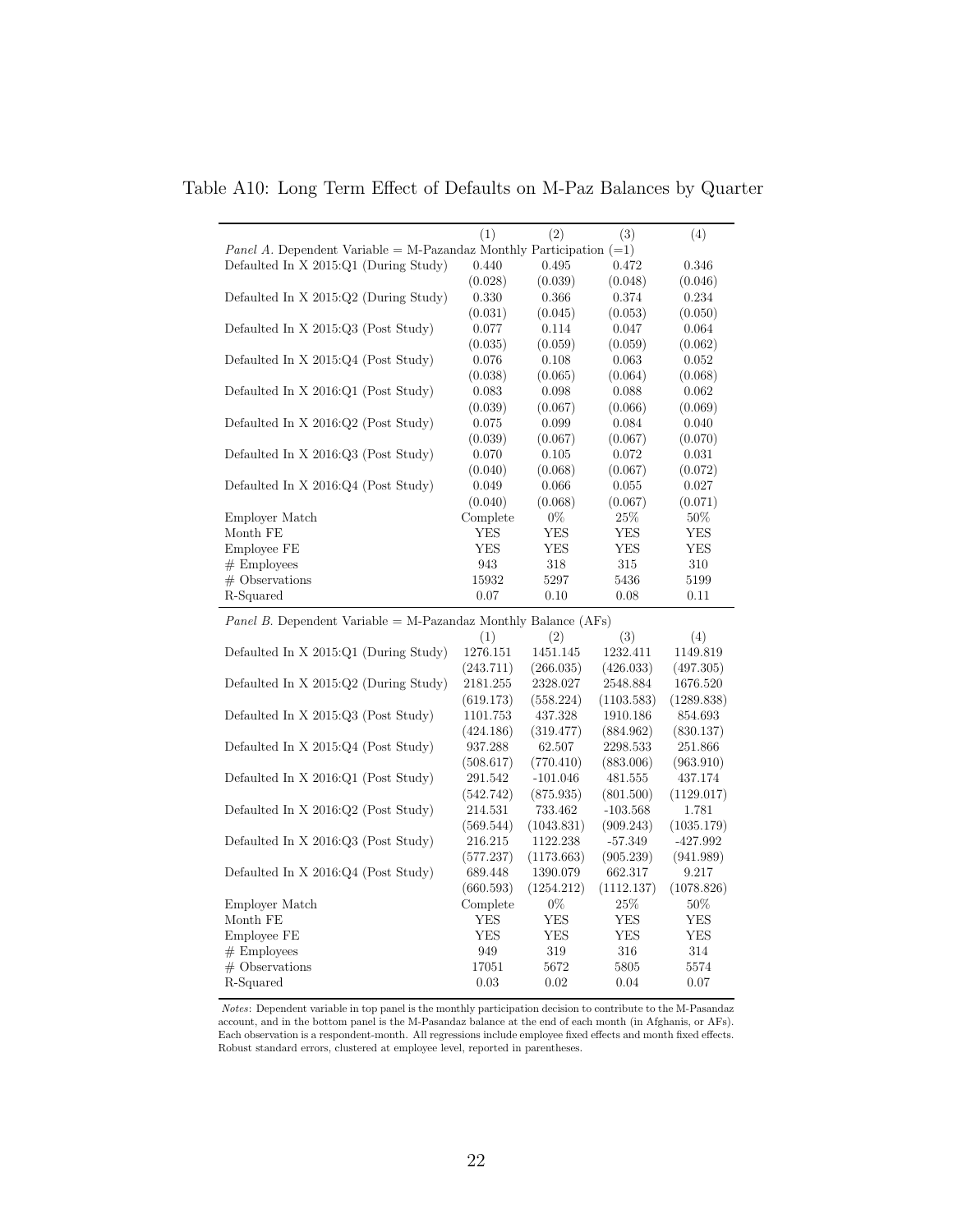| Outcome:                               | Control  | Default | Naive   | List et al | Bonferonni |
|----------------------------------------|----------|---------|---------|------------|------------|
|                                        | Mean     | Effect  | p-Value | p-Value    | p-Value    |
| Panel A: Composite Indices (0% Match)  |          |         |         |            |            |
| Importance of Saving Index             | $-0.143$ | 0.259   | 0.003   | 0.006      | 0.007      |
| Financial Security Index               | $-0.007$ | 0.118   | 0.080   | 0.147      | 0.235      |
| Well-Being Index                       | 0.091    | 0.021   | 0.727   | 0.732      | 1          |
| Panel B: Composite Indices (25% Match) |          |         |         |            |            |
| Importance of Saving Index             | 0.056    | 0.003   | 0.966   | 0.966      | 1          |
| Financial Security Index               | $-0.002$ | 0.110   | 0.120   | 0.297      | 0.347      |
| Well-Being Index                       | $-0.018$ | 0.038   | 0.557   | 0.801      | 1          |
| Panel C: Composite Indices (50% Match) |          |         |         |            |            |
| Importance of Saving Index             | 0.071    | 0.147   | 0.044   | 0.103      | 0.112      |
| Financial Security Index               | 0.022    | 0.091   | 0.190   | 0.332      | 0.566      |
| Well-Being Index                       | $-0.032$ | 0.004   | 0.949   | 0.946      | 1          |

<span id="page-22-0"></span>Table A11: The Default Effect on Savings Behaviors and Attitudes, by Match Rate

Notes: See Table 3 notes.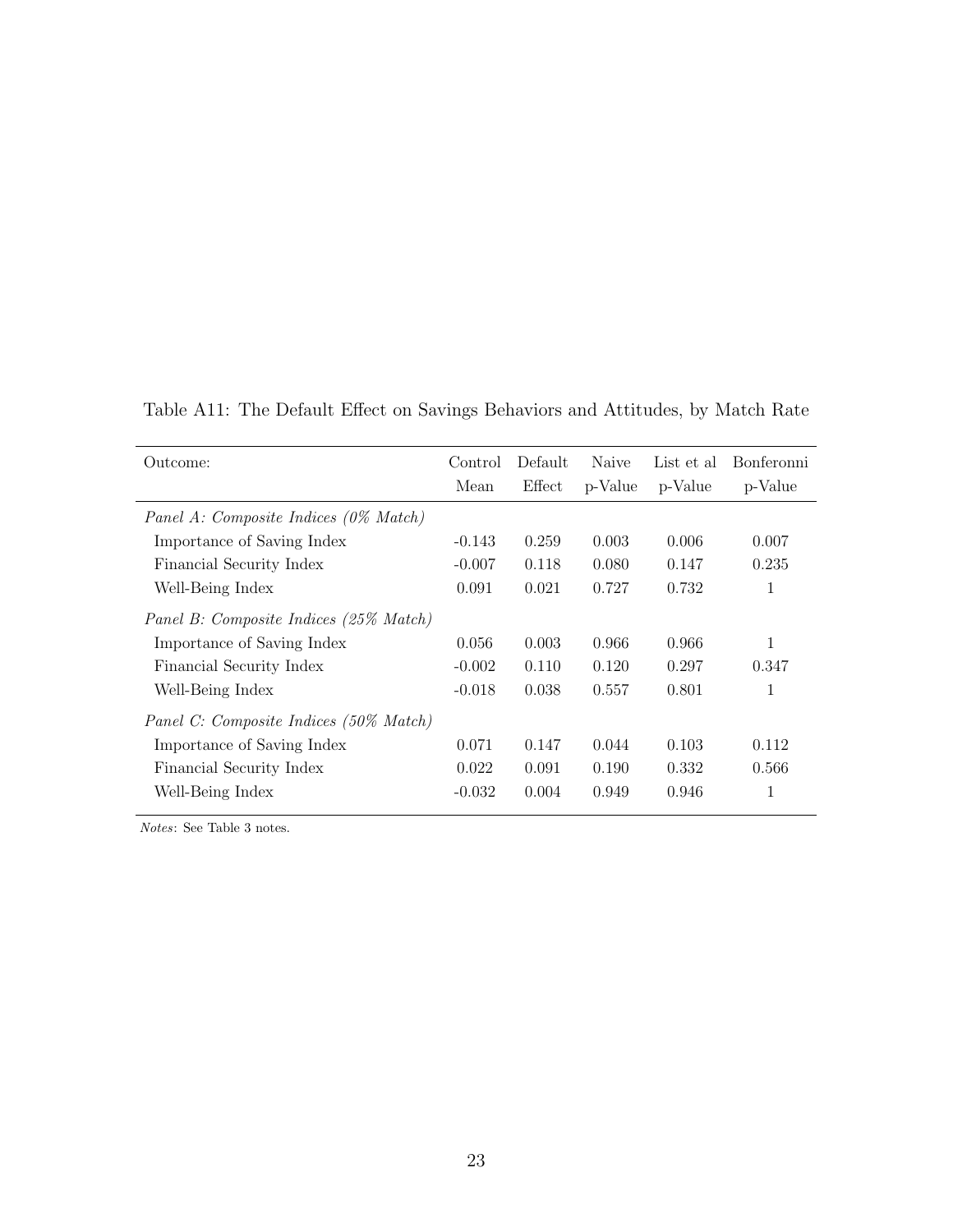| Outcome:                                         | $0\%$ Only<br>Mean | 25% v. 0%<br>Effect | p-Value<br>Naive | List et al<br>$p$ -Value | Bonferonni<br>p-Value    | 50% v. 0%<br>Effect | $p$ -Value<br>Naive | List et al<br>$p$ -Value | Bonferonni<br>$p$ -Value |
|--------------------------------------------------|--------------------|---------------------|------------------|--------------------------|--------------------------|---------------------|---------------------|--------------------------|--------------------------|
| Panel A: Composite Indices                       |                    |                     |                  |                          |                          |                     |                     |                          |                          |
| Importance of Saving Index                       | $-0.003$           | 0.01                | 0.231            | 0.975                    |                          | 0.124               | 0.005               | 0.016                    | 0.017                    |
| Financial Security Index                         | 0.003              | 0.005               | 0.96             | 0.913                    |                          | 0.013               | 0.765               | 0.746                    | $\overline{a}$           |
| Well-Being Index                                 | $-0.001$           | 0.019               | 0.12             | 0.945                    |                          | 0.074               | 0.023               | 0.153                    | 0.248                    |
| Panel B: Importance of Saving Index Variables:   |                    |                     |                  |                          |                          |                     |                     |                          |                          |
| Savings is Important $(=1)$                      | 0.96               | 0.004               | 117.0            | 0.821                    |                          | 0.002               | 0.768               | 0.893                    | $\overline{a}$           |
| Attempts to Save Each Month (=1)                 | 0.608              | 0.013               | 0.247            | 0.914                    |                          | 0.099               | 0.002               | $0.008\,$                | 0.009                    |
| M-Paz Changed Desire to Save                     | 0.513              | 0.02                | 0.05             | 0.932                    |                          | 0.088               | 0.002               | 0.035                    | 0.054                    |
| Panel C: Financial Security Index Variables:     |                    |                     |                  |                          |                          |                     |                     |                          |                          |
| Not Too Financially Constrained to Save $(=1)$   | 0.626              | 0.018               | 0.368            | 0.83                     |                          | 0.094               | 0.005               | 0.026                    | 0.028                    |
| Confident Meeting Current Fin. Obligations (=1)  | 0.952              | 0.002               | 0.743            | 0.919                    | $\overline{ }$           | 0.006               | 0.632               | 0.925                    | $\overline{\phantom{0}}$ |
| Confident Meeting Future Fin. Obligations $(=1)$ | 0.802              | 0.036               | 0.617            | 0.606                    | $\overline{\phantom{a}}$ | 0.047               | 0.243               | 0.249                    | 0.462                    |
| Will Retire Someday $(=1)$                       | 0.403              | 0.034               | 0.211            | 0.712                    |                          | 0.009               | 0.399               | 0.794                    | $\overline{a}$           |
| Financial Satisfaction (1 - 10)                  | 6.614              | 0.281               | 0.338            | 0.323                    | 0.383                    | 0.305               | 0.222               | 0.171                    | 0.235                    |
| Panel D: Well-Being Index Variables:             |                    |                     |                  |                          |                          |                     |                     |                          |                          |
| Nights No One Without Food During Prior Week     | 6.688              | 0.098               | 0.682            | 0.379                    | 0.58                     | 0.242               | $0.003$             | 0.009                    | 0.01                     |
| Happy Overall $(=1)$                             | 0.941              | 0.008               | 0.442            | 0.962                    | $\overline{\phantom{0}}$ | 0.009               | 0.435               | 0.883                    | $\overline{\phantom{0}}$ |
| Life Satisfaction (1 - 10)                       | 8.077              | 0.023               | 0.31             | 0.988                    |                          | 0.323               | 0.02                | 0.145                    | 0.193                    |
| Good Physical Health $(= \! 1)$                  | 0.849              | 0.067               | 0.008            | 0.117                    | 0.123                    | 0.001               | 0.158               | 0.989                    |                          |
| Healthy Last Three Months $(=1)$                 | 0.956              | 0.001               | 0.627            | 0.926                    | $\overline{ }$           | 0.01                | 0.404               | 0.869                    | $\overline{\phantom{a}}$ |
| Panel E: Other Variables:                        |                    |                     |                  |                          |                          |                     |                     |                          |                          |
| Satisfied at Roshan $(=1)$                       | 0.832              | 0.073               | $0.004\,$        | 0.044                    | 0.045                    | $0.004\,$           | 0.109               | $0.892\,$                | $\overline{\phantom{0}}$ |
| Left Roshan $(=1)$                               | 0.144              | 0.035               | 0.312            | 0.135                    | 0.27                     | 0.029               | 0.599               | 0.436                    | $0.\overline{5}$         |

<span id="page-23-0"></span>Table A12: Effect of Matching Incentives on Savings Behavior, Financial Security, and Well-Being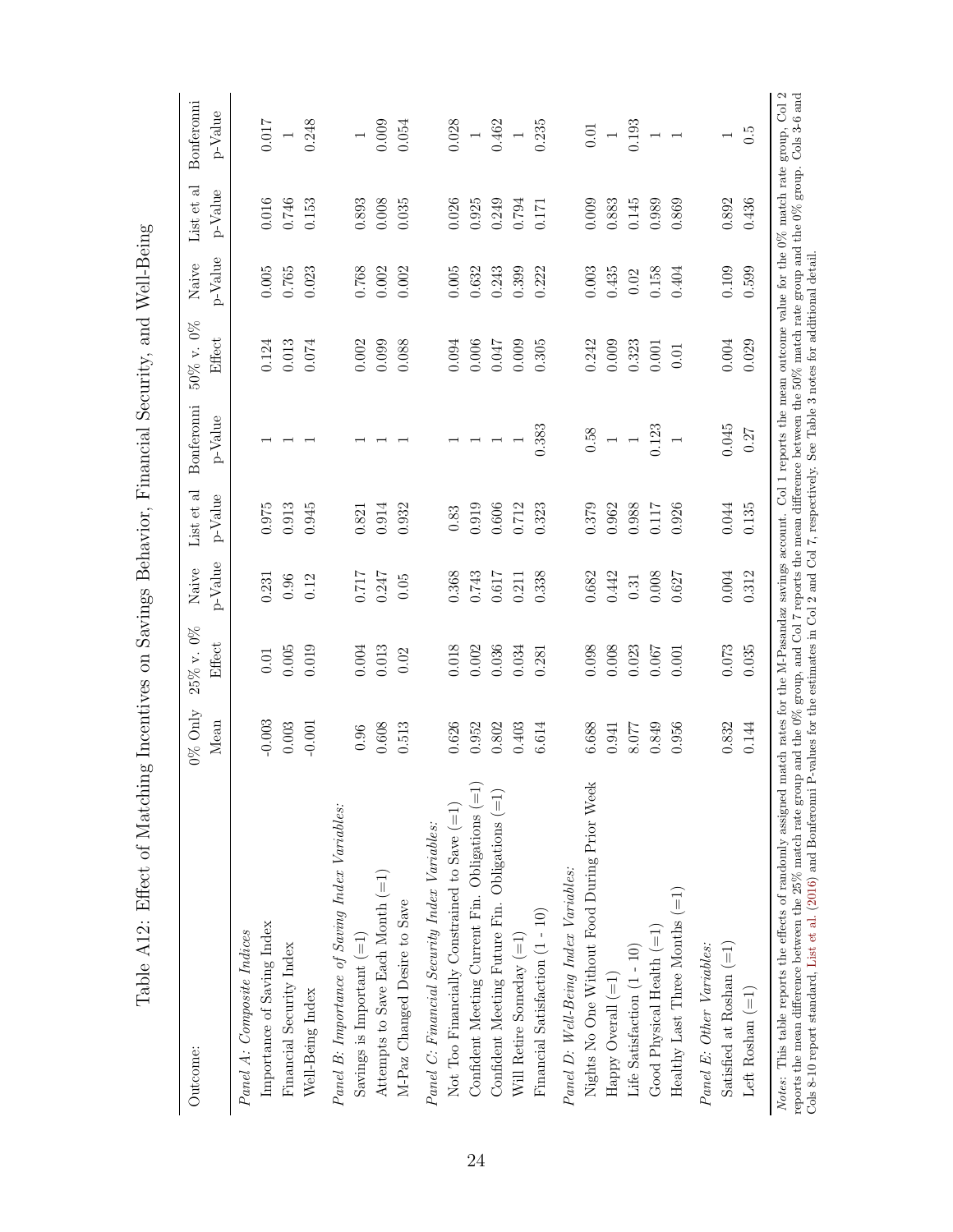| Dependent Variable:                                                                                                                                                                                                                                                                                                                                                                                                                                                                                                                                                                                                                                                                                                                                   |             |                   | Changed After Phone Survey $(=1)$ |             |                      | Changed After SMS Reminder (=1)                                                                |
|-------------------------------------------------------------------------------------------------------------------------------------------------------------------------------------------------------------------------------------------------------------------------------------------------------------------------------------------------------------------------------------------------------------------------------------------------------------------------------------------------------------------------------------------------------------------------------------------------------------------------------------------------------------------------------------------------------------------------------------------------------|-------------|-------------------|-----------------------------------|-------------|----------------------|------------------------------------------------------------------------------------------------|
|                                                                                                                                                                                                                                                                                                                                                                                                                                                                                                                                                                                                                                                                                                                                                       | $\bigoplus$ | $\widehat{\odot}$ | $\odot$                           | $\bigoplus$ | $\widetilde{\Theta}$ | $\widehat{\circ}$                                                                              |
| Phone Survey $(=1)$                                                                                                                                                                                                                                                                                                                                                                                                                                                                                                                                                                                                                                                                                                                                   | $0.007$     | $-0.000$          | 0.007                             |             |                      |                                                                                                |
| Default * Phone Survey                                                                                                                                                                                                                                                                                                                                                                                                                                                                                                                                                                                                                                                                                                                                | (0.004)     | $\frac{1}{100}$   | (0.007)                           |             |                      |                                                                                                |
|                                                                                                                                                                                                                                                                                                                                                                                                                                                                                                                                                                                                                                                                                                                                                       |             | (0.008)           |                                   |             |                      |                                                                                                |
| Survey<br>$25\%$ Match * Phone                                                                                                                                                                                                                                                                                                                                                                                                                                                                                                                                                                                                                                                                                                                        |             |                   | 0.007                             |             |                      |                                                                                                |
| Survey<br>$50\%$ Match $^*$ Phone                                                                                                                                                                                                                                                                                                                                                                                                                                                                                                                                                                                                                                                                                                                     |             |                   | (0.007)<br>(0.012)<br>-0.007      |             |                      |                                                                                                |
| ${\tt SMS}$ Reminder $(=1)$                                                                                                                                                                                                                                                                                                                                                                                                                                                                                                                                                                                                                                                                                                                           |             |                   |                                   | 0.028       | $0.018\,$            | $0.027$                                                                                        |
| Default * SMS Reminder                                                                                                                                                                                                                                                                                                                                                                                                                                                                                                                                                                                                                                                                                                                                |             |                   |                                   | (0.011)     | (0.013)<br>0.019     | (0.019)                                                                                        |
|                                                                                                                                                                                                                                                                                                                                                                                                                                                                                                                                                                                                                                                                                                                                                       |             |                   |                                   |             | (0.022)              |                                                                                                |
| $25\%$ Match * SMS Reminder                                                                                                                                                                                                                                                                                                                                                                                                                                                                                                                                                                                                                                                                                                                           |             |                   |                                   |             |                      | $-0.000$                                                                                       |
|                                                                                                                                                                                                                                                                                                                                                                                                                                                                                                                                                                                                                                                                                                                                                       |             |                   |                                   |             |                      | (0.027)                                                                                        |
| $50\%$ Match $^*$ SMS<br>Reminder                                                                                                                                                                                                                                                                                                                                                                                                                                                                                                                                                                                                                                                                                                                     |             |                   |                                   |             |                      | (0.028)<br>$0.001\,$                                                                           |
| Default In $(=1)$                                                                                                                                                                                                                                                                                                                                                                                                                                                                                                                                                                                                                                                                                                                                     |             | $-0.000$          |                                   |             | $-0.000$             |                                                                                                |
|                                                                                                                                                                                                                                                                                                                                                                                                                                                                                                                                                                                                                                                                                                                                                       |             | $\bigodot$        |                                   |             | (0.000)              |                                                                                                |
| Match Rate = $25\%$                                                                                                                                                                                                                                                                                                                                                                                                                                                                                                                                                                                                                                                                                                                                   |             |                   | $-0.000$                          |             |                      | 0.000                                                                                          |
|                                                                                                                                                                                                                                                                                                                                                                                                                                                                                                                                                                                                                                                                                                                                                       |             |                   | (0.000)                           |             |                      | (0.000)                                                                                        |
| Match Rate = $50\%$                                                                                                                                                                                                                                                                                                                                                                                                                                                                                                                                                                                                                                                                                                                                   |             |                   | 0.000                             |             |                      | 0.000                                                                                          |
| $#$ Observations                                                                                                                                                                                                                                                                                                                                                                                                                                                                                                                                                                                                                                                                                                                                      | 888         | 888               | (0.000)<br>888                    | 437         | 437                  | (0.000)<br>437                                                                                 |
| R-Squared                                                                                                                                                                                                                                                                                                                                                                                                                                                                                                                                                                                                                                                                                                                                             | 0.003       | 0.010             | 0.008                             | 0.014       | 0.017                | 0.014                                                                                          |
| Notes: Changed After Phone Survey equals one if an employee changed their contribution rate either on the day they received a<br>phone survey or the day immediately following. Changed After SMS Reminder is a binary variable that equals one if an employee<br>changed their contribution rate either on the day they received a sms reminder or the day immediately following. Phone Survey<br>the employee was randomly assigned to receive an sms reminder. Robust standard errors reported in parentheses. N of 888<br>employees reflects attrition before the end of the study on July 31st; results available on request confirm no differential attrition<br>by assignment to Phone Survey or SMS treatment.<br>is a binary variable if the |             |                   |                                   |             |                      | employee was randomly assigned to receive a phone survey. SMS Reminder is a binary variable if |

<span id="page-24-0"></span>Table A13: "Top of the Mind" Treatments Table A13: "Top of the Mind" Treatments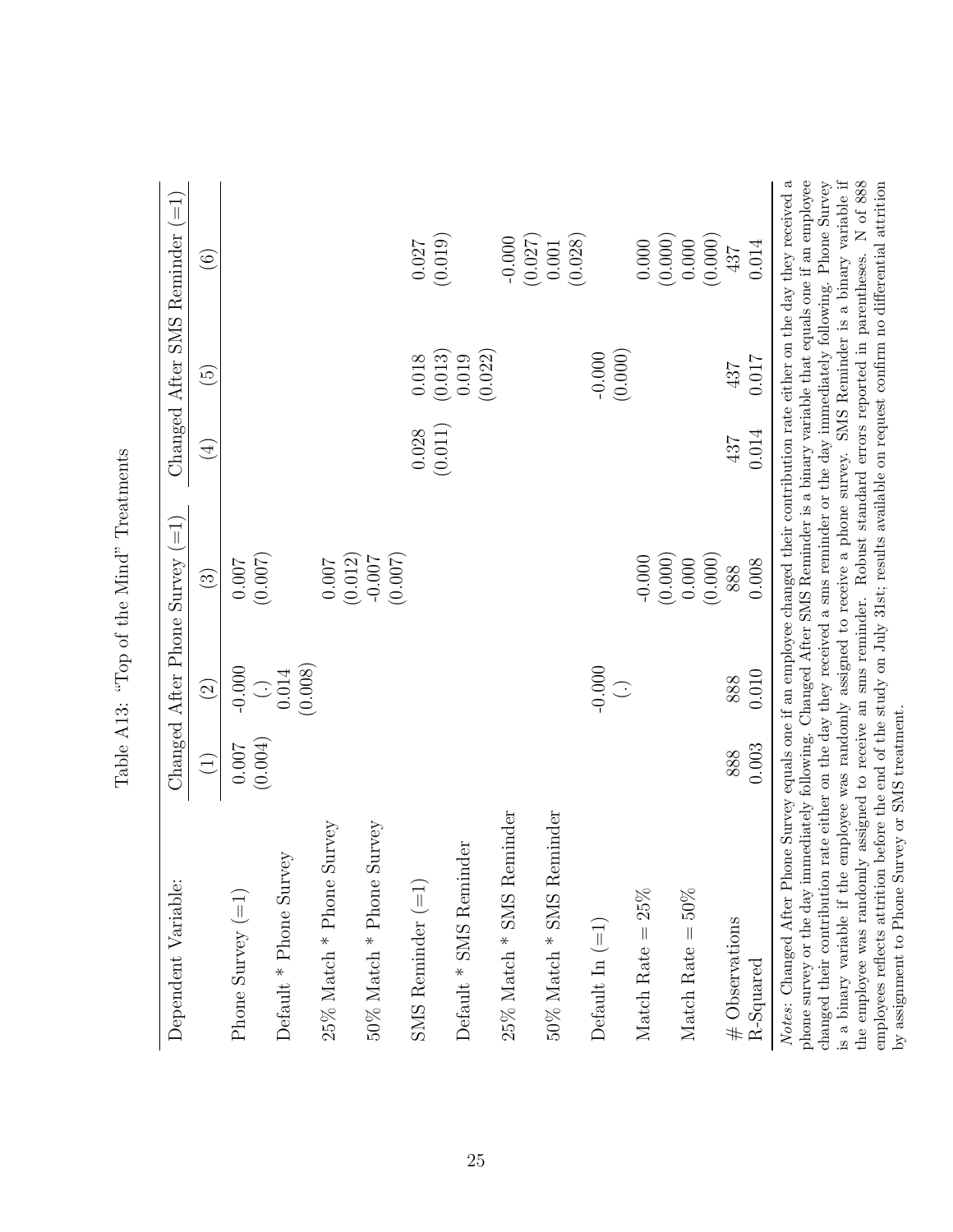| Dependent Variable:                      |                  | Still at Default on February 28 |                   | Still at Default and<br>No Withdrawal on Feb. 28 |
|------------------------------------------|------------------|---------------------------------|-------------------|--------------------------------------------------|
|                                          | $\overline{(1)}$ | $\overline{(2)}$                | $\left( 3\right)$ | (4)                                              |
| Present Bias Parameter $(\beta)$         | $-0.510$         | $-0.460$                        | $-0.457$          | $-0.407$                                         |
|                                          | (0.161)          | (0.170)                         | (0.169)           | (0.179)                                          |
| Long Run Discount Factor $(\delta)$      |                  | $-0.147$                        |                   | $-0.146$                                         |
|                                          |                  | (0.288)                         |                   | (0.294)                                          |
| Cognitive Reflection Test $(0-3)$        |                  | $-0.051$                        |                   | $-0.049$                                         |
|                                          |                  | (0.023)                         |                   | (0.022)                                          |
| Risk Preference $(1-10)$                 |                  | 0.002                           |                   | 0.003                                            |
|                                          |                  | (0.006)                         |                   | (0.006)                                          |
| Salary (1000 Afs)                        |                  | 0.001                           |                   | 0.001                                            |
|                                          |                  | (0.001)                         |                   | (0.001)                                          |
| Tenure at Roshan (Years)                 |                  | $-0.013$                        |                   | $-0.009$                                         |
|                                          |                  | (0.006)                         |                   | (0.006)                                          |
| Male $(=1)$                              |                  | 0.025                           |                   | 0.033                                            |
|                                          |                  | (0.052)                         |                   | (0.052)                                          |
| <b>Education Level</b>                   |                  | $-0.001$                        |                   | $-0.007$                                         |
|                                          |                  | (0.017)                         |                   | (0.017)                                          |
| Uses a Bank Account $(=1)$               |                  | $-0.041$                        |                   | $-0.045$                                         |
|                                          |                  | (0.037)                         |                   | (0.038)                                          |
| Withdraws Entire Salary on Payday $(=1)$ |                  | 0.008                           |                   | 0.006                                            |
|                                          |                  | (0.037)                         |                   | (0.037)                                          |
| Capable of Fixing Phone $(=1)$           |                  | 0.051                           |                   | 0.039                                            |
|                                          |                  | (0.035)                         |                   | (0.036)                                          |
| Constant                                 | 1.075            | 1.210                           | 0.977             | 1.120                                            |
|                                          | (0.156)          | (0.309)                         | (0.164)           | (0.319)                                          |
| R-Squared                                | 0.010            | 0.025                           | 0.008             | 0.020                                            |
| $#$ Employees                            | 829              | 804                             | 829               | 804                                              |

<span id="page-25-0"></span>Table A14: Present Bias and Contribution Changes (Unincentivized Baseline Measure)

Notes: This table reports on the variables that predict whether a participant remains at their default election on February 28, 2015, two months after the start of the experiment.  $\beta$  is a measure of present bias obtained using a hypothetical price list at baseline. The remaining variables are described in Appendix [D.2.](#page-37-0) Robust standard errors reported in parentheses.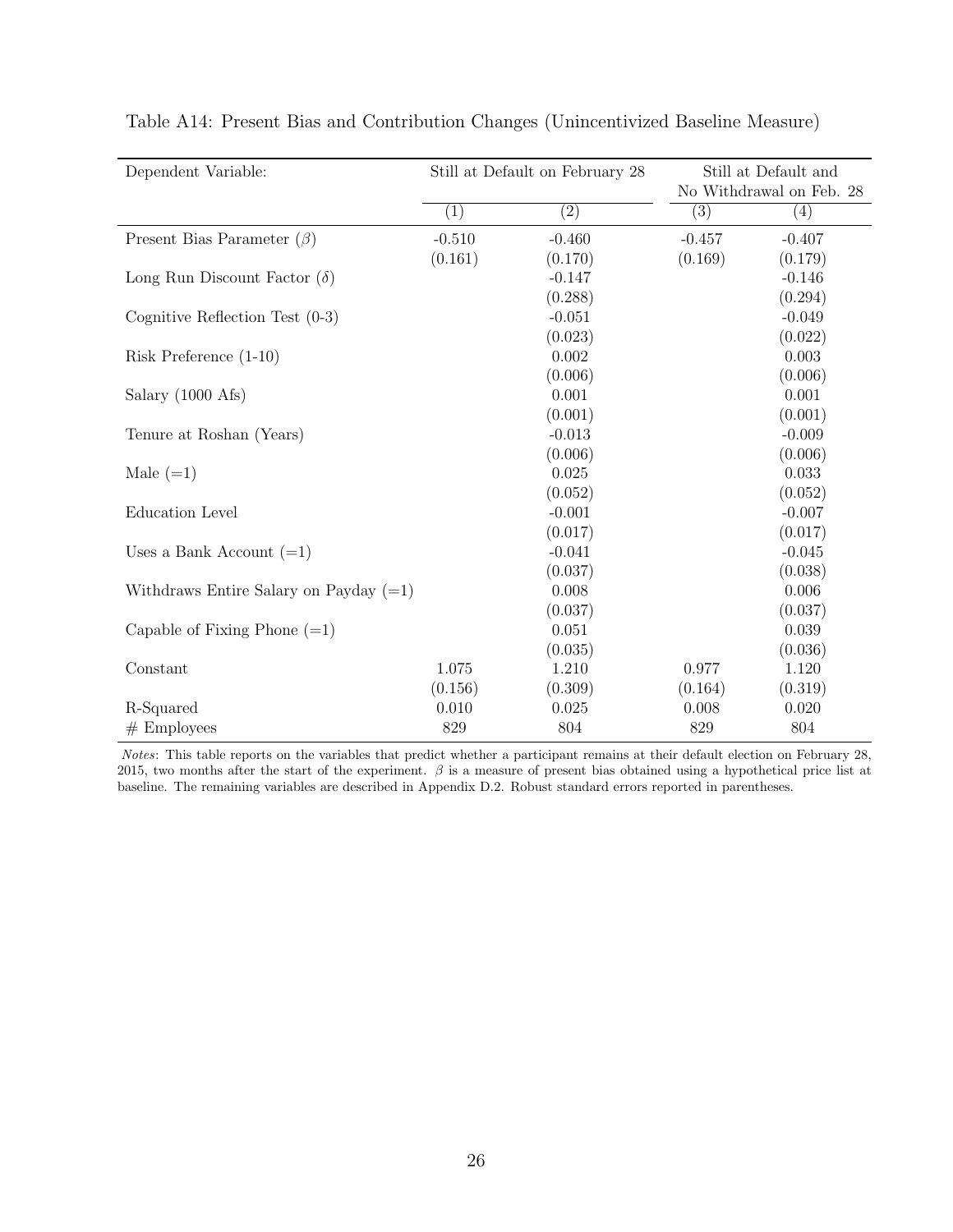| Dependent Variable:                            |                 | Still at Default on February 28 |                  | Still at Default and<br>No Withdrawal on Feb. 28 |
|------------------------------------------------|-----------------|---------------------------------|------------------|--------------------------------------------------|
|                                                | (1)             | $\overline{(2)}$                | $\overline{(3)}$ | $\left( 4\right)$                                |
| Present Bias Parameter $(\beta)$               | $-0.143$        | $-0.163$                        | $-0.143$         | $-0.163$                                         |
|                                                | (0.064)         | (0.064)                         | (0.064)          | (0.064)                                          |
| Default In x $\beta$                           | $-0.003$        | 0.037                           | 0.094            | 0.132                                            |
|                                                | (0.103)         | (0.102)                         | (0.103)          | (0.102)                                          |
| Defaulted In $(=1)$                            | $-0.263$        | $-0.057$                        | $-0.454$         | $-0.234$                                         |
|                                                | (0.109)         | (0.243)                         | (0.109)          | (0.242)                                          |
| Default In x $\delta$                          |                 | 0.035                           |                  | 0.043                                            |
|                                                |                 | (0.106)                         |                  | (0.111)                                          |
| Long Run Discount Factor $(\delta)$            |                 | $-0.004$                        |                  | $-0.004$                                         |
|                                                |                 | (0.072)                         |                  | (0.072)                                          |
| Default In x Cognitive Reflection Test         |                 | 0.009                           |                  | $-0.001$                                         |
|                                                |                 | (0.050)                         |                  | (0.046)                                          |
| Cognitive Reflection Test $(0-3)$              |                 | $-0.050$                        |                  | $-0.050$                                         |
|                                                |                 | (0.034)                         |                  | (0.034)                                          |
| Default In x Risk Preference                   |                 | 0.025                           |                  | 0.028                                            |
|                                                |                 | (0.012)                         |                  | (0.011)                                          |
| Risk Preference (1-10)                         |                 | $-0.002$                        |                  | $-0.002$                                         |
|                                                |                 | (0.007)                         |                  | (0.007)                                          |
| Default In x Salary                            |                 | 0.000                           |                  | 0.000                                            |
|                                                |                 | (0.002)                         |                  | (0.002)                                          |
| Salary (1000 Afs)                              |                 | 0.000                           |                  | 0.000                                            |
|                                                |                 | (0.001)                         |                  | (0.001)                                          |
| Default In x Tenure at Roshan                  |                 | $-0.015$                        |                  | $-0.008$                                         |
|                                                |                 | (0.014)                         |                  | (0.013)                                          |
| Tenure at Roshan (Years)                       |                 | $-0.004$                        |                  | $-0.004$                                         |
|                                                |                 | (0.009)                         |                  | (0.009)                                          |
| Default In x Male                              |                 | $-0.127$                        |                  | $-0.142$                                         |
|                                                |                 | (0.110)                         |                  | (0.109)                                          |
| Male $(=1)$                                    |                 | 0.095                           |                  | 0.095                                            |
|                                                |                 | (0.080)                         |                  | (0.080)                                          |
| Default In x Education Level                   |                 | $-0.047$                        |                  | $-0.053$                                         |
|                                                |                 | (0.035)                         |                  | (0.034)                                          |
| Education Level                                |                 | 0.022                           |                  | 0.022                                            |
|                                                |                 | (0.024)                         |                  | (0.024)                                          |
| Default In x Uses a Bank Account               |                 | 0.002                           |                  | 0.007                                            |
|                                                |                 | (0.079)                         |                  | (0.079)                                          |
| Uses a Bank Account $(=1)$                     |                 | $-0.036$                        |                  | $-0.036$                                         |
|                                                |                 | (0.053)                         |                  | (0.053)                                          |
| Default In x Withdraws Entire Salary on Payday |                 | $-0.084$                        |                  | $-0.064$                                         |
| Withdraws Entire Salary on Payday $(=1)$       |                 | (0.077)<br>0.072                |                  | (0.076)<br>0.072                                 |
|                                                |                 | (0.052)                         |                  | (0.052)                                          |
| Default In x Capable of Fixing Phone           |                 | 0.061                           |                  | 0.003                                            |
|                                                |                 | (0.075)                         |                  | (0.074)                                          |
| Capable of Fixing Phone $(=1)$                 |                 | 0.030                           |                  | 0.030                                            |
|                                                |                 | (0.051)                         |                  | (0.051)                                          |
| Constant                                       | 0.870           | 0.738                           | 0.870            | 0.738                                            |
|                                                | (0.068)         | (0.165)                         | (0.068)          | (0.165)                                          |
|                                                |                 |                                 |                  |                                                  |
| Control Mean                                   | 0.72<br>$702\,$ | 0.73                            | 0.72             | 0.73                                             |
| $#$ Employees<br>R-Squared                     | $\,0.082\,$     | 678<br>0.121                    | 702<br>$0.135\,$ | 678<br>0.169                                     |
|                                                |                 |                                 |                  |                                                  |

<span id="page-26-0"></span>Table A15: Present Bias and Contribution Changes - Heterogeneity by Default Assignment

Notes: See Table 5 notes. Robust standard errors reported in parentheses.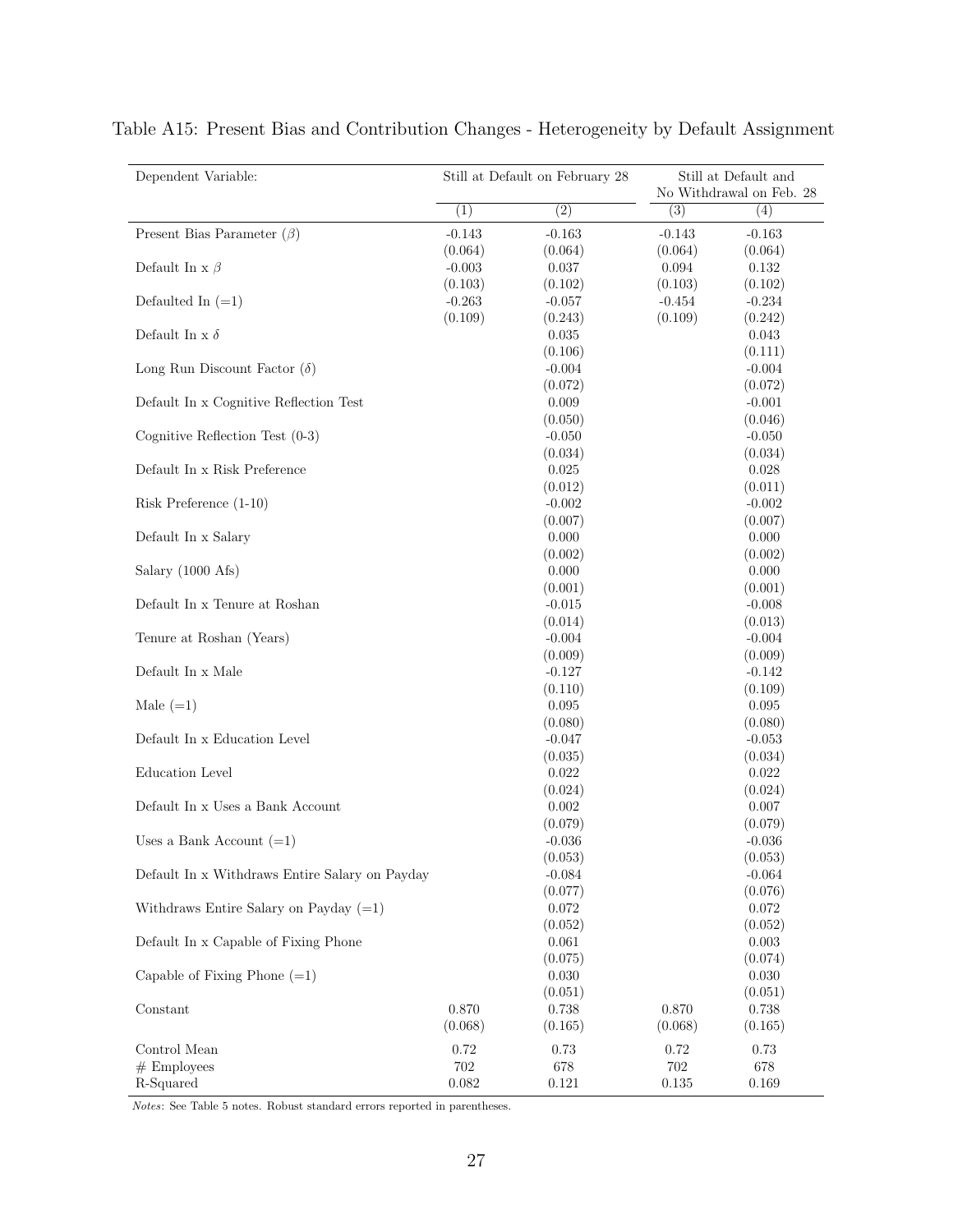<span id="page-27-0"></span>

|                                                |                  |                     |                     |                     |                     |                  | Participates $(=1)$ |                  |                  |                  |                     |                             |                             |
|------------------------------------------------|------------------|---------------------|---------------------|---------------------|---------------------|------------------|---------------------|------------------|------------------|------------------|---------------------|-----------------------------|-----------------------------|
|                                                | (1)              | (2)                 | (3)                 | (4)                 | (5)                 | (6)              | (7)                 | (8)              | (9)              | (10)             | (11)                | (12)                        | (13)                        |
| Default In $(=1)$                              | 0.413<br>(0.034) | 0.365<br>(0.046)    | 0.495<br>(0.076)    | 0.439<br>(0.043)    | 0.448<br>(0.063)    | 0.410<br>(0.050) | 0.435<br>(0.072)    | 0.399<br>(0.088) | 0.416<br>(0.135) | 0.392<br>(0.045) | 0.413<br>(0.045)    | 0.372<br>(0.048)            | 0.565<br>(0.213)            |
| Default In x Present Biased                    |                  | 0.117<br>(0.069)    |                     |                     |                     |                  |                     |                  |                  |                  |                     |                             | 0.095<br>(0.074)            |
| Default In x Impatient                         |                  |                     | $-0.099$<br>(0.085) |                     |                     |                  |                     |                  |                  |                  |                     |                             | $-0.107$<br>(0.089)         |
| Default In x Cognitive Reflection Test         |                  |                     |                     | $-0.049$<br>(0.045) |                     |                  |                     |                  |                  |                  |                     |                             | $-0.037$<br>(0.050)         |
| Default In x Risk Preference                   |                  |                     |                     |                     | $-0.007$<br>(0.011) |                  |                     |                  |                  |                  |                     |                             | $-0.005$<br>(0.011)         |
| Default In x Salary                            |                  |                     |                     |                     |                     | 0.000<br>(0.000) |                     |                  |                  |                  |                     |                             | 0.000<br>(0.000)            |
| Default In x Tenure at Roshan                  |                  |                     |                     |                     |                     |                  | $-0.004$<br>(0.011) |                  |                  |                  |                     |                             | $-0.009$<br>(0.013)         |
| Default In x Male                              |                  |                     |                     |                     |                     |                  |                     | 0.013<br>(0.096) |                  |                  |                     |                             | $-0.045$<br>(0.102)         |
| Default In x Education Level                   |                  |                     |                     |                     |                     |                  |                     |                  | 0.000<br>(0.027) |                  |                     |                             | $-0.016$<br>(0.032)         |
| Default In x Uses a Bank Account               |                  |                     |                     |                     |                     |                  |                     |                  |                  | 0.048<br>(0.070) |                     |                             | 0.020<br>(0.075)            |
| Default In x Withdraws Entire Salary on Payday |                  |                     |                     |                     |                     |                  |                     |                  |                  |                  | $-0.002$<br>(0.070) |                             | 0.027<br>(0.074)            |
| Default In x Capable of Fixing Phone           |                  |                     |                     |                     |                     |                  |                     |                  |                  |                  |                     | 0.092<br>(0.069)            | 0.119<br>(0.072)            |
| Present Biased $(=1)$                          |                  | $-0.083$<br>(0.048) |                     |                     |                     |                  |                     |                  |                  |                  |                     |                             | $-0.085$<br>(0.049)         |
| Impatient $(=1)$                               |                  |                     | 0.021<br>(0.057)    |                     |                     |                  |                     |                  |                  |                  |                     |                             | $-0.009$<br>(0.059)         |
| Cognitive Reflection Test (0-3)                |                  |                     |                     | 0.052<br>(0.032)    |                     |                  |                     |                  |                  |                  |                     |                             | 0.052<br>(0.034)            |
| Risk Preference (1-10)                         |                  |                     |                     |                     | 0.004<br>(0.007)    |                  |                     |                  |                  |                  |                     |                             | 0.002<br>(0.007)            |
| Salary                                         |                  |                     |                     |                     |                     | 0.000<br>(0.000) |                     |                  |                  |                  |                     |                             | 0.000<br>(0.000)            |
| Tenure at Roshan (Years)                       |                  |                     |                     |                     |                     |                  | 0.003               |                  |                  |                  |                     |                             | 0.002                       |
| Male $(=1)$                                    |                  |                     |                     |                     |                     |                  | (0.008)             | $-0.106$         |                  |                  |                     |                             | (0.009)<br>$-0.087$         |
| Education Level                                |                  |                     |                     |                     |                     |                  |                     | (0.074)          | $-0.017$         |                  |                     |                             | (0.079)<br>$-0.024$         |
| Uses a Bank Account                            |                  |                     |                     |                     |                     |                  |                     |                  | (0.019)          | 0.014            |                     |                             | (0.024)<br>0.036            |
| Withdraws Entire Salary on Payday              |                  |                     |                     |                     |                     |                  |                     |                  |                  | (0.049)          | $-0.036$            |                             | (0.054)<br>$-0.058$         |
| Capable of Fixing Phone                        |                  |                     |                     |                     |                     |                  |                     |                  |                  |                  | (0.048)             | $-0.016$                    | (0.052)<br>$-0.033$         |
| Constant                                       | 0.276<br>(0.024) | 0.310<br>(0.032)    | 0.260<br>(0.050)    | 0.248<br>(0.029)    | 0.259<br>(0.041)    | 0.263<br>(0.038) | 0.258<br>(0.050)    | 0.367<br>(0.069) | 0.352<br>(0.094) | 0.271<br>(0.030) | 0.291<br>(0.032)    | (0.048)<br>0.284<br>(0.033) | (0.050)<br>0.480<br>(0.151) |
| $#$ Observations<br>R-Squared                  | 702<br>0.171     | 702<br>0.175        | 702<br>0.173        | 693<br>0.173        | 701<br>0.171        | 702<br>0.172     | 689<br>0.169        | 702<br>0.176     | 701<br>0.174     | 702<br>0.173     | 702<br>0.172        | 702<br>0.174                | 678<br>0.197                |

#### Table A16: The Default Effect: Additional Heterogeneity

*Notes:* Participates (=1) is a binary variable that equals one if the contribution rate is greater than zero, and reflect values observed as of February 28, 2015, following the first two paydays but prior to the rollout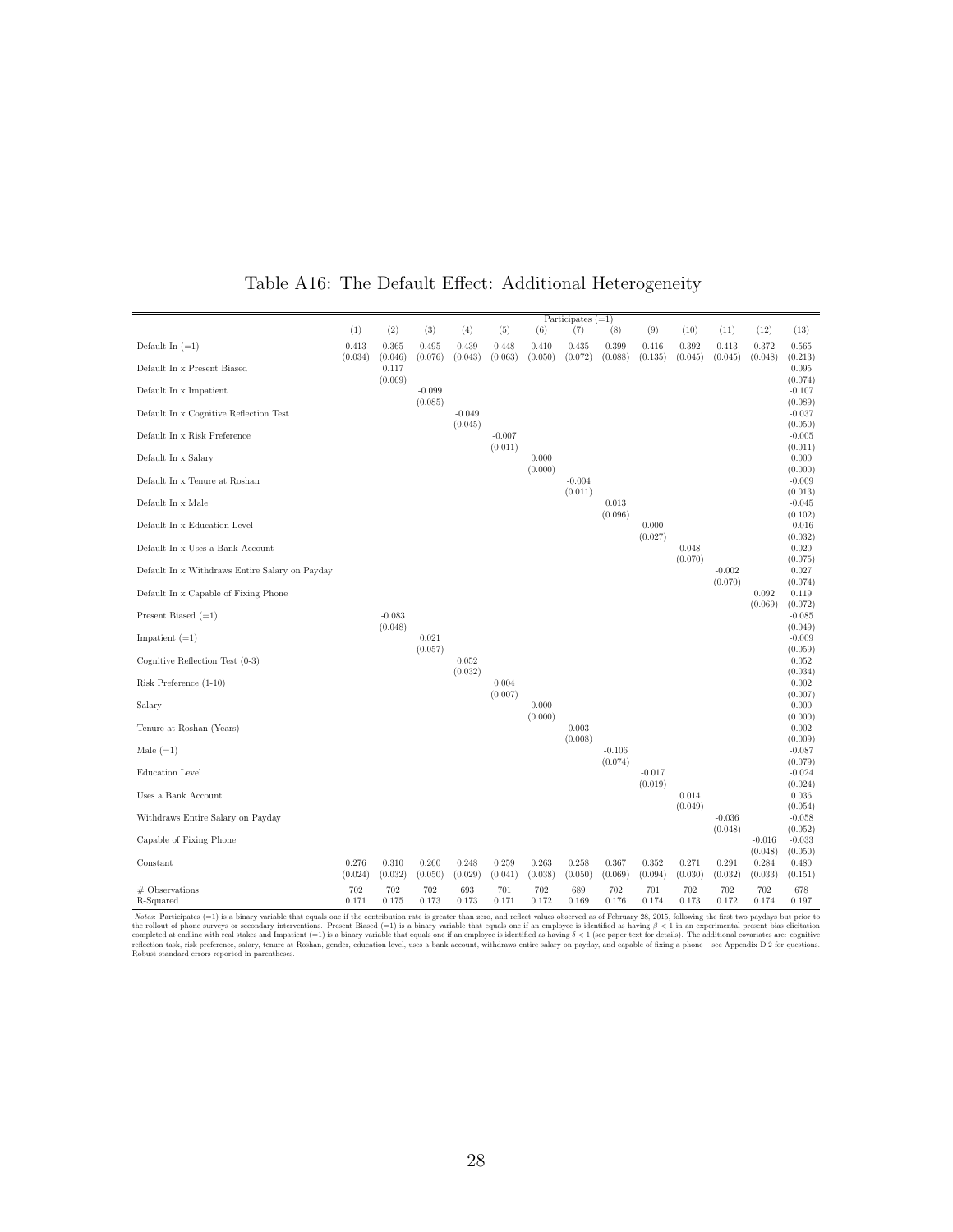| Dependent Variable:                                      |              |                   | Changed Contribution<br>After February 28 $(=1)$ |                  |
|----------------------------------------------------------|--------------|-------------------|--------------------------------------------------|------------------|
|                                                          | (1)          | $\left( 2\right)$ | (3)                                              | (4)              |
| Panel A: Assigned Consultation                           |              |                   |                                                  |                  |
| Assigned Consultation $(=1)$                             | 0.091        | $-0.006$          | 0.061                                            | 0.039            |
|                                                          | (0.018)      | (0.015)           | (0.021)                                          | (0.034)          |
| Assigned Consultation x Still at Default                 |              | 0.165             |                                                  | 0.031            |
|                                                          |              | (0.027)           |                                                  | (0.040)          |
| Assigned Consultation x Defaulted In                     |              |                   | 0.060                                            | $-0.068$         |
|                                                          |              |                   | (0.031)                                          | (0.034)          |
| Assigned Consultation x Still at Default x Defaulted In  |              |                   |                                                  | 0.298            |
|                                                          |              |                   |                                                  | (0.062)          |
| Constant                                                 | 0.037        | 0.037             | 0.037                                            | 0.037            |
|                                                          | (0.009)      | (0.009)           | (0.009)                                          | (0.009)          |
| R-squared                                                | 0.027<br>927 | 0.071<br>927      | 0.033<br>927                                     | 0.123<br>927     |
| $#$ Employees                                            |              |                   |                                                  |                  |
| Panel B: Accepted Consultation                           |              |                   |                                                  |                  |
| Accepted Consultation $(=1)$                             | 0.154        | 0.028             | 0.124                                            | 0.079            |
|                                                          | (0.024)      | (0.022)           | (0.030)                                          | (0.043)          |
| Accepted Consultation x Still at Default                 |              | 0.214             |                                                  | 0.066            |
|                                                          |              | (0.036)           |                                                  | (0.054)          |
| Accepted Consultation x Defaulted In                     |              |                   | 0.060                                            | $-0.084$         |
|                                                          |              |                   | (0.042)                                          | (0.043)          |
| Accepted Consultation x Still at Default x Defaulted In  |              |                   |                                                  | 0.312            |
| Constant                                                 | 0.017        | 0.017             | 0.017                                            | (0.078)<br>0.017 |
|                                                          | (0.012)      | (0.012)           | (0.012)                                          | (0.012)          |
| R-squared                                                | 0.040        | 0.112             | 0.046                                            | 0.165            |
| $#$ Employees                                            | 443          | 443               | 443                                              | 443              |
|                                                          |              |                   |                                                  |                  |
| Panel C: Calculation Assistance                          |              |                   |                                                  |                  |
| Calculation Assistance $(=1)$                            | 0.439        | 0.143             | 0.362                                            | 0.193            |
|                                                          | (0.054)      | (0.071)           | (0.069)                                          | (0.095)          |
| Calculation Assistance x Still at Default                |              | 0.447             |                                                  | 0.277            |
|                                                          |              | (0.092)           |                                                  | (0.128)          |
| Calculation Assistance x Defaulted In                    |              |                   | 0.178                                            | $-0.147$         |
|                                                          |              |                   | (0.102)                                          | (0.128)          |
| Calculation Assistance x Still at Default x Defaulted In |              |                   |                                                  | 0.399            |
| Constant                                                 | 0.045        | 0.045             | 0.045                                            | (0.174)<br>0.045 |
|                                                          | (0.015)      | (0.015)           | (0.015)                                          | (0.015)          |
| R-squared                                                | 0.278        | 0.373             | 0.294                                            | 0.398            |
| $#$ Employees                                            | $\,295$      | $\,295$           | $\,295$                                          | $\,295$          |
|                                                          |              |                   |                                                  |                  |

<span id="page-28-0"></span>Table A17: Which Element of the Consultation is Associated with Switching: Heterogeneity

Notes: See Table 6 notes. This table reports which elements of the financial consultation predict whether an employee switches their contribution. Robust standard errors are reported in parentheses.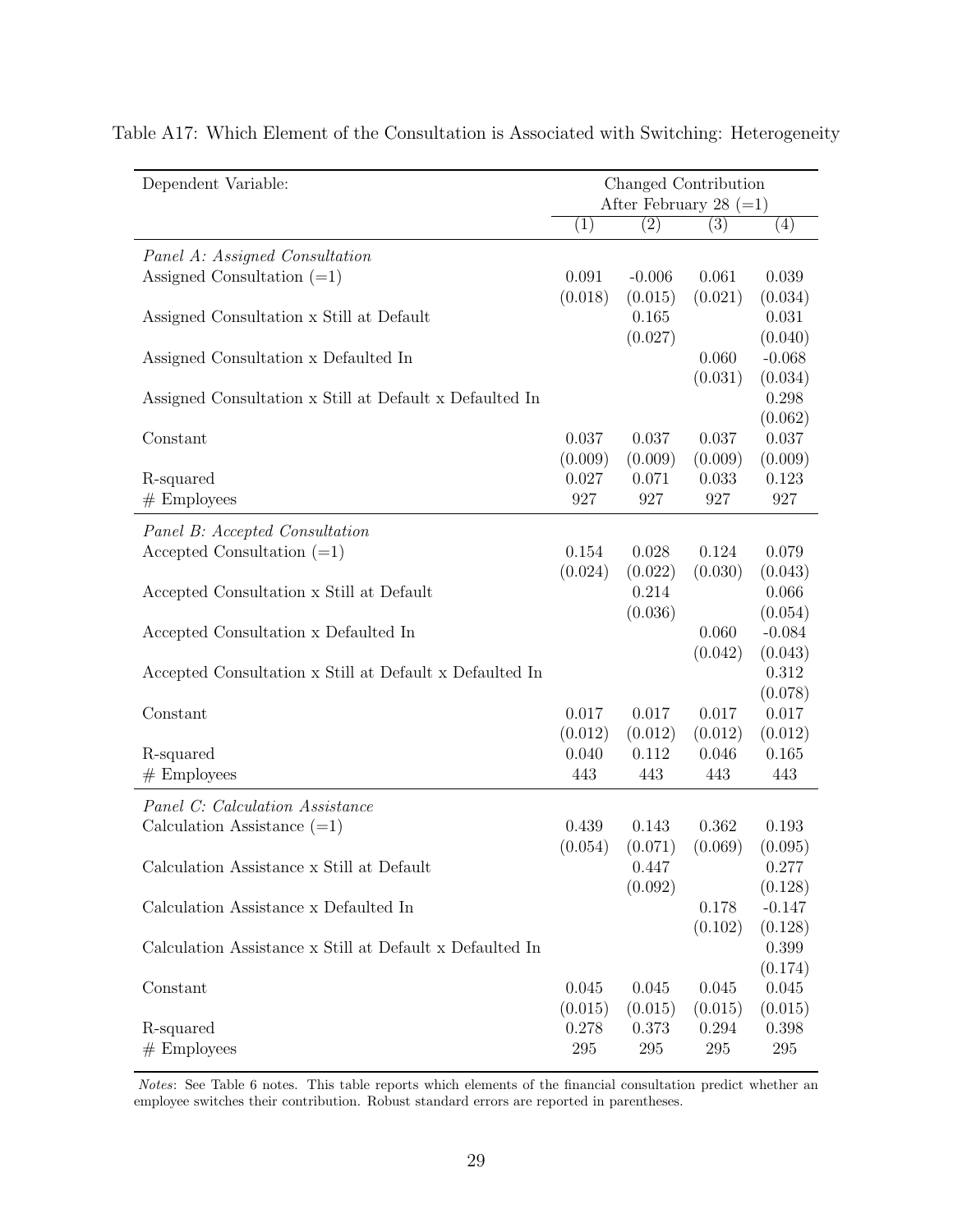|                                                   |                | Accepted Consultation $(=1)$ |          |          |                  |
|---------------------------------------------------|----------------|------------------------------|----------|----------|------------------|
|                                                   | (1)            | (2)                          | (3)      | (4)      | (5)              |
| Consult Later                                     | 0.063          | 0.067                        | 0.064    | 0.042    | 0.395            |
|                                                   | (0.045)        | (0.045)                      | (0.053)  | (0.064)  | (0.251)          |
| Present Biased $(=1)$                             |                |                              | $-0.048$ | $-0.051$ | $-0.058$         |
|                                                   |                |                              | (0.074)  | (0.076)  | (0.077)          |
| Consult Later x Present Biased                    |                |                              | 0.018    | $-0.002$ | 0.015            |
|                                                   |                |                              | (0.100)  | (0.101)  | (0.103)          |
| Impatient $(=1)$                                  |                |                              |          | 0.009    | 0.008            |
|                                                   |                |                              |          | (0.070)  | (0.071)          |
| Consult Later x Cognitive Reflection Test         |                |                              |          |          | $-0.022$         |
| Consult Later x Risk Preference                   |                |                              |          |          | (0.058)<br>0.001 |
|                                                   |                |                              |          |          | (0.016)          |
| Consult Later x Salary                            |                |                              |          |          | $-0.003$         |
|                                                   |                |                              |          |          | (0.002)          |
| Consult Later x Tenure at Roshan                  |                |                              |          |          | $-0.004$         |
|                                                   |                |                              |          |          | (0.017)          |
| Consult Later x Male                              |                |                              |          |          | $-0.214$         |
|                                                   |                |                              |          |          | (0.148)          |
| Consult Later x Education Level                   |                |                              |          |          | $-0.014$         |
|                                                   |                |                              |          |          | (0.042)          |
| Consult Later x Uses a Bank Account               |                |                              |          |          | 0.094            |
|                                                   |                |                              |          |          | (0.096)          |
| Consult Later x Withdraws Entire Salary on Payday |                |                              |          |          | $-0.042$         |
|                                                   |                |                              |          |          | (0.096)          |
| Consult Later x Capable of Fixing Phone           |                |                              |          |          | $-0.005$         |
| Constant                                          | 0.716          | 0.820                        | 0.829    | 0.827    | (0.097)<br>0.631 |
|                                                   | (0.032)        | (0.120)                      | (0.122)  | (0.122)  | (0.174)          |
| Control Mean                                      | 0.76           | 0.76                         | 0.76     | 0.76     | 0.76             |
| Covariates                                        | N <sub>o</sub> | Yes                          | Yes      | Yes      | Yes              |
| $#$ Observations                                  | 380            | 380                          | 380      | 380      | 380              |
| R-Squared                                         | 0.005          | 0.036                        | 0.038    | 0.041    | 0.063            |

<span id="page-29-0"></span>Table A18: Consultation Offer and Present Bias (Unincentivized Baseline Measure)

Notes: Accepted Consultation Offer  $(=1)$  is a binary variable that equals one if the employee agreed to participation in a financial consultation regarding their participation in the M-Pasandaz program (see paper text for details). Consult Later  $(=1)$  is a binary variable that equals zero if the employee was randomly assigned to receive a consultation on the same day as the consultation offer was made, and equals one if the consultation was assigned to take place one week later. Present Biased (=1) is a binary variable that equals one if an employee is identified as having  $\beta < 1$  in an unincentivized present bias elicitation completed at baseline and Impatient  $(=1)$  is a binary variable that equals one if an employee is identified as having  $\delta < 1$  (see paper text for details). Columns (2), (4) and (5) include covariates for cognitive reflection task, risk preference, salary, tenure at Roshan, gender, education level, uses a bank account, withdraws entire salary on payday, and capable of fixing a phone – see Appendix [D.2](#page-37-0) for questions. Robust standard errors reported in parentheses.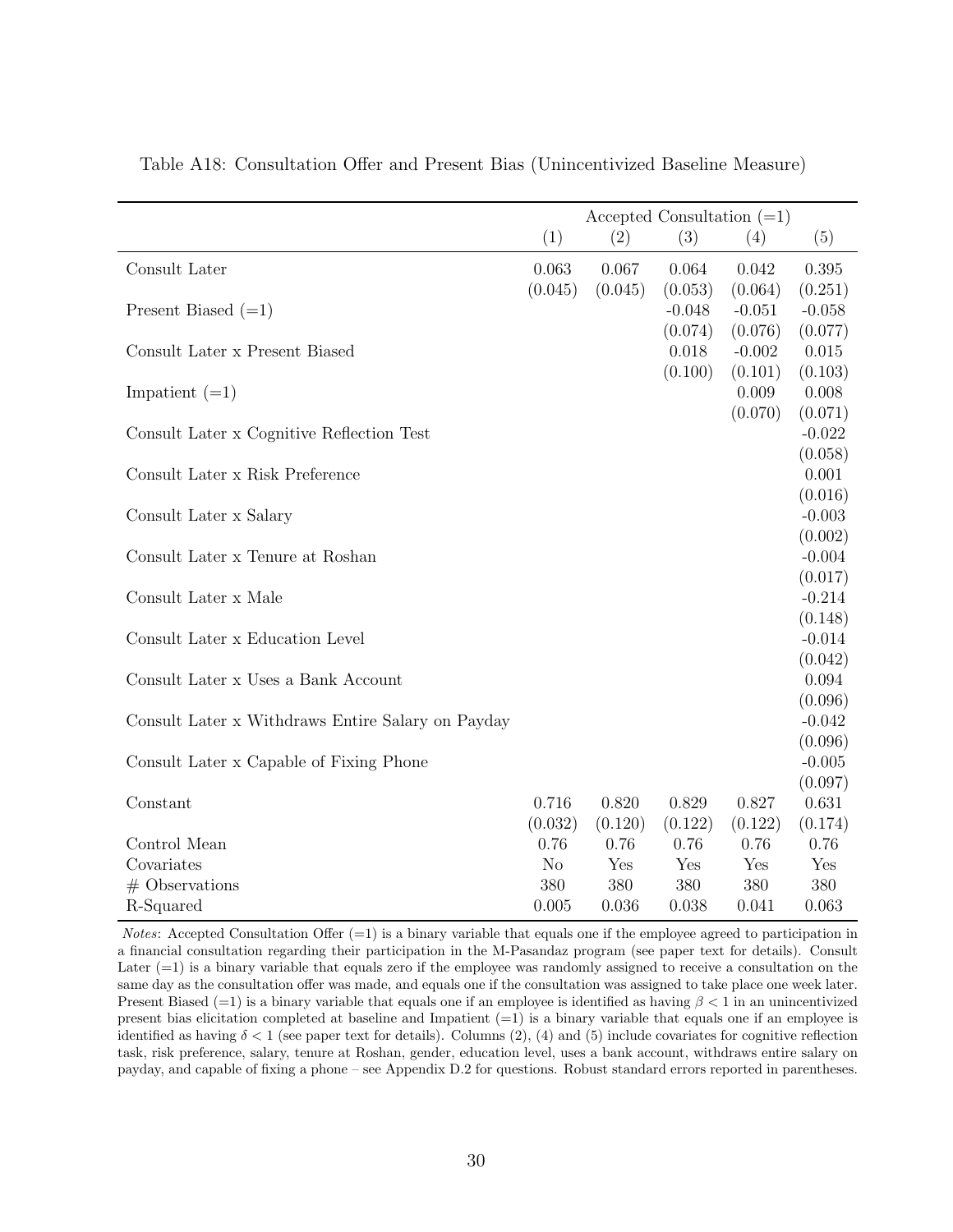| Dependent Variable:                       |         | Changed Contribution<br>After Feb. 28 $(=1)$ |                  |
|-------------------------------------------|---------|----------------------------------------------|------------------|
|                                           | (1)     | (2)                                          | (3)              |
| Financial Consultation $(=1)$             | 0.097   | 0.033                                        | 0.066            |
|                                           | (0.020) | (0.013)                                      | (0.033)          |
| Financial Consultation x Still at Default |         | 0.109                                        |                  |
| Financial Consultation x Defaulted In     |         | (0.034)                                      | 0.195<br>(0.068) |
| SMS Reminder $(=1)$                       | 0.014   | 0.011                                        | $-0.002$         |
|                                           | (0.019) | (0.011)                                      | (0.030)          |
| SMS x Still at Default                    |         | 0.006                                        |                  |
|                                           |         | (0.032)                                      |                  |
| SMS x Defaulted In                        |         |                                              | 0.060<br>(0.070) |
|                                           |         |                                              |                  |
| Still at Default $(=1)$                   |         | 0.053                                        |                  |
| Defaulted In $(=1)$                       |         | (0.020)                                      | 0.037            |
|                                           |         |                                              | (0.043)          |
| Constant                                  | 0.032   | 0.000                                        | 0.038            |
|                                           | (0.012) | (0.000)                                      | (0.022)          |
| R-squared                                 | 0.026   | 0.073                                        | 0.103            |
| $#$ Employees                             | 888     | 888                                          | 526              |
| Sample                                    | Full    | Full                                         | Still            |
|                                           |         |                                              | at Default       |

<span id="page-30-0"></span>Table A19: Which Treatments Move Participants From Their Default Contribution?

Notes: This table reports the comparative effectiveness of different treatments designed to move participants from their default election. SMS Reminder is a dummy variable equal to one for participants receiving an SMS reminder message, Consultation is dummy equal to one for subjects receiving an offer of a financial consultation, Still at Default is a dummy variable equal to one for participants who have not moved from their default election, and  $\beta$  is a measure of present-bias obtained from a hypothetical price list experiment at baseline. N of 888 employees reflects attrition before the end of the study on July 31st; results available on request confirm no differential attrition by assignment to Consultation or SMS treatment. Robust standard errors reported in parentheses.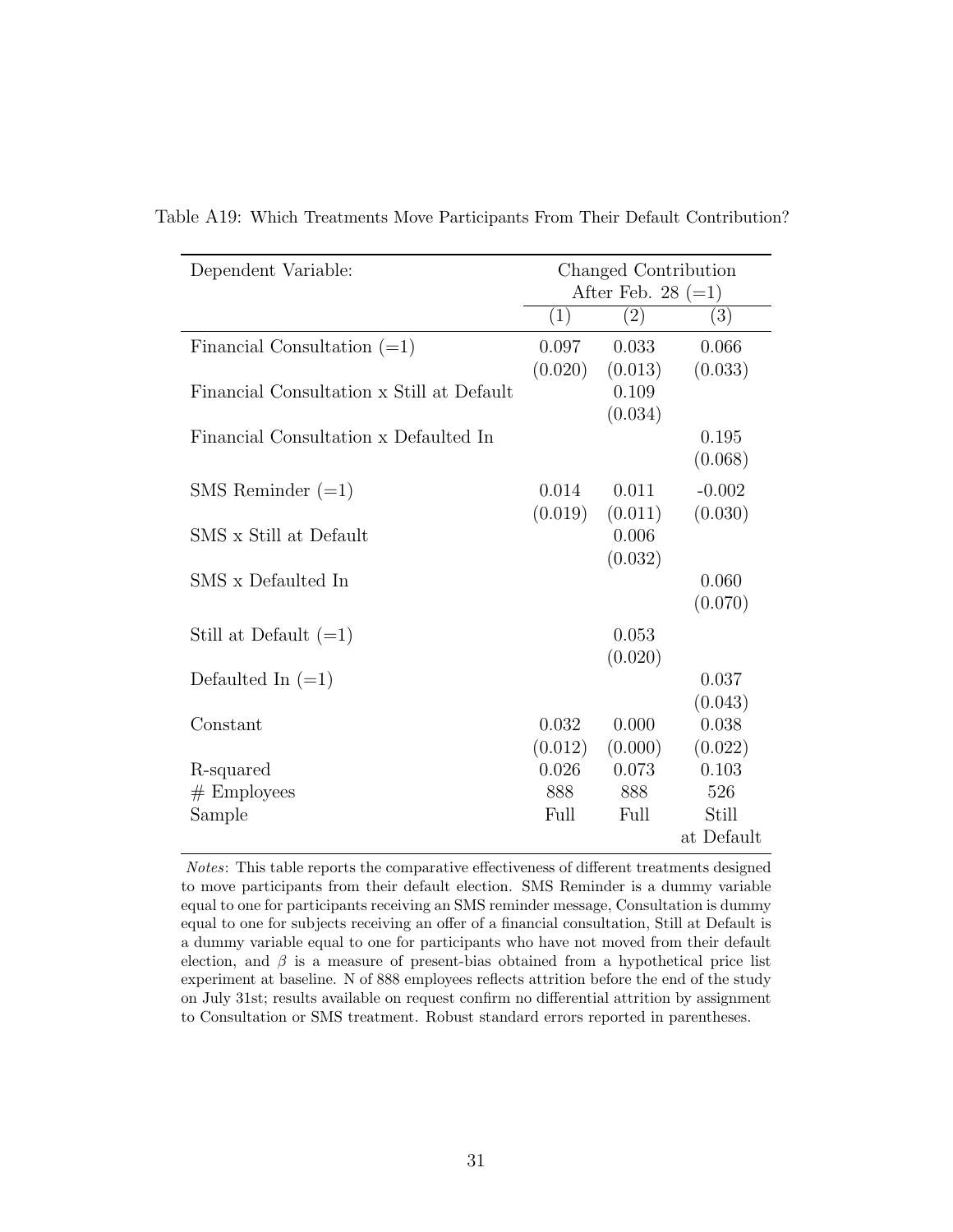|                                                                                | (1)      | (2)         | (3)          | (4)          |  |  |  |  |
|--------------------------------------------------------------------------------|----------|-------------|--------------|--------------|--|--|--|--|
| <i>Panel A.</i> Dependent Variable = Participates (non-zero contribution rate) |          |             |              |              |  |  |  |  |
| Default In $(=1)$                                                              | 0.41     | 0.47        | 0.45         | 0.30         |  |  |  |  |
|                                                                                | (0.03)   | (0.04)      | (0.05)       | (0.05)       |  |  |  |  |
| Constant                                                                       | 0.24     | $-0.01$     | 0.22         | 0.52         |  |  |  |  |
|                                                                                | (0.04)   | (0.05)      | (0.07)       | (0.08)       |  |  |  |  |
| Sample                                                                         | Complete | $0\%$ Match | $25\%$ Match | $50\%$ Match |  |  |  |  |
| $#$ Observations                                                               | 935      | 315         | 311          | 309          |  |  |  |  |
| R-Squared                                                                      | 0.193    | 0.377       | 0.280        | 0.246        |  |  |  |  |
| <i>Panel B.</i> Dependent Variable = Contribution Rate (% of Salary)           |          |             |              |              |  |  |  |  |
| Default In $(=1)$                                                              | 1.80     | 2.39        | 2.33         | 0.64         |  |  |  |  |
|                                                                                | (0.26)   | (0.22)      | (0.47)       | (0.47)       |  |  |  |  |
| Constant                                                                       | 2.33     | $-0.06$     | 1.94         | 5.25         |  |  |  |  |
|                                                                                | (0.37)   | (0.26)      | (0.63)       | (0.76)       |  |  |  |  |
| Sample                                                                         | Complete | $0\%$ Match | $25\%$ Match | $50\%$ Match |  |  |  |  |
| $#$ Observations                                                               | 935      | 315         | 311          | 309          |  |  |  |  |
| R-Squared                                                                      | 0.091    | 0.369       | 0.194        | 0.164        |  |  |  |  |
| <i>Panel C.</i> Dependent Variable = Total M-Pasandaz Contributions (Afs)      |          |             |              |              |  |  |  |  |
| Default In $(=1)$                                                              | 2578.78  | 2230.65     | 3291.81      | 2377.44      |  |  |  |  |
|                                                                                | (707.45) | (662.61)    | (1299.58)    | (1368.33)    |  |  |  |  |
| Constant                                                                       | 790.86   | $-542.47$   | 313.46       | 2558.15      |  |  |  |  |
|                                                                                | (454.77) | (392.81)    | (819.92)     | (910.81)     |  |  |  |  |
| Sample                                                                         | Complete | $0\%$ Match | $25\%$ Match | $50\%$ Match |  |  |  |  |
| $#$ Observations                                                               | 948      | 319         | 315          | 314          |  |  |  |  |
| R-Squared                                                                      | 0.168    | 0.118       | 0.236        | 0.332        |  |  |  |  |

<span id="page-31-0"></span>Table B1: The Default Effect on Total Contributions (incl. strata fixed effects)

*Notes*: Dependent variable in top panel, Participates  $(=1)$ , is a binary variable that equals one if the contribution rate is greater than zero, and dependent variable in middle panel, Contribution Rate (% of Salary), is the monthy contribution rate into M-Pasandaz as a percent of total salary. Participates and Contribution Rate reflect values observed as of February 28, 2015, following the first two paydays but prior to the rollout of phone surveys or secondary interventions. Dependent variable in third panel is total contributions made by the employee to M-Pasandaz, in Afghanis, as observed in administrative data. Value reflects total contributions net of withdrawals as of July 15, 2015, just prior to the disbursement of matching incentives. Value does not include matching contributions made by the employer. Stratum fixed effects are included. Robust standard errors reported in parentheses.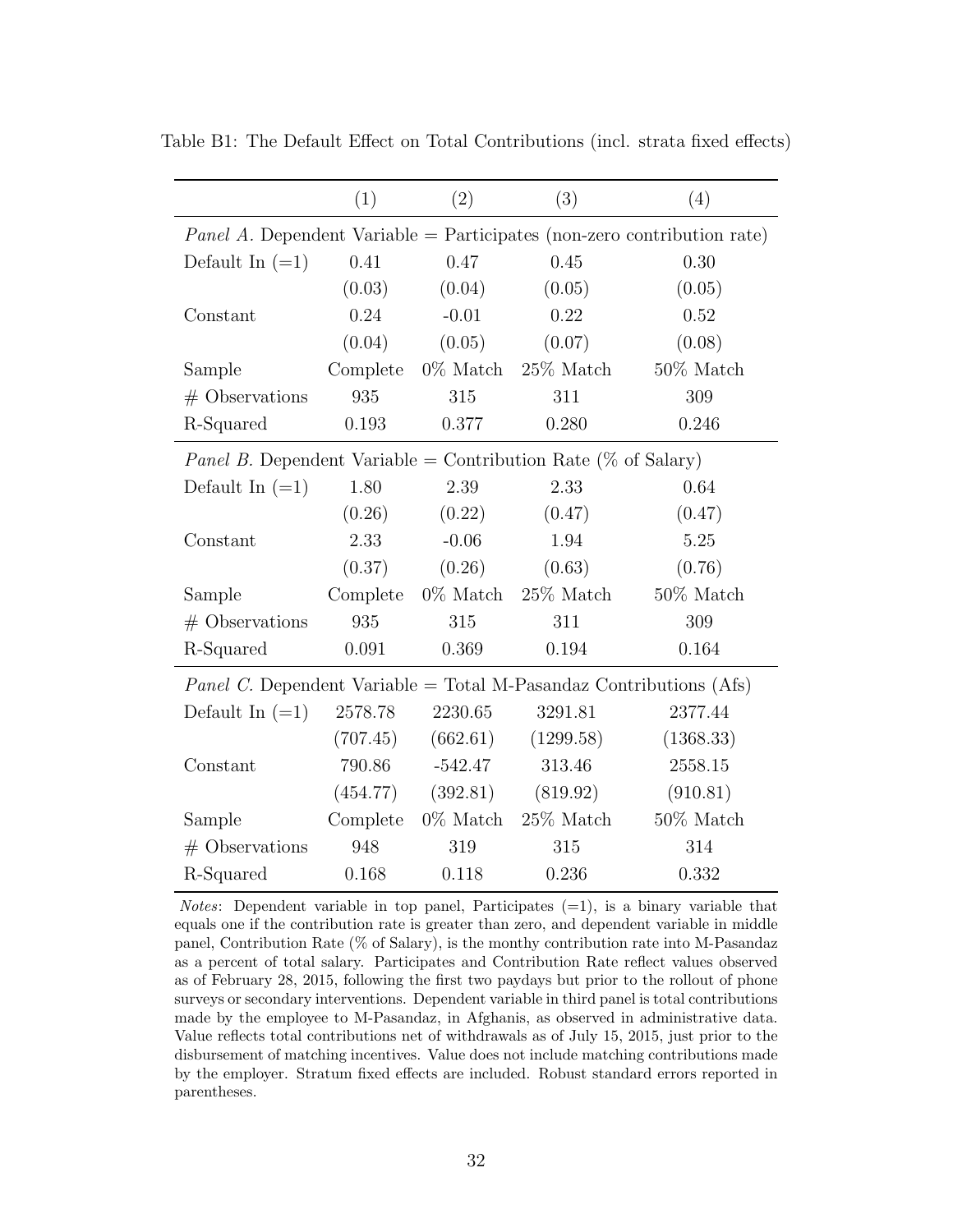|                   |          |             | Continued M-Pasandaz After Program $(=1)$ |              |
|-------------------|----------|-------------|-------------------------------------------|--------------|
|                   | (1)      | (2)         | (3)                                       | (4)          |
| Default In $(=1)$ | 0.10     | 0.16        | 0.07                                      | 0.10         |
|                   | (0.03)   | (0.06)      | (0.06)                                    | (0.06)       |
| Constant          | 0.34     | 0.20        | 0.38                                      | 0.45         |
|                   | (0.05)   | (0.08)      | (0.09)                                    | (0.10)       |
| Sample            | Complete | $0\%$ Match | $25\%$ Match                              | $50\%$ Match |
| $#$ Observations  | 810      | 272         | 276                                       | 262          |
| R-Squared         | 0.081    | 0.110       | 0.136                                     | 0.103        |

<span id="page-32-0"></span>Table B2: The Default Effect on Active Decision at Trial End (incl. strata fixed effects)

Notes: Dependent variable is a binary indicator that equals one if the employee made an active decision to continued contributing to the M-Pasandaz after the 6 month study ended with no matching incentives offered. Stratum fixed effects are included. Robust standard errors reported in parentheses.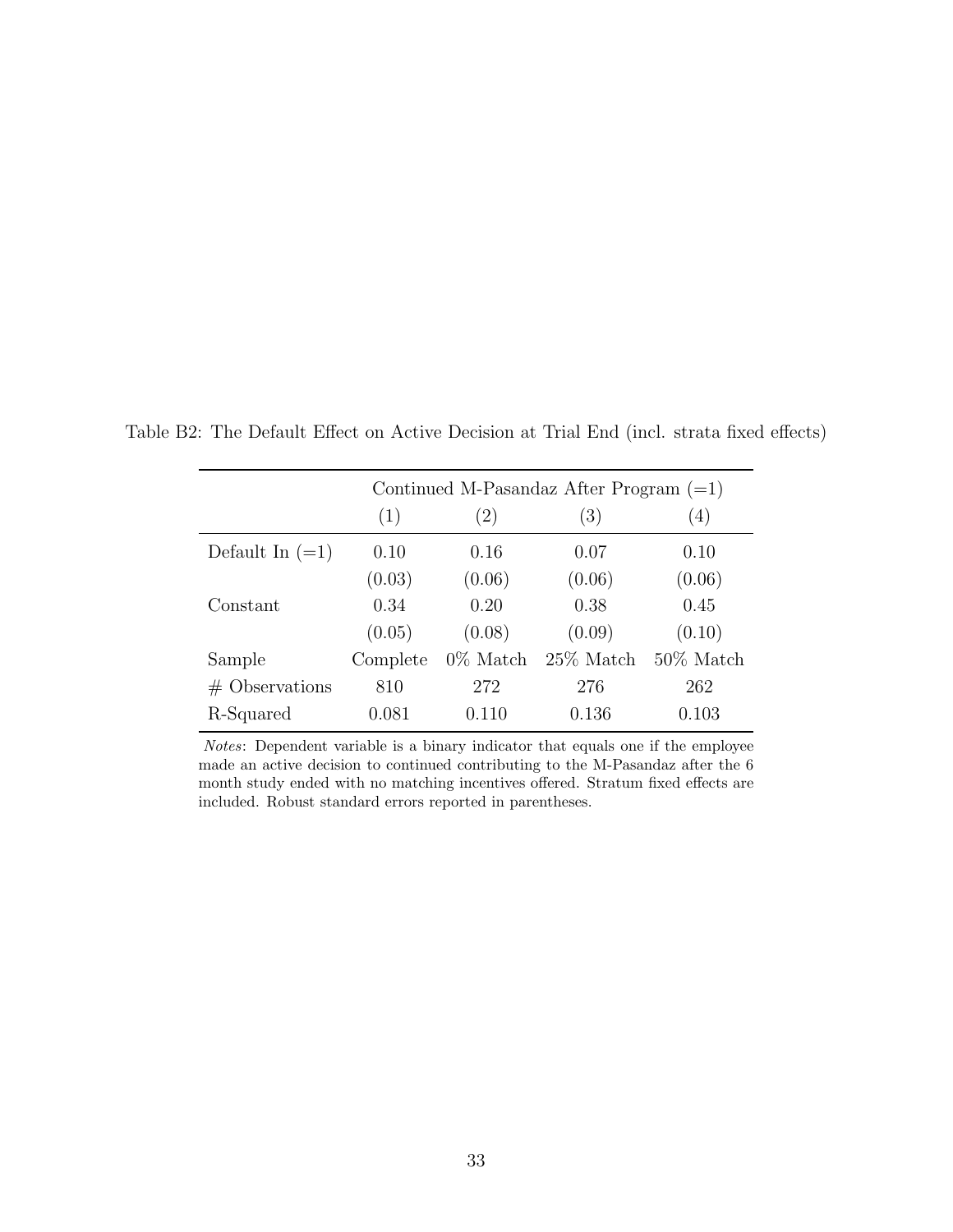| Dependent Variable:                      |                  |                  | Changed Contribution<br>After February 28 $(=1)$ |                             |
|------------------------------------------|------------------|------------------|--------------------------------------------------|-----------------------------|
|                                          | (1)              | (2)              | (3)                                              | (4)                         |
| Assigned Consultation $(=1)$             | 0.091<br>(0.018) |                  |                                                  |                             |
| Accepted Consultation $(=1)$             |                  | 0.157<br>(0.025) |                                                  |                             |
| Did Not Delay Consultation $(=1)$        |                  |                  | $-0.098$<br>(0.260)                              | $-0.097$<br>(0.264)         |
| Asked for Overview of M-Paz $(=1)$       |                  |                  | 0.050<br>(0.047)                                 | 0.072<br>(0.052)            |
| Initial Questions about M-Paz $(=1)$     |                  |                  | 0.052                                            | 0.057                       |
| Aware of M-Paz Plan and Rate $(=1)$      |                  |                  | (0.050)<br>$-0.146$                              | (0.055)<br>$-0.166$         |
| Asked to Repeat Projected Balance $(=1)$ |                  |                  | (0.092)<br>0.128<br>(0.066)                      | (0.106)<br>0.124<br>(0.071) |
| Calculation Assistance $(=1)$            |                  |                  | 0.394                                            | 0.408                       |
| Additional Questions about M-Paz $(=1)$  |                  |                  | (0.059)<br>0.036<br>(0.059)                      | (0.060)<br>0.019<br>(0.066) |
| Control Mean                             | 0.06             | 0.10             | 0.15                                             | 0.16                        |
| Covariates                               | NO               | NO.              | NO                                               | <b>YES</b>                  |
| R-squared                                | 0.036            | 0.057            | 0.347                                            | 0.365                       |
| $#$ Employees                            | 927              | 443              | 295                                              | 287                         |

<span id="page-33-0"></span>Table B3: Which Element of the Consultation is Associated with Switching (incl. strata fixed effects)?

> Notes: This table reports which elements of the financial consultation predict whether an employee switches their contribution. 469 of the 928 employees still active in our study at the time of this intervention were assigned to be offered a consultation, establishing the sample for column (1). Of these, 443 employees answered the call making the initial offer, establishing the sample for column (2). Of these 443, 327 employees agreed to a full consultation. Accepted Consultation is a dummy variable equal to 1 for these employees. Of the 327 employees who accepted the consultation, 295 were reached by the second caller offering the consultation, forming the sample for column (3). Of the 295 employees who both accepted and who were reached for a consultation, all completed the consultation. 291 were able to talk immediately (Did Not Delay Consultation=1), while 4 could not and were reached later. 259 requested an overview of the M-Pasandaz product (Asked for Overview of M-Paz=1), while 36 did not. 91 employees had initial questions about the M-Pasandaz product (Initial Questions about M-Paz=1), while 204 did not. 285 confirmed that they were aware of their plan and contribution rate (Aware of M-Paz Plan and Rate=1), while 10 were not. All were informed of their projected balance after six months including any potential bonus payments, and 52 employees asked for this information to be repeated (Asked to Repeat Projected Balance=1), while 242 did not. All were offered assistance with calculating how much money they would earn in different contribution scenarios, 95 requested assistance (Calculation Assistance=1), while 200 did not. Requesting assistance was not required to change the level of contribution to M-Pasandaz during the consultation call. 53 employees had additional questions about the M-Pasandaz product (Additional Questions about M-Paz=1), while 242 did not. Sample size in column 1 includes full sample subject to attrition when consultation was offered, column 2 sample includes all employees assigned a consultation, column 3 sample includes all employees who accepted a consultation, and column 4 excludes employees missing covariates. The additional covariates are: cognitive reflection test, risk preference, salary, tenure at Roshan, gender, education level, uses a bank account, withdraws entire salary on payday, and capable of fixing a phone. Stratum fixed effects are included. Robust standard errors are reported in parentheses.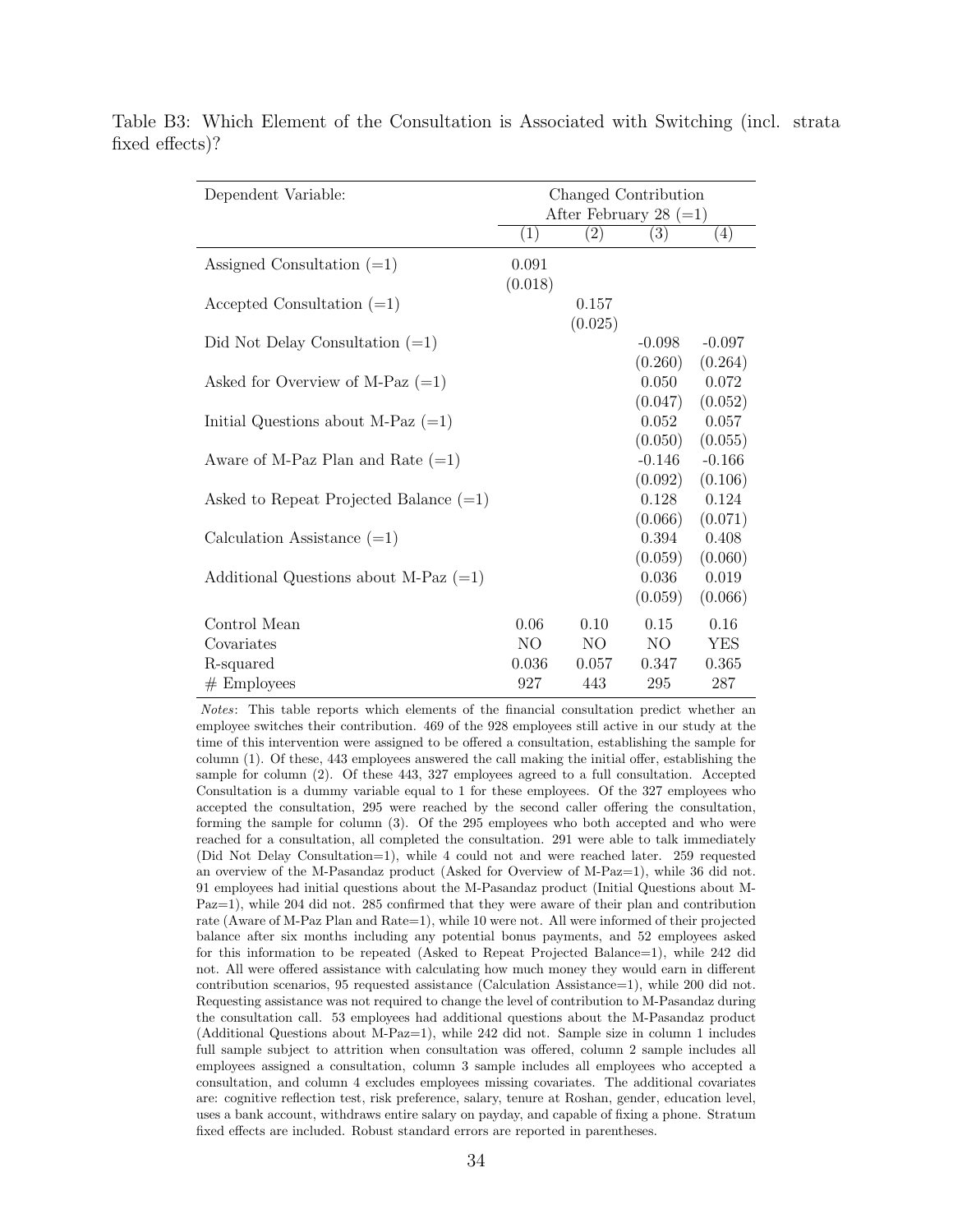|                                                   |         |         |          | Accepted Consultation $(=1)$ |                  |
|---------------------------------------------------|---------|---------|----------|------------------------------|------------------|
|                                                   | (1)     | (2)     | (3)      | (4)                          | (5)              |
| Consult Later                                     | 0.078   | 0.079   | $-0.012$ | 0.026                        | 0.458            |
|                                                   | (0.049) | (0.049) | (0.067)  | (0.133)                      | (0.274)          |
| Present Biased $(=1)$                             | 0.053   |         | $-0.050$ | $-0.047$                     | $-0.008$         |
|                                                   | (0.048) |         | (0.069)  | (0.070)                      | (0.071)          |
| Consult Later x Present Biased                    |         |         | 0.218    | 0.211                        | 0.162            |
|                                                   |         |         | (0.097)  | (0.097)                      | (0.099)          |
| Impatient $(=1)$                                  |         |         |          | 0.022                        | 0.051            |
|                                                   |         |         |          | (0.098)                      | (0.099)          |
| Consult Later x Cognitive Reflection Test         |         |         |          |                              | $-0.048$         |
|                                                   |         |         |          |                              | (0.070)          |
| Consult Later x Risk Preference                   |         |         |          |                              | $-0.012$         |
|                                                   |         |         |          |                              | (0.018)          |
| Consult Later x Salary                            |         |         |          |                              | $-0.004$         |
| Consult Later x Tenure at Roshan                  |         |         |          |                              | (0.002)<br>0.005 |
|                                                   |         |         |          |                              | (0.017)          |
| Consult Later x Male                              |         |         |          |                              | $-0.108$         |
|                                                   |         |         |          |                              | (0.156)          |
| Consult Later x Education Level                   |         |         |          |                              | $-0.015$         |
|                                                   |         |         |          |                              | (0.040)          |
| Consult Later x Uses a Bank Account               |         |         |          |                              | 0.087            |
|                                                   |         |         |          |                              | (0.104)          |
| Consult Later x Withdraws Entire Salary on Payday |         |         |          |                              | $-0.160$         |
|                                                   |         |         |          |                              | (0.098)          |
| Consult Later x Capable of Fixing Phone           |         |         |          |                              | $-0.051$         |
|                                                   |         |         |          |                              | (0.106)          |
| Constant                                          | 0.768   | 0.785   | 0.839    | 0.818                        | 0.595            |
|                                                   | (0.150) | (0.149) | (0.154)  | (0.186)                      | (0.237)          |
| Control Mean                                      | 0.77    | 0.77    | 0.77     | 0.77                         | 0.77             |
| Covariates                                        | No      | Yes     | Yes      | Yes                          | Yes              |
| $#$ Observations                                  | 329     | 329     | 329      | 329                          | 329              |
| R-Squared                                         | 0.069   | 0.066   | 0.084    | 0.084                        | 0.121            |

#### <span id="page-34-0"></span>Table B4: Consultation Offer Results By Present Bias (incl. strata fixed effects)

Notes: Accepted Consultation Offer  $(=1)$  is a binary variable that equals one if the employee agreed to participation in a financial consultation regarding their participation in the M-Pasandaz program (see paper text for details). Consult Later (=1) is a binary variable that equals zero if the employee was randomly assigned to receive a consultation on the same day as the consultation offer was made, and equals one if the consultation was assigned to take place one week later. Present Biased (=1) is a binary variable that equals one if an employee is identified as having  $\beta < 1$  in an experimental present bias elicitation completed at endline with real stakes and Impatient (=1) is a binary variable that equals one if an employee is identified as having  $\delta < 1$  (see paper text for details). Columns (2), (4) and (5) include covariates for cognitive reflection task, risk preference, salary, tenure at Roshan, gender, education level, uses a bank account, withdraws entire salary on payday, and capable of fixing a phone – see Appendix [D.2](#page-37-0) for questions. Stratum fixed effects are included. Robust standard errors reported in parentheses.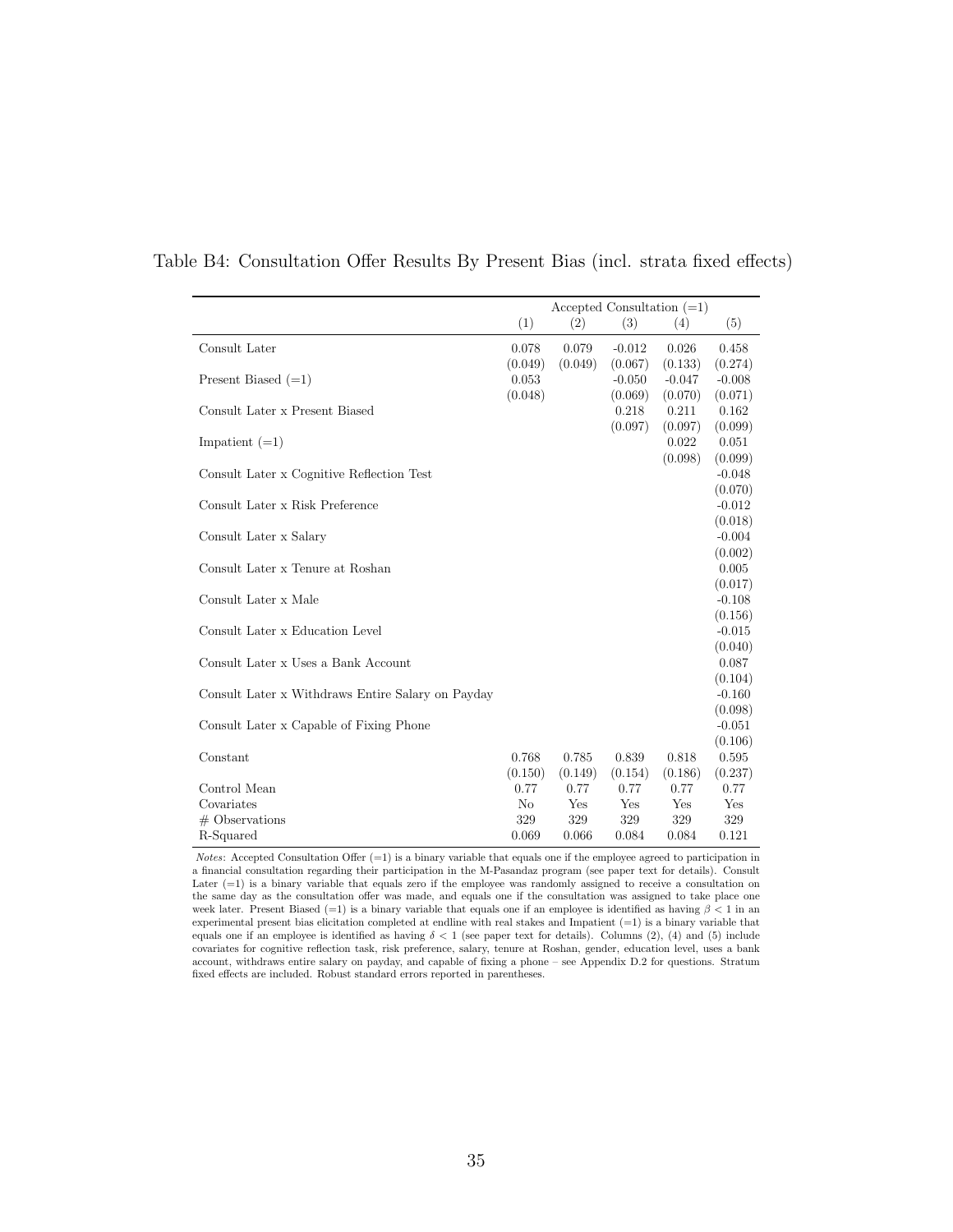# <span id="page-35-0"></span>D Experimental Scripts

#### <span id="page-35-1"></span>D.1 Financial Consultation

Hello XXX. I am calling on behalf of the M-Pasandaz research team department. I am calling because you recently requested that a representative call you to provide you with additional information about M-Pasandaz, and determine how to use M-Pasandaz in the way that is best for you. This consultation will last roughly 5-10 minutes. Are you able to speak to me now? RECORD RESPONSE

Thank you for taking the time to speak with me. As you know, M-Pasandaz is a new benefit that is being offered to Roshan employees. In this call, you will have the opportunity to ask questions about M-Pasandaz. I will provide information about how much savings you would have for different levels of monthly contribution. At the end of the call, you will also have the opportunity to change the level of your contribution if you would like.

First of all, would you like me to give you a brief overview of the M-Pasandaz account? [YES/NO]

If YES: M-Pasandaz is a new benefit for all Roshan employees that was designed to help increase your savings. It is a mobile savings account that is linked to your M-Paisa account. A portion of your monthly salary - up to a maximum of 10% - can be automatically deposited into your M-Pasandaz account each month. Participating in the M-Pasandaz account is voluntary and you may receive benefits from Roshan to encourage you to save for the future. You can access the money in your M-Pasandaz account at any time, but if you contribute and dont make any withdrawals for 6 months, you may be eligible for a bonus from Roshan as a reward for savings.

To begin, we would like to ask if there are any questions we might answer about M-Pasandaz. [YES/NO]

Now, since every person has a different situation, I would like to explain several different scenarios, to help you understand how different levels of M-Pasandaz contributions would work for you. According to our records, you are in the [WHITE/BLUE/RED] plan, and you currently have a monthly contribution rate of [XX%]. Were you aware that this was your plan and contribution rate? [YES/NO]

According to our records, you have a monthly salary of XXX. Since you are in the [WHITE/BLUE/RED] plan, you are eligible to receive a matching contribution Roshan of [0/25/50] percent for all money that you save in your M-Pasandaz account. Our records also show that you [HAVE/HAVE NOT] made a withdrawal from your M-Pasandaz account, meaning that you [ARE NOT/ARE] still eligible to receive your matching contribution. Therefore, if you continue to contribute at your current rate and make no withdrawals, at the end of the trial period in July, you would have a total value of MMM in your M-Pasandaz account. This reflects both your contribution and the contribution of Roshan to the account on your behalf. Would you like me to repeat this information for you? [YES/NO]

Thank you. Of course, you are always free to change your monthly contribution rate. If you like, I can explain to you exactly what would happen if you decided to change your match to a different amount. Would you like me assist you by explaining what would happen if you changed your contribution rate to a different amount? [YES/NO]

If YES: What scenario would you like me to explain? The contribution rate can be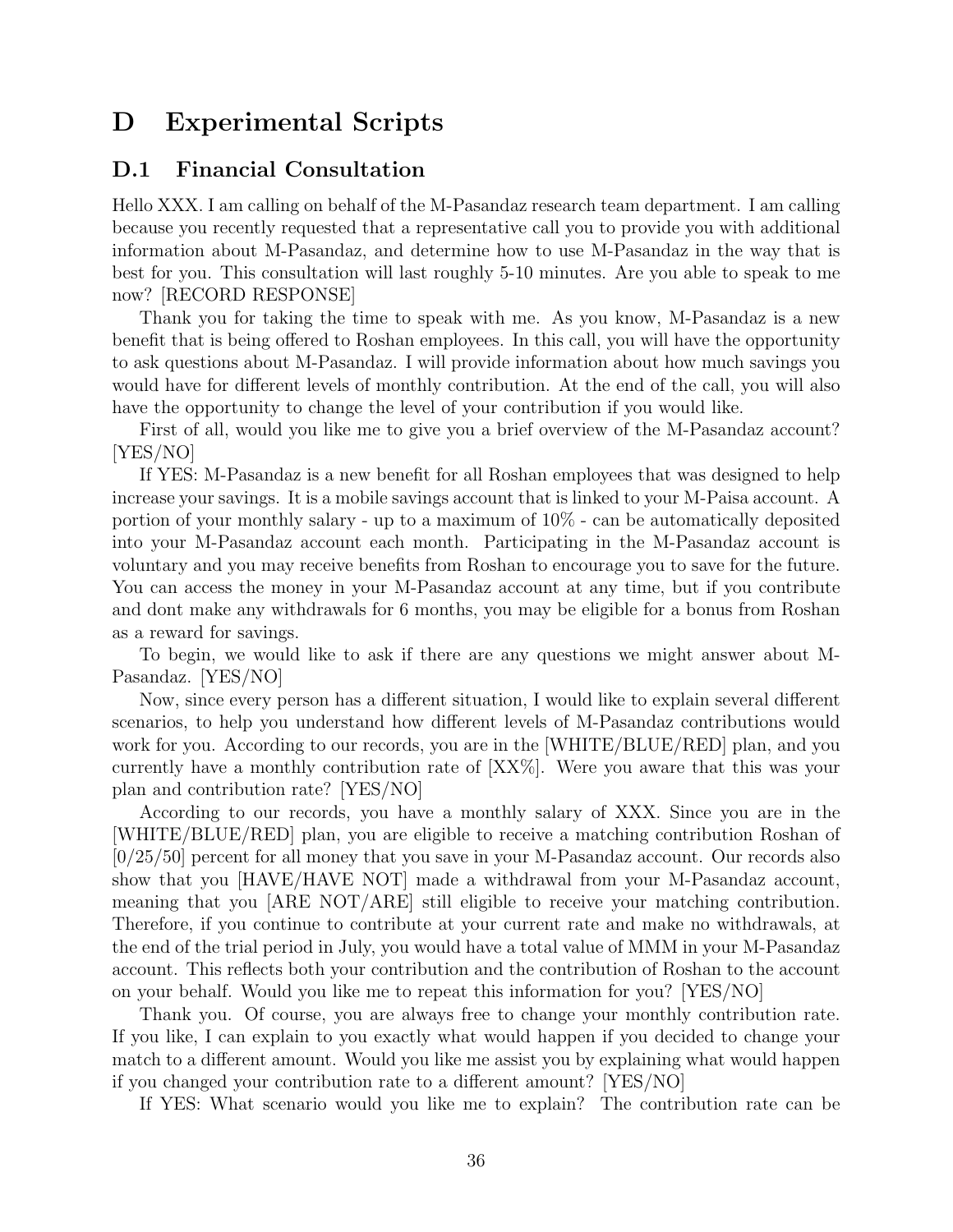anywhere between 0% and 10% of your monthly salary. [RECORD ANSWER]

Do you have any additional questions about how M-Pasandaz works, or can I provide any additional information that can help you determine how to use M-Pasandaz in the way that is best for you? [YES/NO]

Thank you. Now, I would like to offer you the opportunity to change your contribution rate. If you wish, you can tell me your preferred rate, and I will change it for you. Alternatively, you always have the opportunity to call HR at a later date and change the contribution. Would you like me to change your contribution rate? [YES/NO]

If YES: What would you like your new rate to be: [RECORD RESPONSE]

Thank you very much for your time. Goodbye.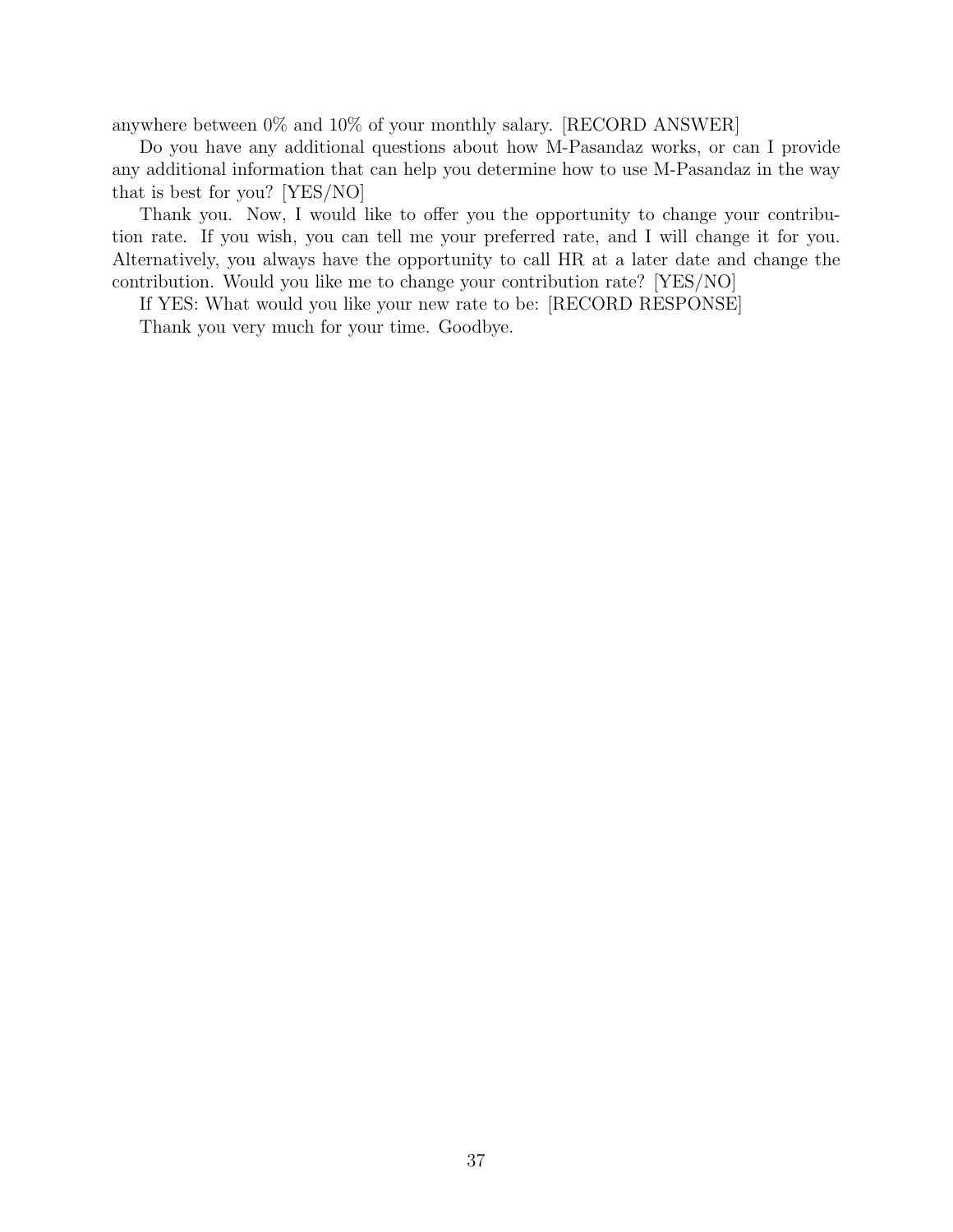# <span id="page-37-0"></span>D.2 Survey instrument (selected questions)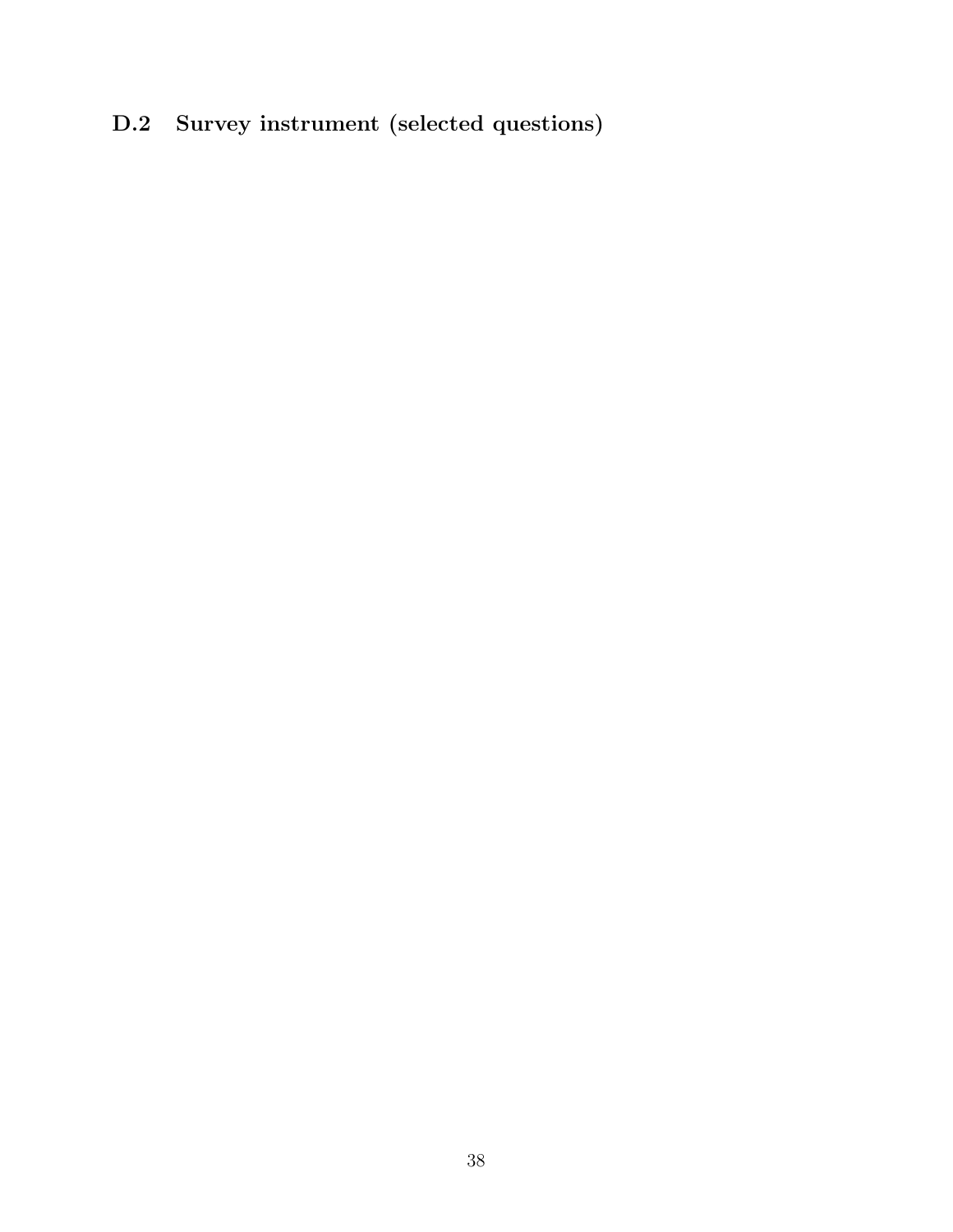## **Endline survey questions (savings behavior, financial security, and wellbeing)**

**Roshan leadership is reviewing the results of the M-Pasandaz pilot program, and will be making a decision in the next few months about its future. In the meantime, we would like to offer you the opportunity to continue to have a portion of your salary deposited automatically in the M-Pasandaz account each month. For deposits made starting in August there will be no matching incentive paid, but you are welcome to continue to have part of your salary deducted and placed in savings if you find this useful. For these deposits, you will be free to make withdrawals at any time without penalty.**

|     | Would you enroll now to have part of your salary deposited each month starting in<br>August? |    |            |  |  |  |  |
|-----|----------------------------------------------------------------------------------------------|----|------------|--|--|--|--|
| Yes |                                                                                              | 98 | Don't Know |  |  |  |  |
| No  | 99<br>Refuse to Answer                                                                       |    |            |  |  |  |  |

|   | important, not very important, not at all important? |   | How important do you think savings is - extremely important, very important, somewhat |
|---|------------------------------------------------------|---|---------------------------------------------------------------------------------------|
|   | <b>Extremely important</b>                           |   | Not very important                                                                    |
| 2 | Verv<br>important                                    | 5 | Not at all important                                                                  |
| 3 | Somewhat important                                   |   |                                                                                       |

|     | Do you attempt to save money each month? |    |                  |
|-----|------------------------------------------|----|------------------|
| Yes |                                          | 98 | Don't Know       |
| No  |                                          | 98 | Refuse to Answer |

| If "1" means you are completely dissatisfied on this scale, and "10" means you are<br>completely satisfied, where would you put your satisfaction with your household's<br>financial situation? |  |  |  |  |  |  |
|-------------------------------------------------------------------------------------------------------------------------------------------------------------------------------------------------|--|--|--|--|--|--|
|                                                                                                                                                                                                 |  |  |  |  |  |  |
| 99<br>Refuse to Answer                                                                                                                                                                          |  |  |  |  |  |  |

|    | On a scale of 1-10, how satisfied are you personally with the financial situation of your<br>household? |
|----|---------------------------------------------------------------------------------------------------------|
|    |                                                                                                         |
| 99 | Refuse to Answer                                                                                        |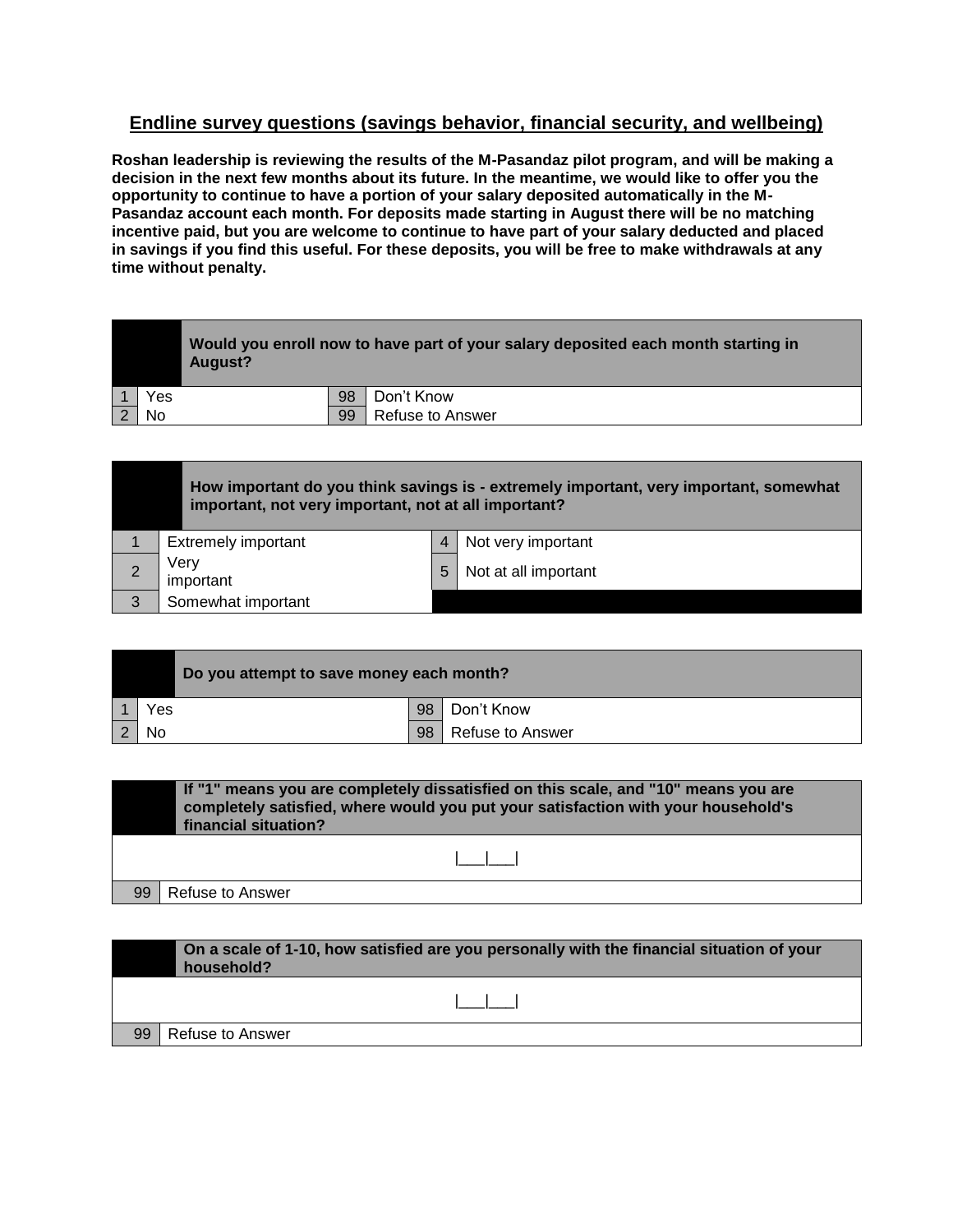|                       |   | How confident do you feel that you will be able to meet your financial obligations (pay<br>your bills, buy food/clothes) during the coming month: Highly confident, somewhat<br>confident, Somewhat not confident, Not confident at all? |
|-----------------------|---|------------------------------------------------------------------------------------------------------------------------------------------------------------------------------------------------------------------------------------------|
| Highly<br>confident   | 3 | Some What not confident                                                                                                                                                                                                                  |
| Somewhat<br>confident | 4 | Not confident at all                                                                                                                                                                                                                     |

٠

|                | How confident do you feel that you will be able to meet your financial obligations 1 year<br>from now: Highly confident, somewhat confident, Somewhat not confident, Not confident at<br>all? |                |                             |  |  |  |
|----------------|-----------------------------------------------------------------------------------------------------------------------------------------------------------------------------------------------|----------------|-----------------------------|--|--|--|
|                | Highly confident                                                                                                                                                                              |                | 3   Some What not confident |  |  |  |
| $\overline{2}$ | Somewhat confident                                                                                                                                                                            | $\overline{4}$ | Not confident at all        |  |  |  |

| Do you feel that you will be able to someday retire, stop working, and live off of your<br>accumulated savings? |  |    |  |  |  |
|-----------------------------------------------------------------------------------------------------------------|--|----|--|--|--|
| Yes                                                                                                             |  | No |  |  |  |

|   | What prevents you from saving? (not important, too many expenses, benefits are too small,<br>no place to save, etc) |  |   |                    |  |  |  |
|---|---------------------------------------------------------------------------------------------------------------------|--|---|--------------------|--|--|--|
|   | Not important                                                                                                       |  | 3 | Benefits too small |  |  |  |
| 2 | Too many expenses                                                                                                   |  |   | No place to save   |  |  |  |
| 5 | Other (Specify)                                                                                                     |  |   |                    |  |  |  |

| During the last seven days how many times did one or more people in your household not<br>receive a regular daily meal? |
|-------------------------------------------------------------------------------------------------------------------------|
| Times                                                                                                                   |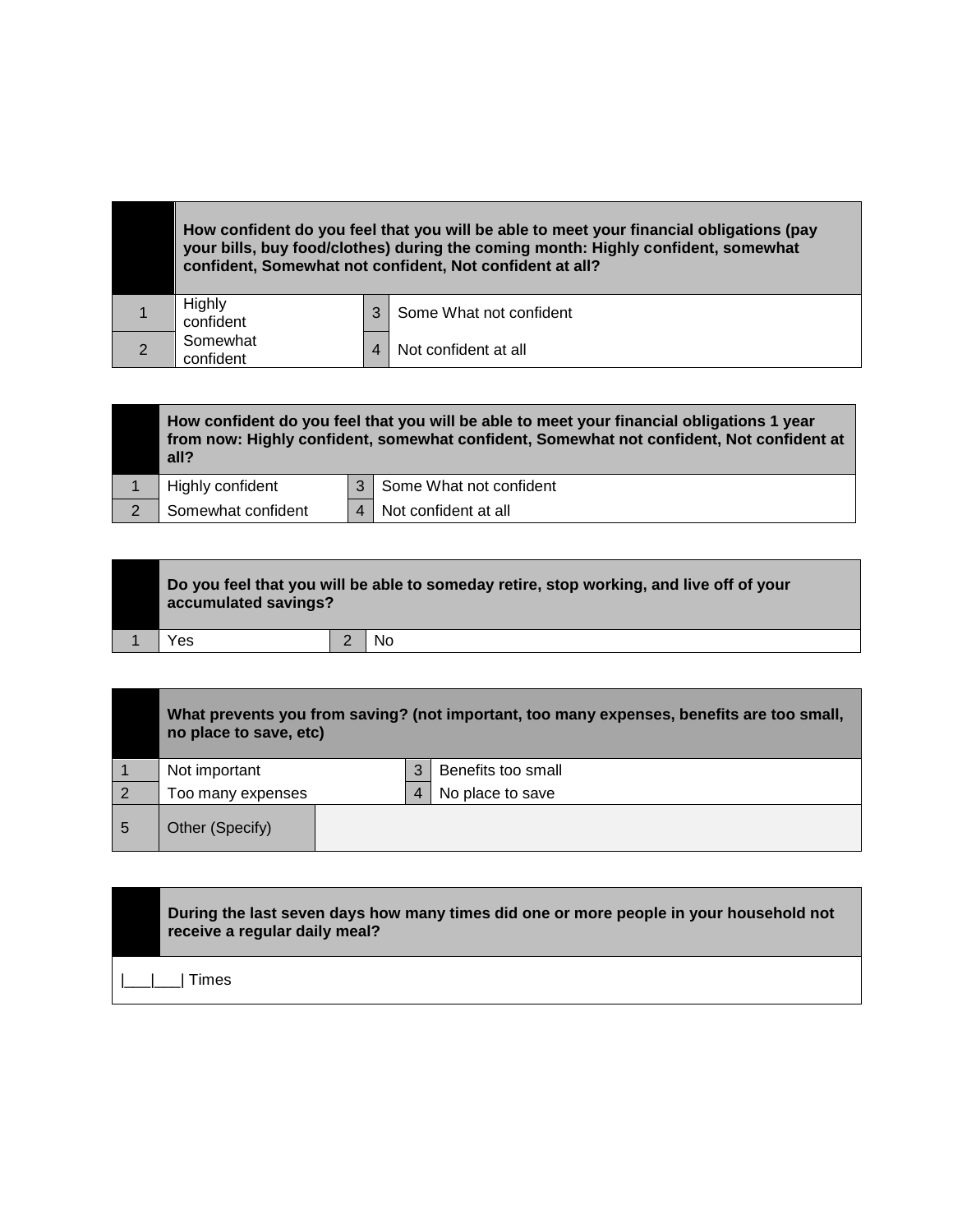|    | Taking all things together, do you think you are, Very happy, Somewhat happy, little<br>happy or Not at all Happy: |  |              |  |  |  |  |
|----|--------------------------------------------------------------------------------------------------------------------|--|--------------|--|--|--|--|
|    | Very happy                                                                                                         |  | little happy |  |  |  |  |
| 2  | Not at all happy<br>Somewhat happy                                                                                 |  |              |  |  |  |  |
| 99 | Refuse to Answer                                                                                                   |  |              |  |  |  |  |

**All things considered, how satisfied are you with life as a whole? Please tell me your answer on a 10 point scale, where 1 represents Most Dissatisfied, 10 represents Most Satisfied." 10 point scale: 10=Satisfied; 1=Dissatisfied**  |\_\_\_|\_\_\_| 99 | Refuse to Answer

|   | All in all, how would you describe your state of physical health these days? Would you say<br>it is? |    |            |  |  |
|---|------------------------------------------------------------------------------------------------------|----|------------|--|--|
|   | Very good                                                                                            | 4  | Poor       |  |  |
| 2 | Good                                                                                                 | 98 | Don't Know |  |  |
| 3 | Fair                                                                                                 |    |            |  |  |

| Over the past 3 months were you unable to perform normal activities for at least 7 days due<br>to an illness/injury? |  |  |  |  |
|----------------------------------------------------------------------------------------------------------------------|--|--|--|--|
| No<br>Yes                                                                                                            |  |  |  |  |

|     | Has your participation in M-Pasandaz changed your desire to save? |    |                  |  |
|-----|-------------------------------------------------------------------|----|------------------|--|
| Yes |                                                                   | 98 | Don't Know       |  |
| No  |                                                                   | 99 | Refuse to Answer |  |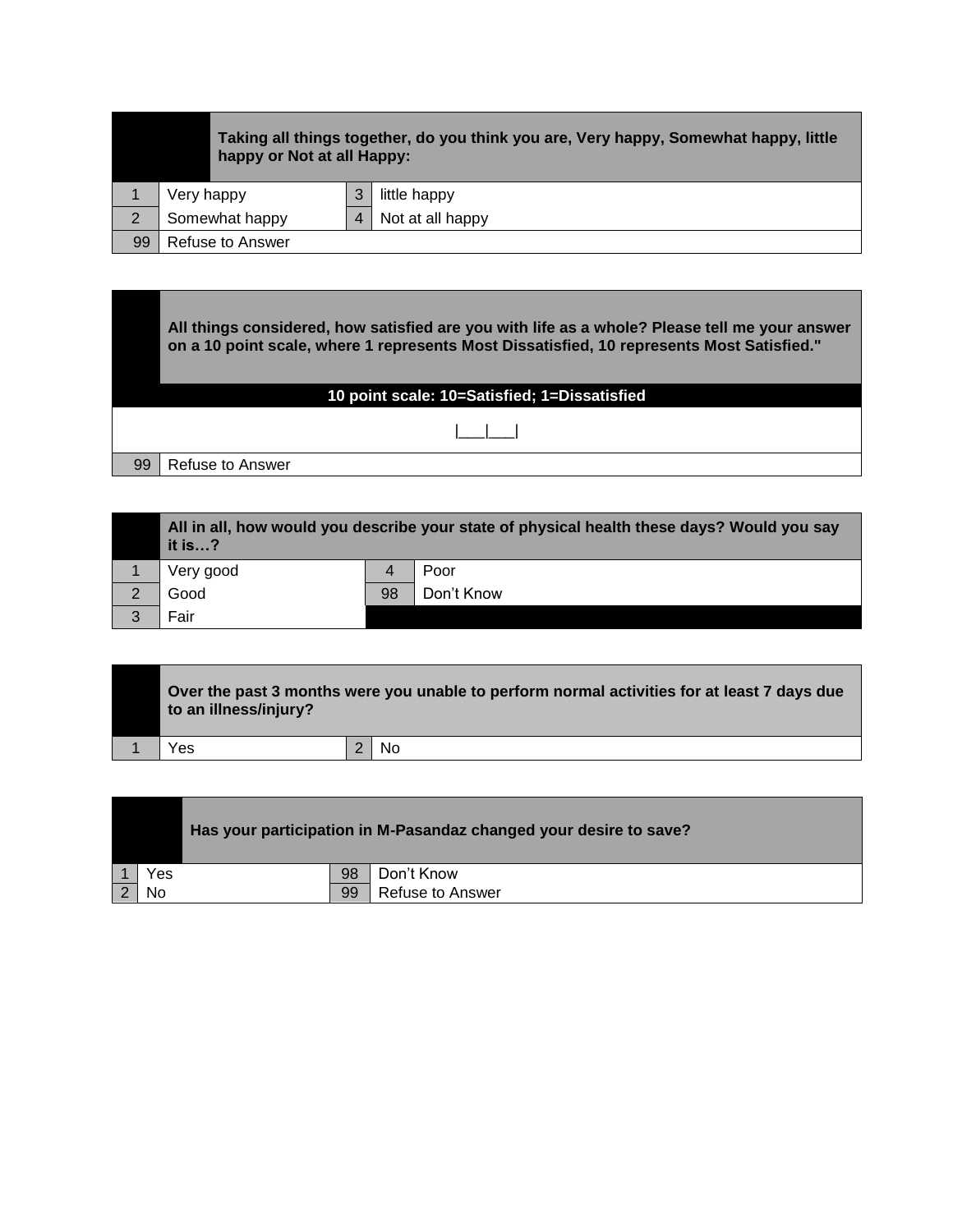## **Baseline survey questions (intelligence, risk, preferences)**

|    | If it takes five machines five minutes to make five widgets, how long does it take 100 machines<br>to make 100 widgets? |  |  |  |  |
|----|-------------------------------------------------------------------------------------------------------------------------|--|--|--|--|
|    | Min                                                                                                                     |  |  |  |  |
| 98 | Don't Know<br>99<br>Refuse to Answer                                                                                    |  |  |  |  |

|    | In a lake, there is a patch of lily pads. Every day, the patch doubles in size. If it takes 48 days for<br>the patch to cover the entire lake, how long would it take for the patch to cover half of the lake? |  |  |  |  |
|----|----------------------------------------------------------------------------------------------------------------------------------------------------------------------------------------------------------------|--|--|--|--|
|    | Davs                                                                                                                                                                                                           |  |  |  |  |
| 98 | Don't Know<br>99<br>Refuse to Answer                                                                                                                                                                           |  |  |  |  |

|    |               |    | Suppose Ahmad earns a salary of 1000 dollars a month. He obtains a ten percent raise this year<br>and a ten percent raise next year. How much exactly will his income be after the second raise? |
|----|---------------|----|--------------------------------------------------------------------------------------------------------------------------------------------------------------------------------------------------|
|    |               |    |                                                                                                                                                                                                  |
| 98 | Don't<br>Know | 99 | Refuse to Answer                                                                                                                                                                                 |

**There are many decisions we make in life that could lead to a range of outcomes. For example, when we make a business investment, we are not sure that the business will be successful. This phenomenon is called risk. Many decisions involve risk. For example, if you decide to sell a new type of product or service, how much profit will you earn? We are interested in understanding more about how business owners think about risk.**

| How do you see yourself - are you in general a person who takes risk or do you try to avoid<br>risks? Please self-grade your choice (ranging between 0-10), where 0 represents "not at all<br>prepared to take risk" and 10 represents extremely prepared to take risk. |
|-------------------------------------------------------------------------------------------------------------------------------------------------------------------------------------------------------------------------------------------------------------------------|
|                                                                                                                                                                                                                                                                         |

|    | How many bank accounts do you personally do you have? |    |                  |
|----|-------------------------------------------------------|----|------------------|
| 98 | Don't Know                                            | 99 | Refuse to Answer |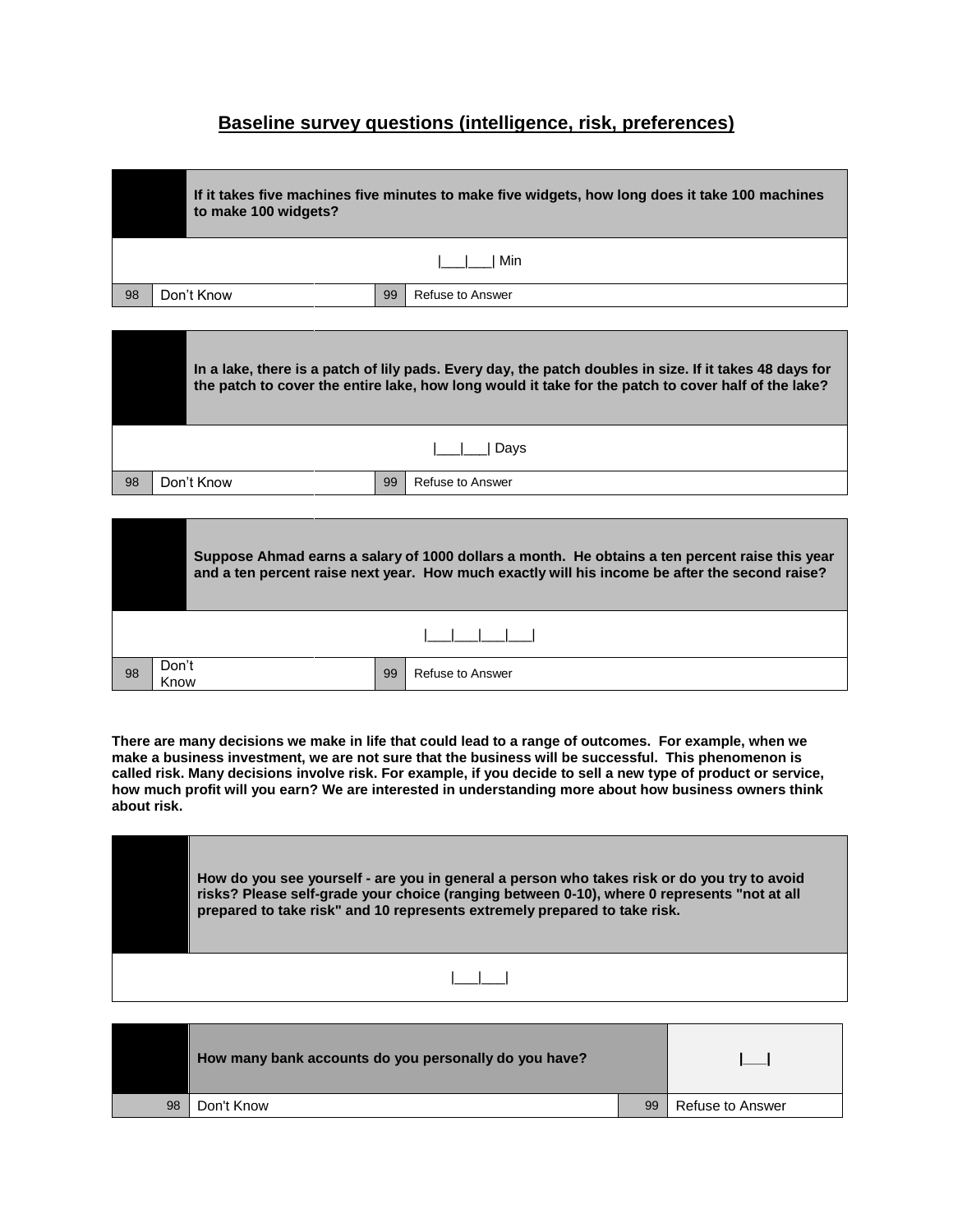|               | If you had a technical problem with your cell phone, who would you mainly ask for help? (for<br>example if your phone would not turn on or allow you to make calles) |                  |                                 |  |  |
|---------------|----------------------------------------------------------------------------------------------------------------------------------------------------------------------|------------------|---------------------------------|--|--|
|               | l can fix it myself                                                                                                                                                  | $\boldsymbol{4}$ | Cell phone retailer/repair shop |  |  |
| $\mathcal{P}$ | A relative                                                                                                                                                           |                  |                                 |  |  |
| 3             | A neighbor or friend                                                                                                                                                 | 5                | I would purchase a new phone    |  |  |
| 6             | Other (Specify)                                                                                                                                                      |                  |                                 |  |  |

|  | Do you withdraw your entire salary each month after you are paid, or do you leave a fraction<br>on M-paisa? |
|--|-------------------------------------------------------------------------------------------------------------|
|  | Withdraw entire monthly salary                                                                              |
|  | Leave some fraction on as an M-paisa balance                                                                |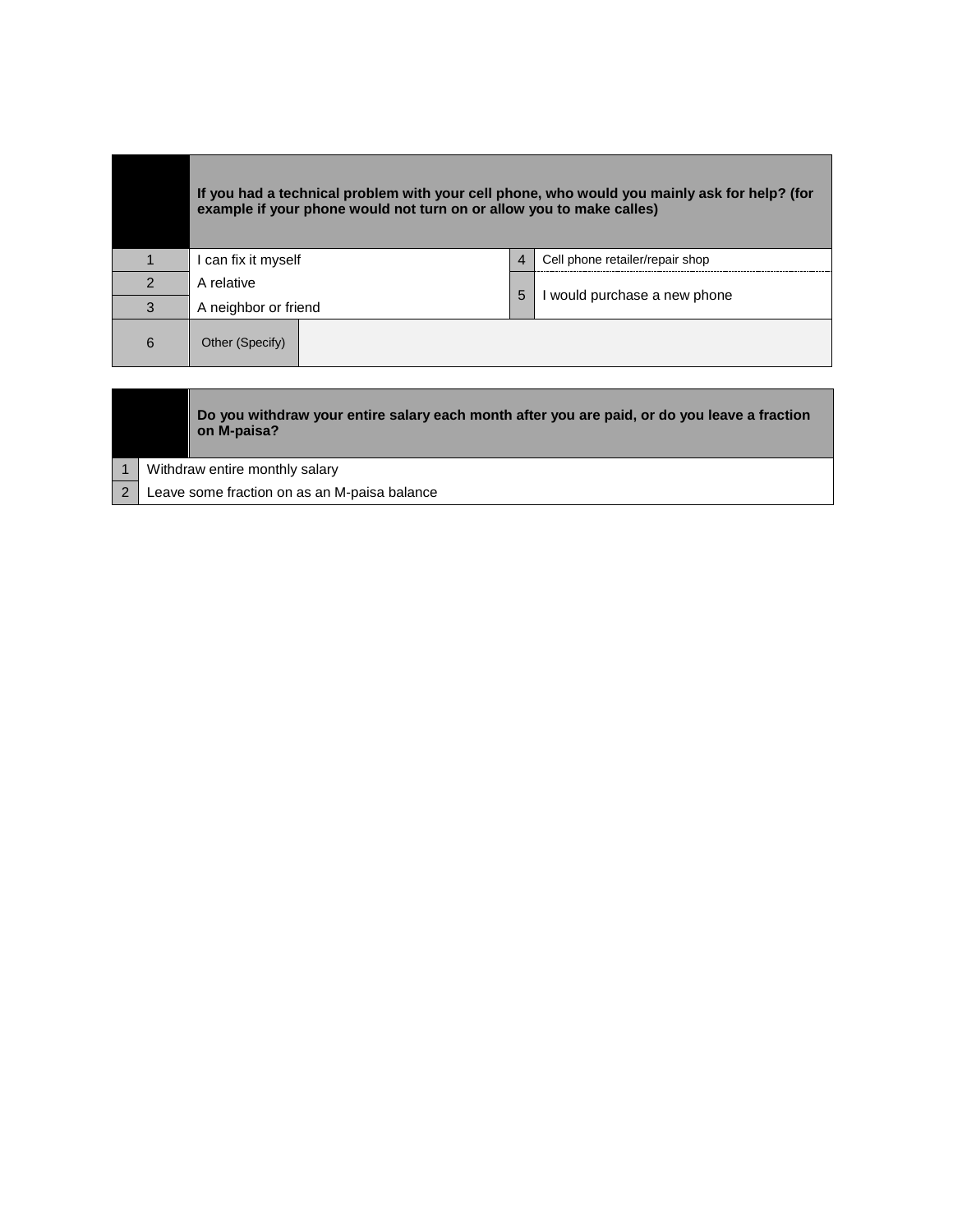#### <span id="page-43-0"></span>D.3 Present Bias Elicitation

Below, we provide the survey instrument used to elicit the present bias parameter used in the regression in Table 5. This instrument is a modified version of the time-dated price list method proposed by [Andreoni et al.](#page-46-8) [\(2015\)](#page-46-8), where payments were made using M-Paisa (mobile money). In our case, the incentivized measure leverages the fact that employees had received their salaries using mobile money for several years, and therefore had a high degree of confidence that they would receive their payments.

As noted in the text, however, this measure may be fungible to respondents [\(Cubitt](#page-47-10) [and Read,](#page-47-10) [2007;](#page-47-10) [Chabris et al.,](#page-47-11) [2008;](#page-47-11) [Andreoni and Sprenger,](#page-46-9) [2012;](#page-46-9) [Augenblick et al.,](#page-46-10) [2015;](#page-46-10) [Carvalho et al.,](#page-47-12) [2014;](#page-47-12) [Andreoni et al.,](#page-46-11) [2016\)](#page-46-11). In addition, we lack endline inconsistency measures for 175 employees, or 18.4% of our sample. Of these, 131 (13.8% of sample) did not complete an endline survey - primarily due to leaving Roshan before the end of the experiment. The remaining 44 employees (4.6% of sample) completed endline surveys but did not complete the inconsistency elicitation.

For this reason, we also separately estimate the regressions in Table 5 using a different measure of present bias, elicited at baseline. In this protocol, subjects were asked: "Suppose someone was going to pay you USD 450 in one month. He/she offers to pay you a lower amount today. What amount today would make you just as happy as receiving USD 450 in one month?" and "Suppose someone was going to pay you USD 450 in 13 months. He/she offers to pay you a lower amount in 12 months time. What amount in 12 months would make you just as happy as receiving USD 450 in 13 months?" We identify someone as presentbiased if the response to the first question is a lower amount than the response to the second question.

Results using this measure of present bias are reported in Table [A14,](#page-25-0) and are qualitatively similar to those in the main text. All employees in our sample completed a baseline survey but 53 employees (5.5% of sample) did not complete the baseline elicitation.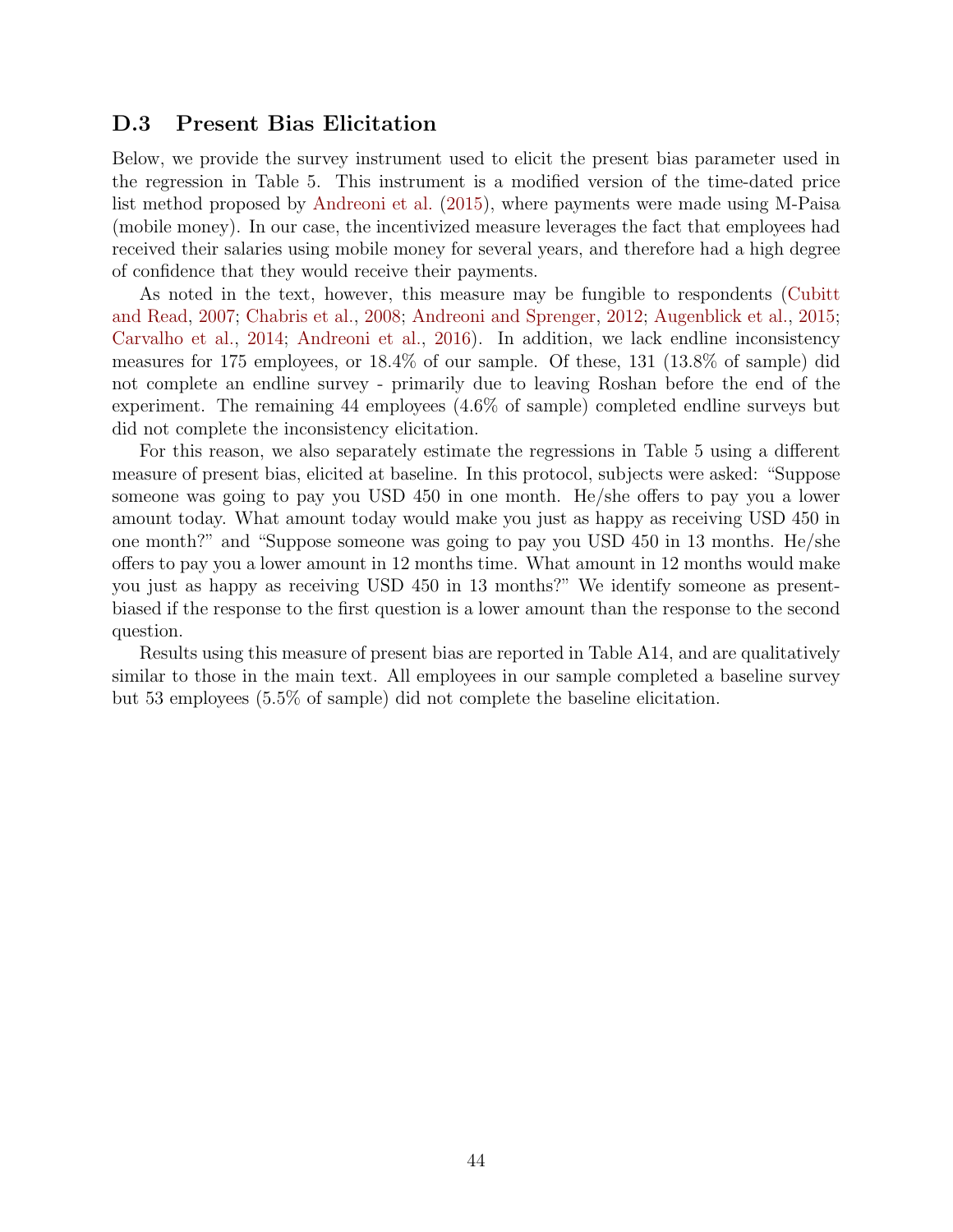# **TODAY and 4 WEEKS from today**

For each decision number (1 to 5) below, decide the AMOUNTS you would like for sure today AND in 4 weeks by checking the corresponding box.

*Example: In Decision 1, if you wanted AFN 250 today and AFN 0 in four weeks you would check the left-most box. Remember to check only one box per decision!*

|                                    | Payment<br><b>TODAY</b>                                                   | <b>AFN 250</b>                     | <b>AFN 125</b> | AFN <sub>0</sub> |
|------------------------------------|---------------------------------------------------------------------------|------------------------------------|----------------|------------------|
| 1. Would<br>vou like to<br>receive | and<br>payment in 4<br><b>WEEKS</b>                                       | AFN <sub>0</sub>                   | <b>AFN 125</b> | <b>AFN 250</b>   |
|                                    |                                                                           |                                    |                |                  |
| 2. Would                           | Payment<br><b>TODAY</b>                                                   | <b>AFN 225</b>                     | <b>AFN 113</b> | AFN <sub>0</sub> |
| vou like to<br>receive             | and<br>payment in 4<br><b>WEEKS</b>                                       | AFN <sub>0</sub>                   | <b>AFN 125</b> | <b>AFN 250</b>   |
|                                    |                                                                           |                                    |                |                  |
|                                    | Payment<br><b>TODAY</b>                                                   | <b>AFN 200</b>                     | <b>AFN 100</b> | AFN <sub>0</sub> |
| 3. Would<br>you like to<br>receive | and<br>AFN <sub>0</sub><br><b>AFN 125</b><br>payment in 4<br><b>WEEKS</b> | <b>AFN 250</b>                     |                |                  |
|                                    |                                                                           |                                    |                |                  |
|                                    | Payment<br><b>TODAY</b>                                                   | <b>AFN 175</b>                     | AFN 88         | AFN <sub>0</sub> |
| 4. Would<br>you like to<br>receive | and<br>payment in 4<br><b>WEEKS</b>                                       | AFN <sub>0</sub><br><b>AFN 125</b> |                | <b>AFN 250</b>   |
|                                    |                                                                           |                                    |                |                  |
| 5. Would<br>you like to<br>receive | Payment<br><b>TODAY</b>                                                   | <b>AFN 150</b>                     | <b>AFN 75</b>  | AFN <sub>0</sub> |
|                                    | and<br>payment in 4<br><b>WEEKS</b>                                       | AFN <sub>0</sub>                   | <b>AFN 125</b> | <b>AFN 250</b>   |
|                                    |                                                                           |                                    |                |                  |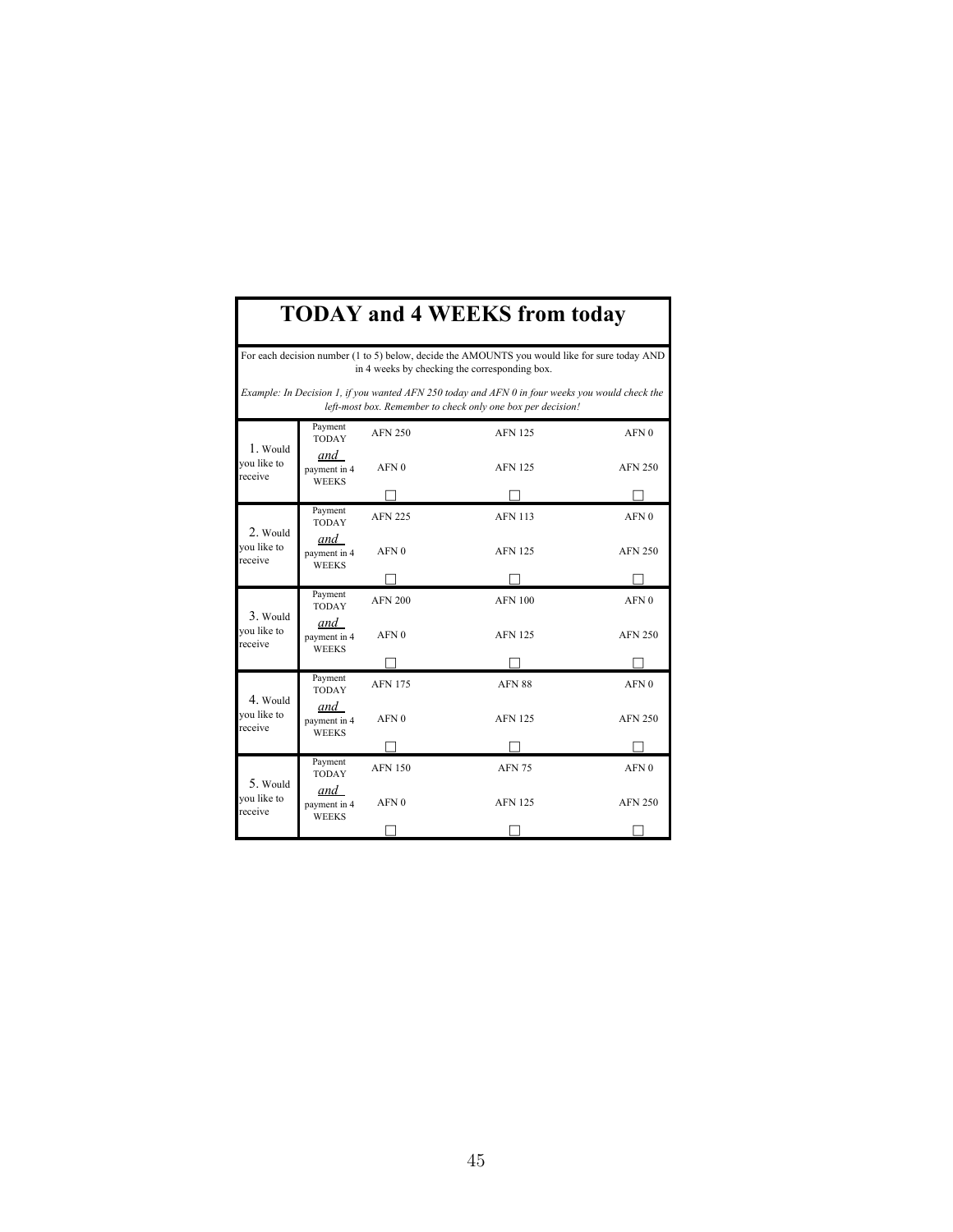# **4 WEEKS** *and* **8 WEEKS from today**

For each decision number (6 to 10) below, decide the **AMOUNTS** you would like for sure **in 4 weeks AND in 8 weeks** by checking the corresponding box.

*Example:* In Decision 6, if you wanted AFN 250 in four weeks and AFN 0 in eight weeks you would check the left-most box. Remember to check only one box per decision!

|                                       | payment in 4<br>WEEKS               | <b>AFN 250</b>   | <b>AFN 125</b> | AFN <sub>0</sub> |
|---------------------------------------|-------------------------------------|------------------|----------------|------------------|
| $6.$ Would<br>you like to<br>receive  | and<br>payment in 8<br><b>WEEKS</b> | AFN <sub>0</sub> | <b>AFN 125</b> | <b>AFN 250</b>   |
|                                       |                                     |                  |                |                  |
|                                       | payment in 4<br><b>WEEKS</b>        | <b>AFN 225</b>   | <b>AFN 113</b> | AFN <sub>0</sub> |
| 7. Would<br>you like to<br>receive    | and<br>payment in 8<br><b>WEEKS</b> | AFN <sub>0</sub> | <b>AFN 125</b> | <b>AFN 250</b>   |
|                                       |                                     |                  |                |                  |
|                                       | payment in 4<br>WEEKS               | <b>AFN 200</b>   | <b>AFN 100</b> | AFN <sub>0</sub> |
| 8. Would<br>you like to<br>receive    | and<br>payment in 8<br><b>WEEKS</b> | AFN <sub>0</sub> | <b>AFN 125</b> | <b>AFN 250</b>   |
|                                       |                                     |                  |                |                  |
|                                       | payment in 4<br><b>WEEKS</b>        | <b>AFN 175</b>   | AFN 88         | AFN <sub>0</sub> |
| 9. Would<br>you like to<br>receive    | and<br>payment in 8<br><b>WEEKS</b> | AFN <sub>0</sub> | <b>AFN 125</b> | <b>AFN 250</b>   |
|                                       |                                     |                  |                |                  |
|                                       | payment in 4<br>WEEKS               | <b>AFN 150</b>   | <b>AFN 75</b>  | AFN <sub>0</sub> |
| $10.$ Would<br>you like to<br>receive | and<br>payment in 8<br><b>WEEKS</b> | AFN <sub>0</sub> | <b>AFN 125</b> | <b>AFN 250</b>   |
|                                       |                                     |                  |                |                  |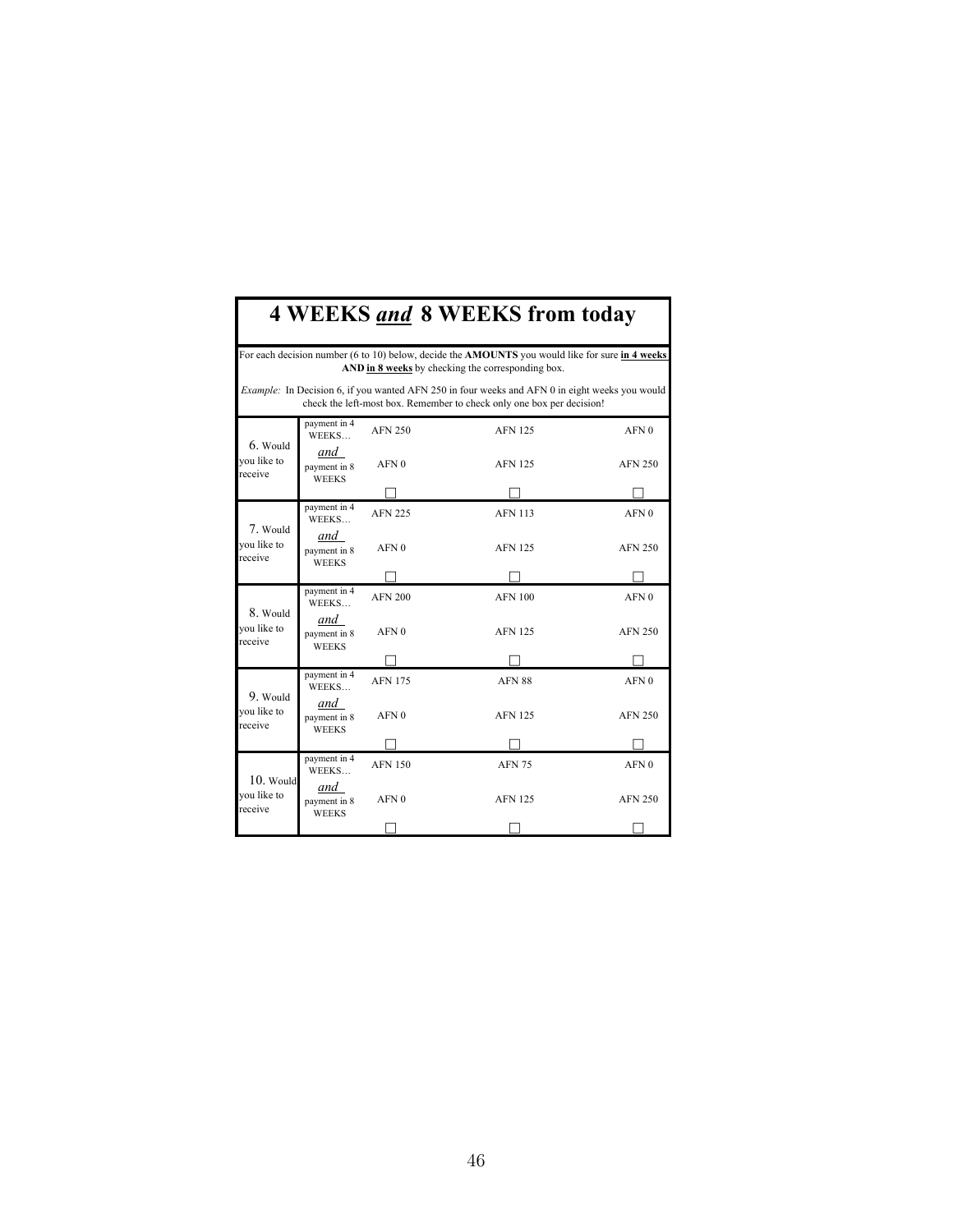## References

- <span id="page-46-9"></span>Andreoni, James and Charles Sprenger, "Estimating Time Preferences with Convex Budgets," American Economic Review, 2012, 102 (7), 3333–3356.
- <span id="page-46-8"></span>, Michael A. Kuhn, and Charles Sprenger, "Measuring Time Preferences: A Comparison of Experimental Methods," Journal of Economic Behavior & Organization, 2015, 116.
- <span id="page-46-11"></span>, Michael Callen, Karrar Hussain, Muhammad Yasir Khan, and Charles Sprenger, "Using Preference Estimates to Customize Incentives: An Application to Polio Vaccination Drives in Pakistan," 2016.
- <span id="page-46-10"></span>Augenblick, Ned, Muriel Niederle, and Charles Sprenger, "Working Over Time: Dynamic Inconsistency in Real Effort Tasks," Quarterly Journal of Economics, 2015, 130 (3), 1067–1115.
- <span id="page-46-3"></span>Bernheim, Douglas, Andrey Fradkin, and Igor Popov, "The Welfare Economics of Default Options in 401(k) Plans," American Economic Review, September 2015, 105 (9), 2798–2837.
- <span id="page-46-0"></span>Beshears, John, James Choi, David Laibson, and Brigitte Madrian, "The limitations of defaults," Technical Report, National Bureau of Economic Research 2010.
- <span id="page-46-4"></span> $\overline{\phantom{a}}$ , James J. Choi, David Laibson, and Brigitte C. Madrian, "The importance of default options for retirement saving outcomes: Evidence from the United States," in "Social security policy in a changing environment," University of Chicago Press, 2009, pp. 167–195.
- <span id="page-46-1"></span> $\ldots$ ,  $\ldots$ , and  $\ldots$ , "The Impact of Employer Matching on Savings Plan Participation under Automatic Enrollment," NBER, February 2010, pp. 311–327.
- <span id="page-46-5"></span>Bronchetti, Erin Todd, Thomas S Dee, David B Huffman, and Ellen Magenheim, "When a nudge isn't enough: defaults and saving among low-income tax filers," Working Paper 16887, National Bureau of Economic Research March 2011.
- <span id="page-46-6"></span>Brune, Lasse, Xavier Giné, Jessica Goldberg, and Dean Yang, "Savings defaults and payment delays for cash transfers: Field experimental evidence from Malawi," Journal of Development Economics, November 2017, 129, 1–13.
- <span id="page-46-2"></span>Callen, Michael, Suresh de Mel, Craig McIntosh, and Christopher Woodruff, "What Are the Headwaters of Formal Savings? Experimental Evidence from Sri Lanka," 2017.
- <span id="page-46-7"></span>Carroll, Gabriel D., James J. Choi, David Laibson, Brigitte C. Madrian, and Andrew Metrick, "Optimal Defaults and Active Decisions," The Quarterly Journal of Economics, November 2009, 124 (4), 1639–1674.